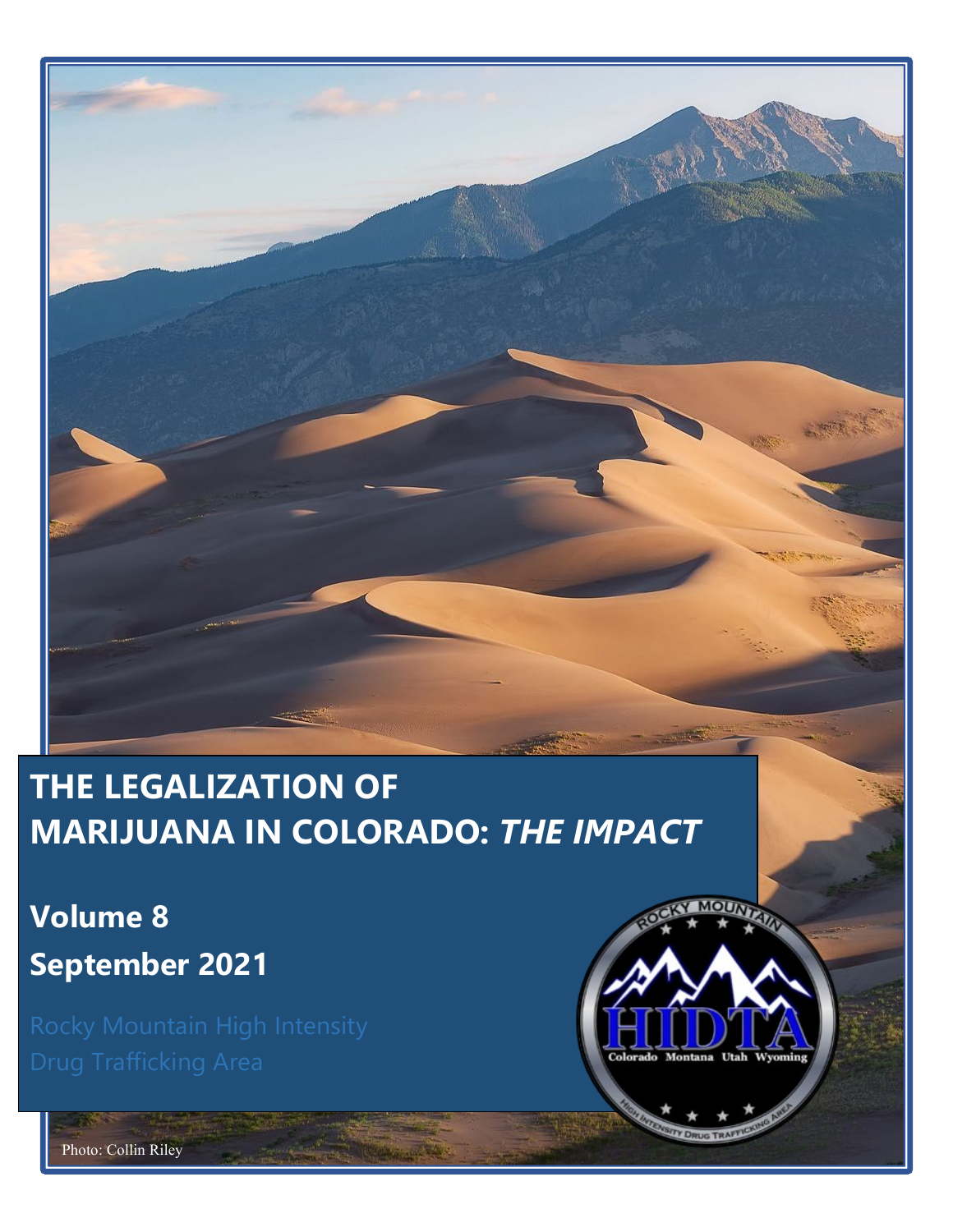REPORT AVAILABLE AT: [www.RMHIDTA.org](https://rmhidta.org/reports)

#### **PREPARED BY THE ROCKY MOUNTAIN HIDTA INVESTIGATIVE SUPPORT CENTER SEPTEMBER 2021**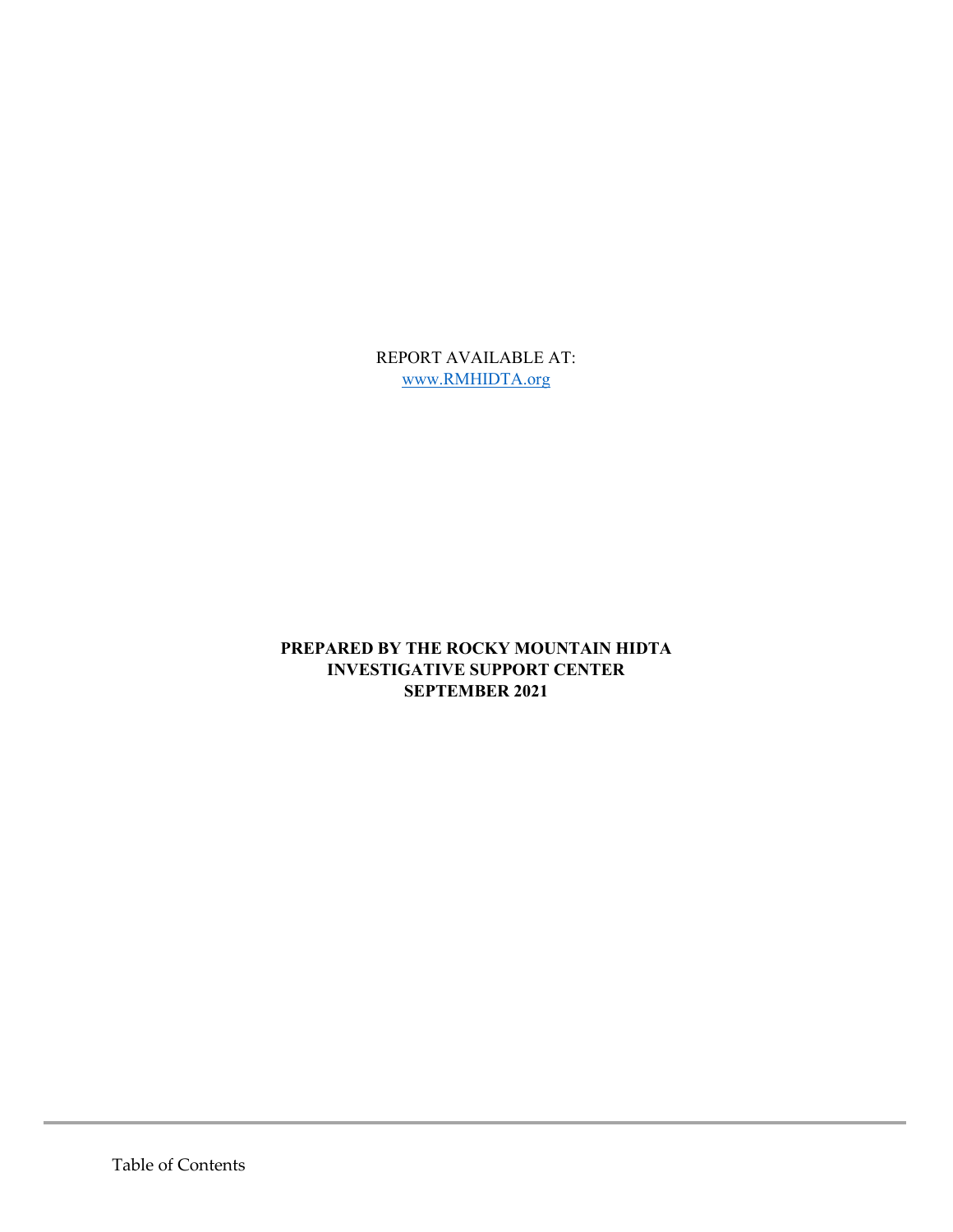## **Table of Contents**

<span id="page-2-0"></span>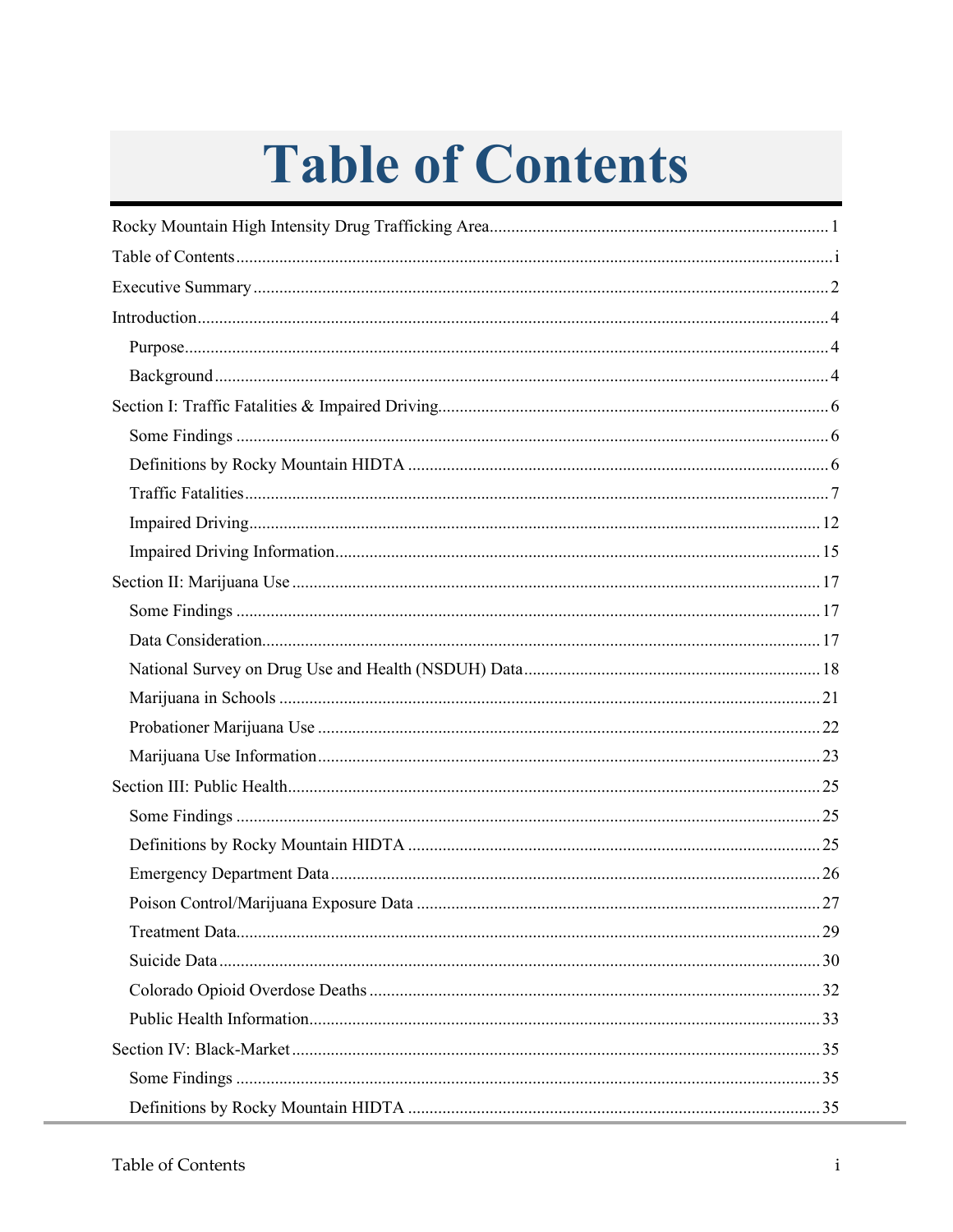<span id="page-3-0"></span>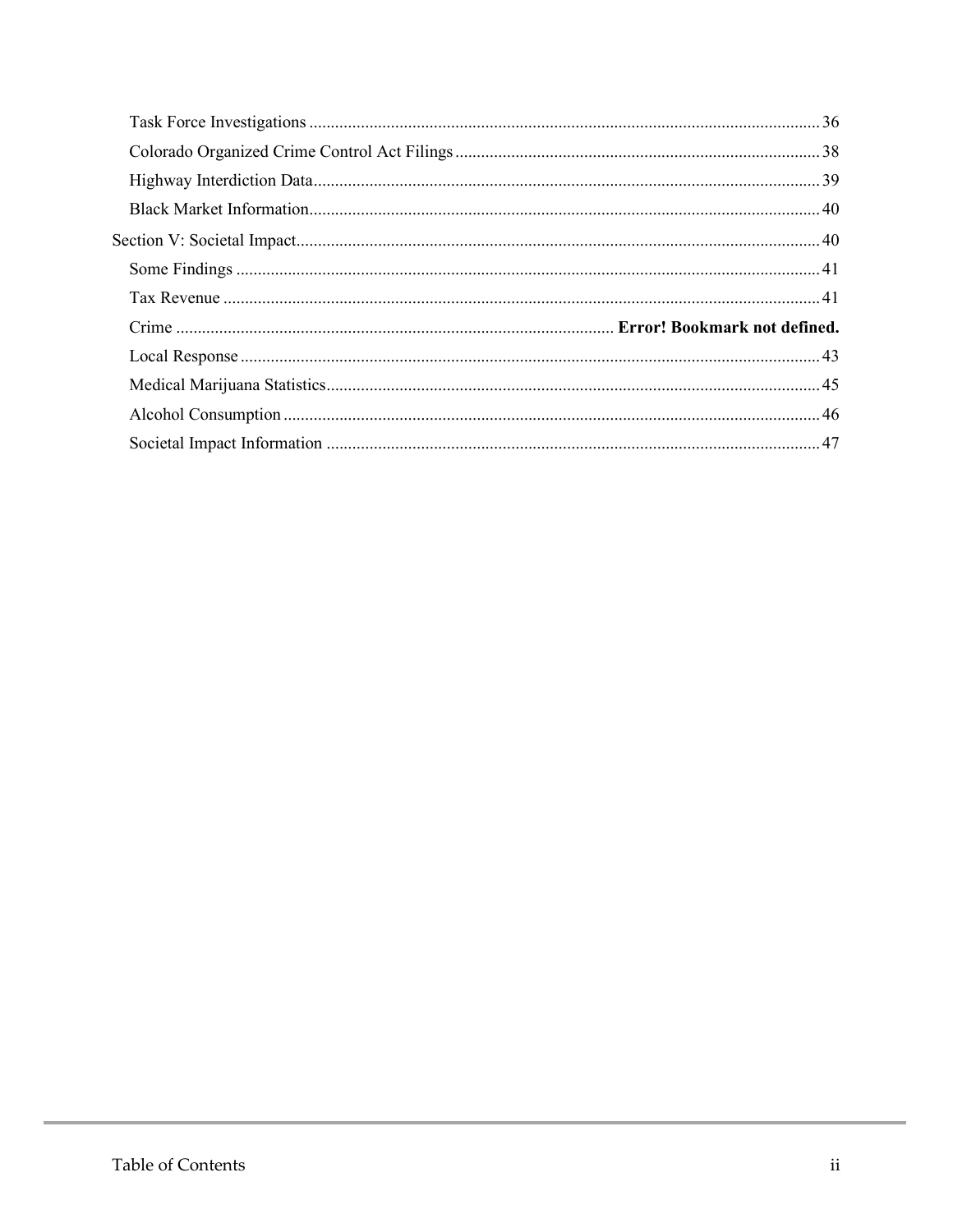## **Executive Summary**

The Rocky Mountain High Intensity Drug Trafficking Area (RMHIDTA) program has published annual reports every year since 2013 tracking the impact of legalizing recreational marijuana in Colorado. The purpose is to provide data and information so that policy makers and citizens can make informed decisions on the issue of marijuana legalization.

#### Section I: Traffic Fatalities & Impaired Driving

- Since recreational marijuana was legalized in 2013, traffic deaths where drivers tested positive for marijuana **increased 138%** while all Colorado traffic deaths **increased 29%.**
- Since recreational marijuana was legalized, traffic deaths involving drivers who tested positive for marijuana **more than doubled** from 55 in 2013 to 131 people killed in 2020.
- Since recreational marijuana was legalized, the percentage of all Colorado traffic deaths involving drivers who tested positive for marijuana **increased from 11%** in 2013 **to 20%** in 2020.

#### Section II: Marijuana Use

Since recreational marijuana was legalized in 2013:

- Past month marijuana use for ages 12 and older **increased 26%** and is **61%** higher than the national average, currently ranked **3rd** in the nation.
- Past month adult marijuana use (ages 18 and older) **increased 20%** and is **62% higher** than the national average, currently ranked **3rd** in the nation.
- Past month college age marijuana (ages 18-25) use **increased 10%** and is **53% higher** than the national average, currently ranked **3rd** in the nation.
- Past month youth marijuana (ages 12-17) use **decreased 22%** and is **39% higher** than the national average, currently ranked **7th** in the nation.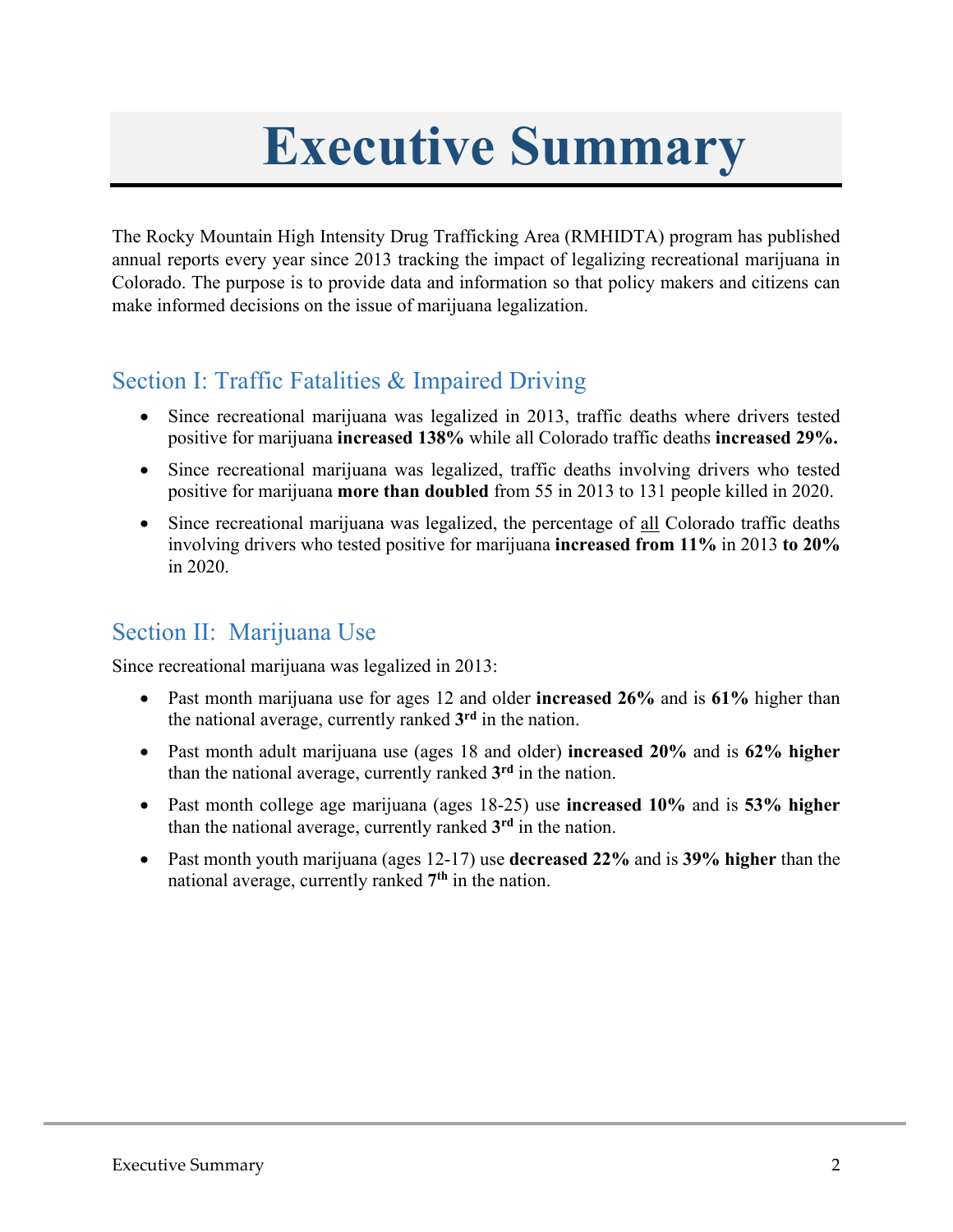#### Section III: Public Health

- Marijuana *only* exposures **increased 185%** from 2013 when recreational marijuana was legalized compared to 2020.
- Treatment for marijuana use for all ages **decreased 34%** from 2013 to 2020.
- The percent of suicide incidents in which toxicology results were positive for marijuana has **increased** from **14%** in 2013 to **29%** in 2020.

#### Section IV: Black Market

- RMHIDTA Colorado Drug Task Forces (10) conducted **294 investigations** of blackmarket marijuana in Colorado resulting in:
	- o **168** felony arrests
	- o **5.54** tons of marijuana seized
	- o **86,502** marijuana plants seized
	- o **21** different states the marijuana was destined
- Seizures of marijuana reported to the El Paso Intelligence Center (EPIC) in Colorado **increased 48%** from an average of 174 parcels (2009-2012) when marijuana was commercialized to an average of 257 parcels (2013-2020) during the time recreational marijuana become legalized.

#### Section V: Societal Impact

- Marijuana tax revenue represent approximately **0.98%** of Colorado's FY 2020 budget.
- **66%** of local jurisdictions in Colorado have banned medical and recreational marijuana businesses.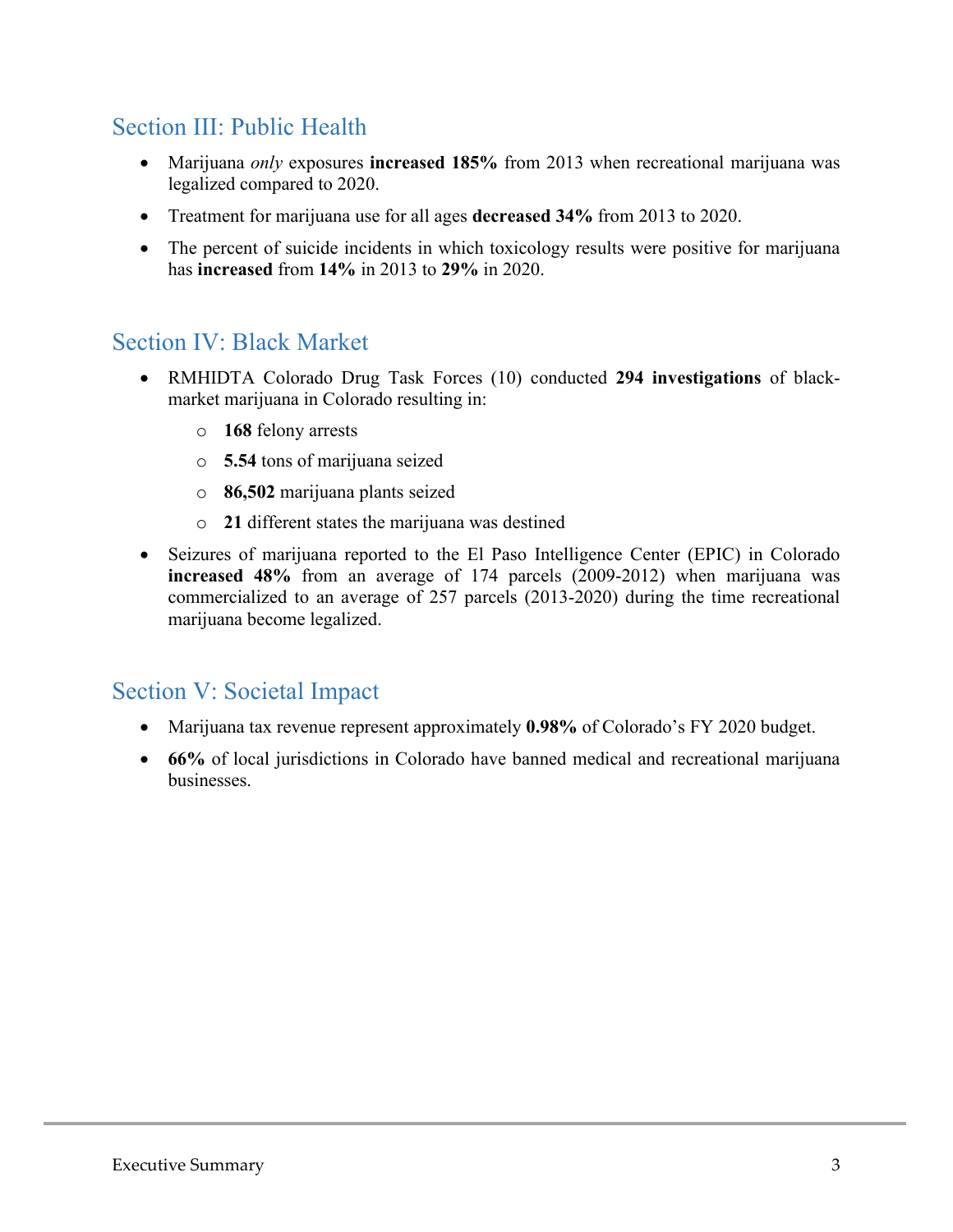## **Introduction**

## <span id="page-6-1"></span><span id="page-6-0"></span>**Purpose**

The purpose of this annual report is to document the impact of the legalization of marijuana for medical and recreational use in Colorado. Colorado serves as an experimental lab for the nation to determine the impact of legalizing marijuana. This is an important opportunity to gather and examine meaningful data and identify trends. Citizens and policymakers nationwide may want to delay any decisions on this important issue until there is sufficient and accurate data to make informed decisions. Readers are encouraged to review previous volumes of this report for a comprehensive understanding of the topic. These reports were prepared to identify data and trends related to the legalization of marijuana so that informed decisions can be made regarding this issue.

#### <span id="page-6-2"></span>**Background**

It is important to note that, for purposes of the debate on legalizing marijuana in Colorado, there are three distinct timeframes to consider: the early medical marijuana era (2000-2008), the medical marijuana commercialization era (2009–current) and the recreational marijuana era (2013– current).

- **2000 – 2008, Early Medical Marijuana Era:** In November 2000, Colorado voters passed Amendment 20 which permitted a qualifying patient, and/or caregiver of a patient, to possess up to 2 ounces of marijuana and grow 6 marijuana plants for medical purposes. During that time there were between 1,000 and 4,800 medical marijuana cardholders and no known dispensaries operating in the state.
- **2009 – Current, Medical Marijuana Commercialization Era:** Beginning in 2009 due to a number of events, marijuana became de facto legalized through the commercialization of the medical marijuana industry. By the end of 2012, there were over 100,000 medical marijuana cardholders and 500 licensed dispensaries operating in Colorado. There were also licensed cultivation operations and edible manufacturers.
- **2013 – Current, Recreational Marijuana Legalization Era:** In November 2012, Colorado voters passed Constitutional Amendment 64 which legalized marijuana for recreational purposes for anyone over the age of 21. The amendment also allowed for licensed marijuana retail stores, cultivation operations and edible manufacturers. Retail marijuana businesses became operational January 1, 2014.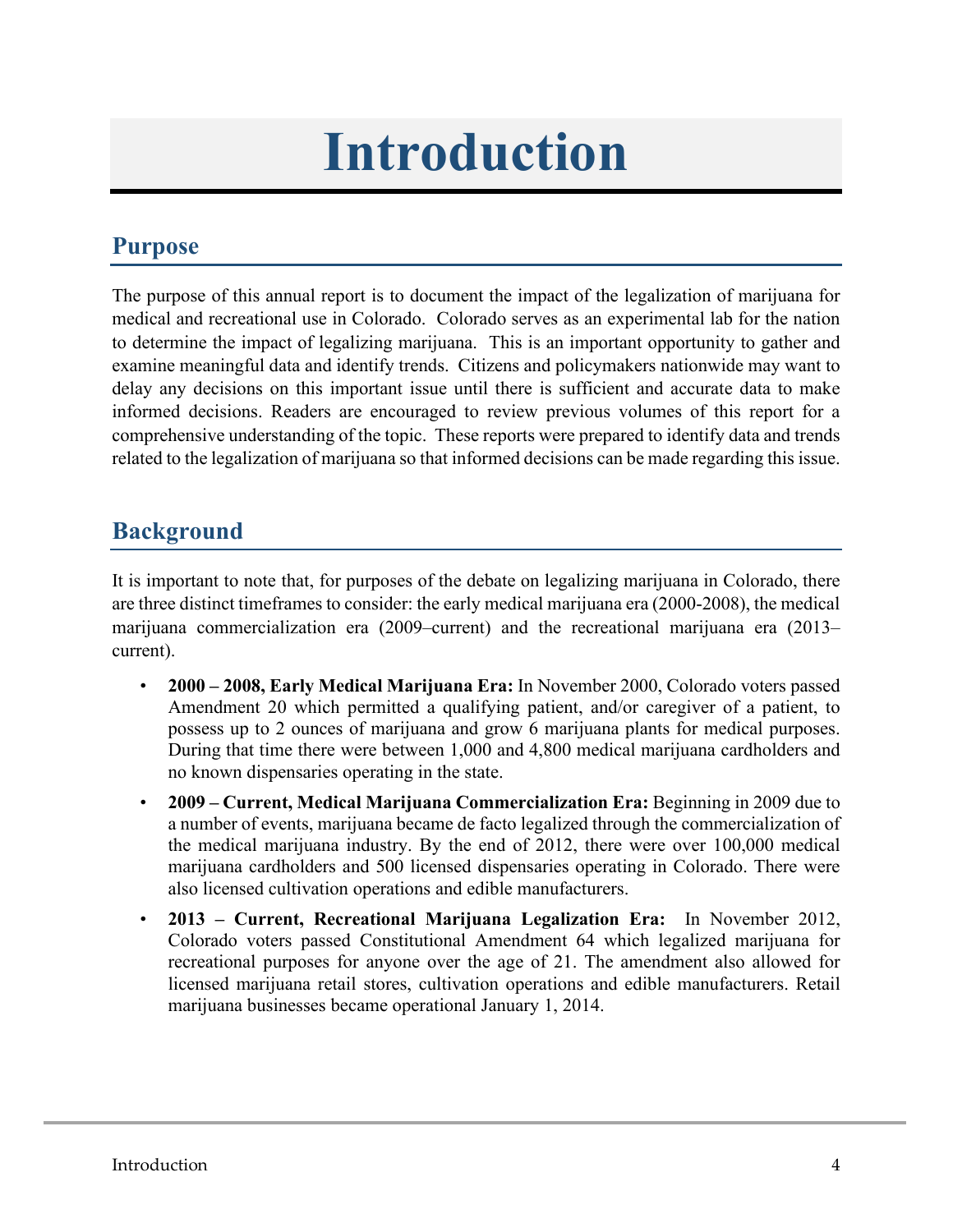#### **NOTE**:

Data, if available, will compare post-2009 when medical marijuana became commercialized and after 2013 when recreational marijuana became legalized.

Multi-year comparisons are generally better indicators of trends. One-year fluctuations do not necessarily reflect a new trend.

Percentage comparisons may be rounded to the nearest whole number.

Percent changes found within graphs were calculated and added by RMHIDTA.

This report will cite datasets with terms such as "marijuana-related" or "tested positive for marijuana." That does not necessarily prove that marijuana was the cause of the incident.

Throughout this report, rate per 100,000 is included to proportionately analyze various statistics. Below is Colorado's total population from 2009 to 2020 for reference:

| <b>Colorado Total Population 2009-2020</b> |      |                   |           |                   |                           |                   |                   |                   |           |                           |                                |
|--------------------------------------------|------|-------------------|-----------|-------------------|---------------------------|-------------------|-------------------|-------------------|-----------|---------------------------|--------------------------------|
|                                            |      |                   |           |                   |                           |                   |                   |                   |           |                           | 5,773,714                      |
|                                            |      |                   |           |                   |                           |                   |                   |                   |           |                           |                                |
|                                            |      |                   |           |                   |                           |                   |                   |                   |           |                           |                                |
|                                            |      |                   |           |                   |                           |                   |                   |                   |           |                           |                                |
|                                            |      |                   |           |                   |                           |                   |                   |                   |           |                           |                                |
|                                            |      |                   |           |                   |                           |                   |                   |                   |           |                           |                                |
|                                            |      |                   |           |                   |                           |                   |                   |                   |           |                           |                                |
|                                            |      |                   |           |                   |                           |                   |                   |                   |           |                           |                                |
|                                            |      |                   |           |                   |                           |                   |                   |                   |           |                           |                                |
|                                            |      |                   |           |                   |                           |                   |                   |                   |           |                           |                                |
|                                            |      |                   |           |                   |                           |                   |                   |                   |           |                           |                                |
|                                            |      |                   |           |                   |                           |                   |                   |                   |           |                           |                                |
|                                            |      |                   |           |                   |                           |                   |                   |                   |           |                           | 2020                           |
|                                            | 2009 | 4,972,195<br>2010 | 5,047,349 | 5,121,108<br>2011 | 5,192,647<br>2012<br>2013 | 5,269,035<br>2014 | 5,350,101<br>2015 | 5,450,623<br>2016 | 5,539,215 | 5,611,885<br>2017<br>2018 | 5,691,287<br>5,758,736<br>2019 |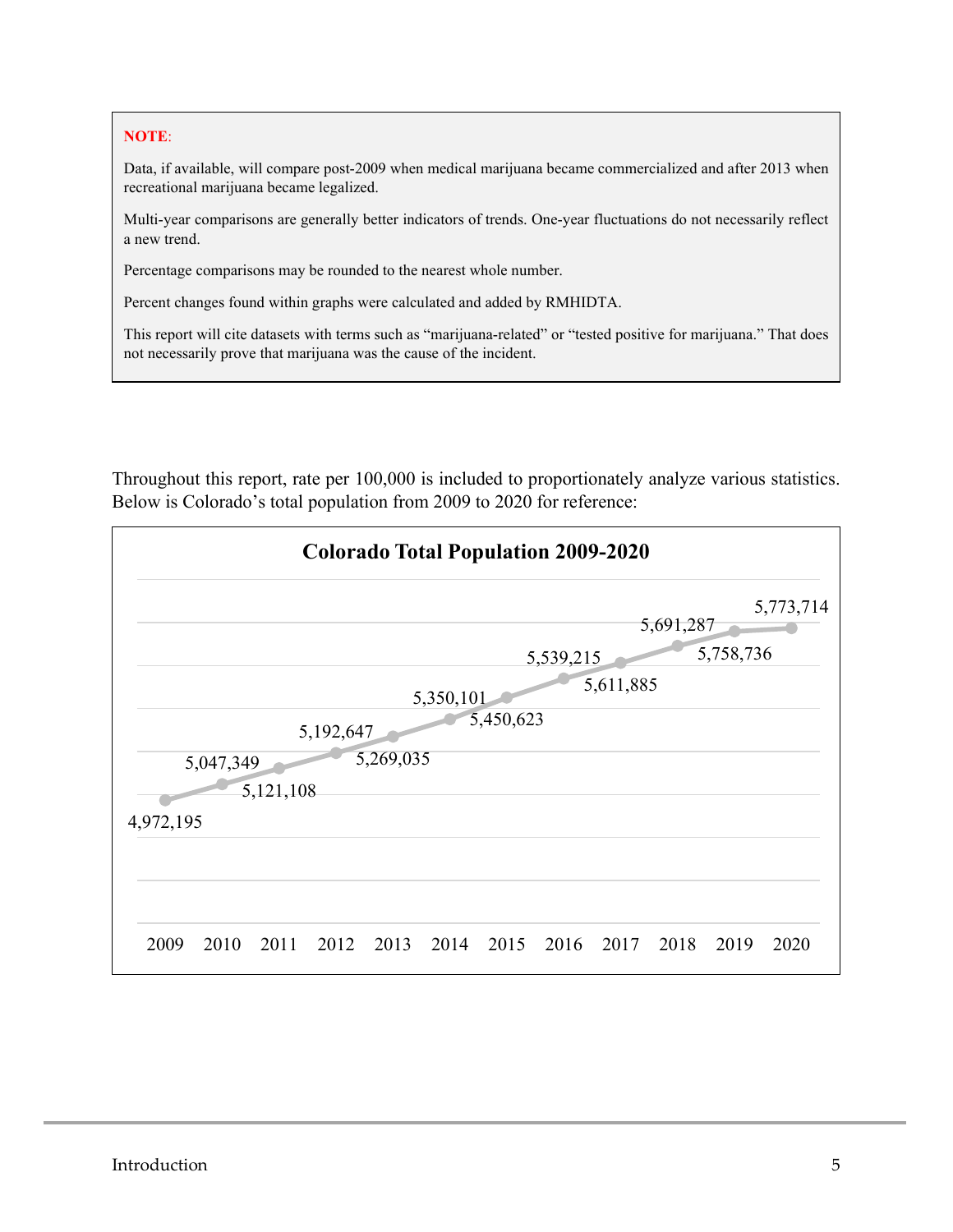# <span id="page-8-0"></span>**Section I: Traffic Fatalities & Impaired Driving**

#### <span id="page-8-1"></span>**Some Findings**

- Since recreational marijuana was legalized in 2013, traffic deaths where drivers tested positive for marijuana **increased 138%** while all Colorado traffic deaths **increased 29%.**
- Since recreational marijuana was legalized, traffic deaths involving drivers who tested positive for marijuana **more than doubled** from 55 in 2013 to 131 people killed in 2020.
- Since recreational marijuana was legalized, the percentage of all Colorado traffic deaths involving drivers who tested positive for marijuana **increased from 11%** in 2013 **to 20%** in 2020.

#### <span id="page-8-2"></span>**Definitions by Rocky Mountain HIDTA**

**Driving Under the Influence of Drugs (DUI/D):** This term includes an individual under the influence of alcohol, marijuana, or other drugs along with any This is an important measurement since the driver's ability to operate a vehicle was sufficiently impaired that it brought his or her driving to the attention of law enforcement. The erratic driving and the subsequent evidence that the subject was under the influence of marijuana helps confirm the causation factor.

**Marijuana-Related:** Also called "marijuana mentions," is any time marijuana shows up in the toxicology report. It could be marijuana only or marijuana with other drugs and/or alcohol.

**Marijuana Only:** When toxicology results show marijuana and no other drugs or alcohol.

**Fatalities:** Any death resulting from a traffic crash involving a motor vehicle.

**Drivers:** An occupant who is in physical control of a transport vehicle. For an out-of-control vehicle, an occupant who was in control until control was lost.

**Operators:** Anyone in control of their own movements such as a driver, pedestrian, or bicyclist.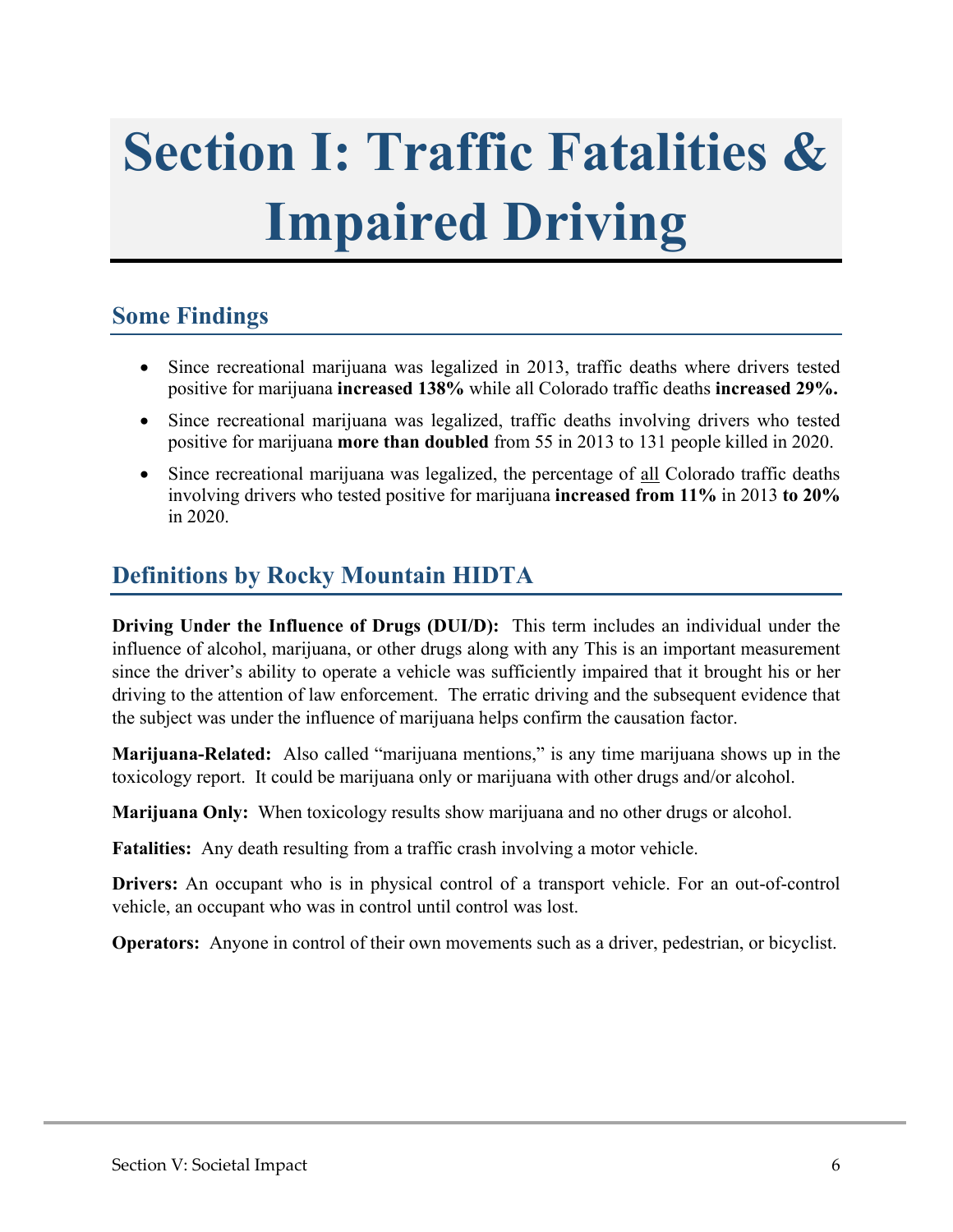## <span id="page-9-0"></span>**Traffic Fatalities**



**\*NOTE:** Colorado Governor Polis reported a 60% reduction in vehicle traffic in March 2020 based on automatic traffic reporters. Reference: Finley, B. (2020, April 5). *Colorado sees "significant declines" in air pollution as coronavirus ramps down driving, industrial activity*. The Denver Post.





SOURCE: CDOT 2013-2020

In 2020, there were a total of 622 traffic deaths. Of which:

- o 402 were drivers
- o 112 were passengers
- o 93 were pedestrians
- o 15 were bicyclists

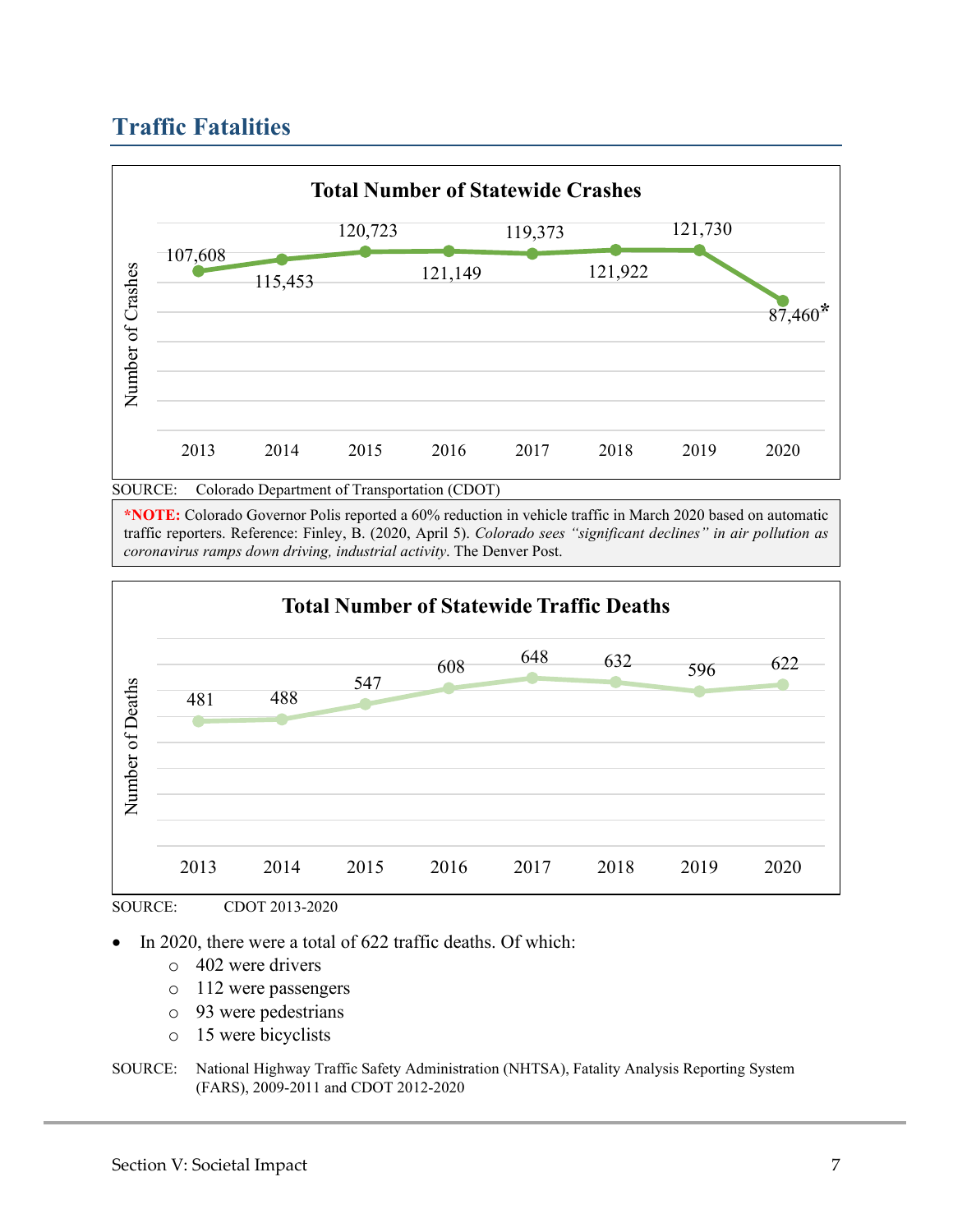| <b>Traffic Deaths Related to Marijuana</b><br>When a <b>DRIVER</b> Tested Positive for Marijuana |                                             |                                                                         |                                              |  |  |
|--------------------------------------------------------------------------------------------------|---------------------------------------------|-------------------------------------------------------------------------|----------------------------------------------|--|--|
| <b>Crash Year</b>                                                                                | <b>Total Statewide</b><br><b>Fatalities</b> | <b>Fatalities with Drivers Testing</b><br><b>Positive for Marijuana</b> | <b>Percentage Total</b><br><b>Fatalities</b> |  |  |
| 2013                                                                                             | 481                                         | 55                                                                      | 11.4%                                        |  |  |
| 2014                                                                                             | 488                                         | 75                                                                      | 15.4%                                        |  |  |
| 2015                                                                                             | 547                                         | 98                                                                      | 17.9%                                        |  |  |
| 2016                                                                                             | 608                                         | 125                                                                     | 20.6%                                        |  |  |
| 2017                                                                                             | 648                                         | 138                                                                     | 21.3%                                        |  |  |
| 2018                                                                                             | 632                                         | 115                                                                     | 18.2%                                        |  |  |
| 2019                                                                                             | 596                                         | 127                                                                     | 21.3%                                        |  |  |
| 2020                                                                                             | 622                                         | 131                                                                     | 20.1%                                        |  |  |

**NOTE:** Due to changes in reporting, data from before 2013 was not included.

- In 2020, 131 marijuana-related traffic deaths:
	- o 104 were drivers
	- o 21 were passengers
	- o 4 were pedestrians
	- o 2 was a bicyclist

SOURCE: CDOT 2013-2020

**NOTE:** In 2020, 49% of drivers' blood was tested after being involved in a fatal crash.

- In 2020, of the 120 drivers in fatal wrecks who tested positive for marijuana use, 117 were found to have Delta 9 tetrahydrocannabinol or THC, the psychoactive ingredient in marijuana, in their blood. This would indicate use within hours according to state data. Of those, 69% were over 5 nanograms per milliliter, the state permissible inference level for driving.
	- o Similar to findings from the August 2017 article by David Migoya, "Exclusive: Traffic fatalities linked to marijuana are up sharply in Colorado. Is legalization to blame?" *The Denver Post*.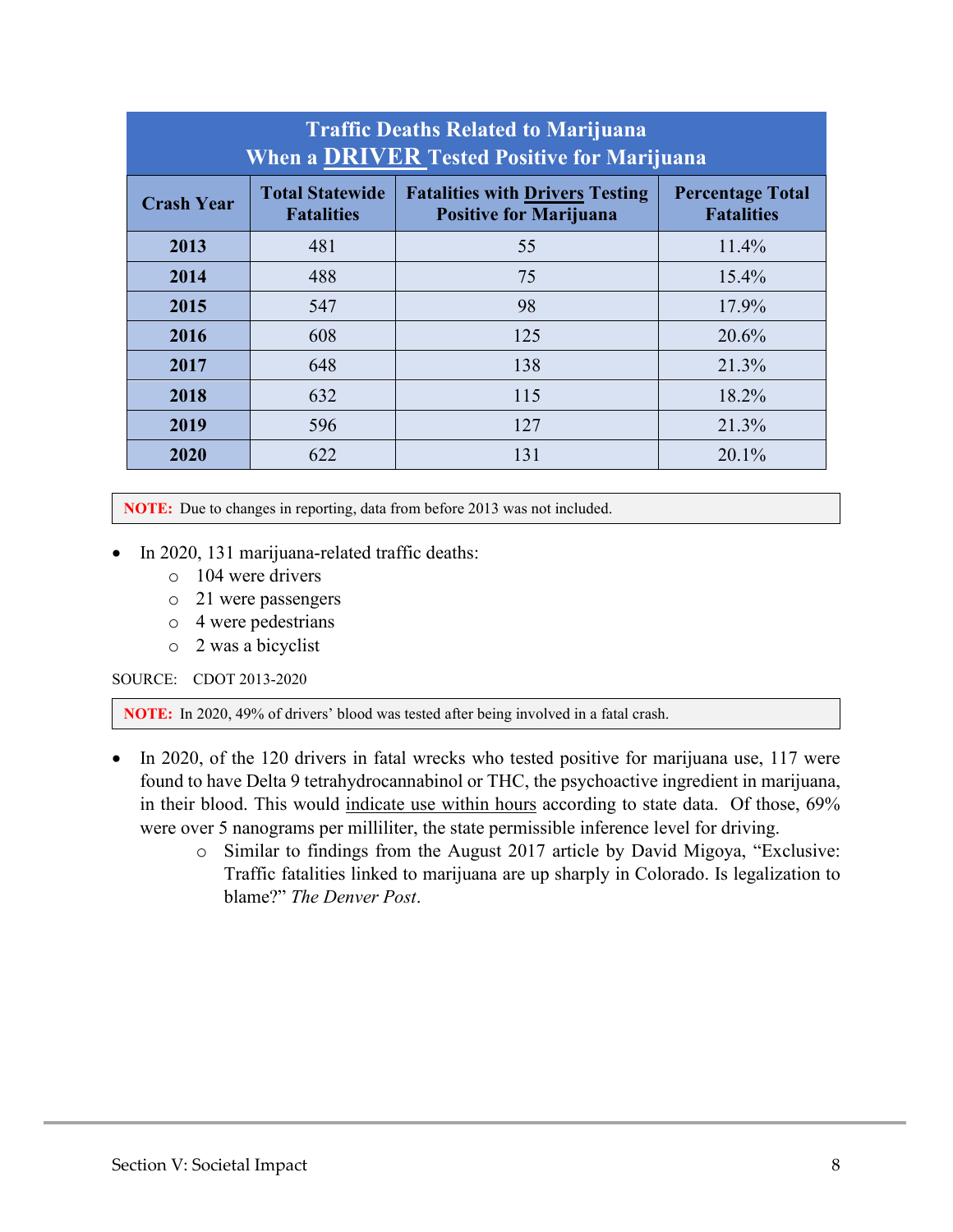



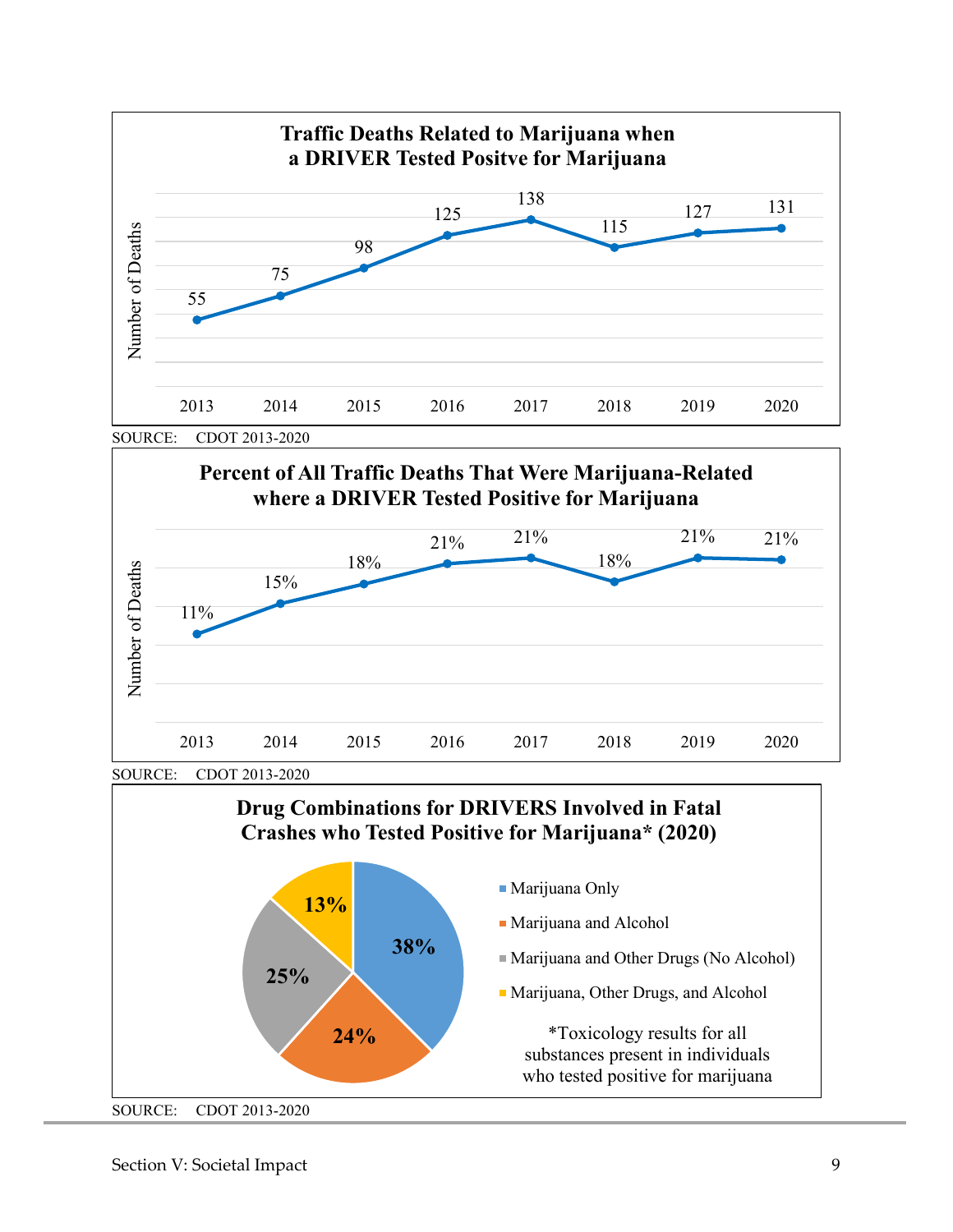| <b>Traffic Deaths Related to Marijuana</b><br><b>Where an OPERATOR Tested Positive for Marijuana</b> |                                             |                                                                           |                                              |  |  |
|------------------------------------------------------------------------------------------------------|---------------------------------------------|---------------------------------------------------------------------------|----------------------------------------------|--|--|
| <b>Crash Year</b>                                                                                    | <b>Total Statewide</b><br><b>Fatalities</b> | <b>Fatalities with Operators</b><br><b>Testing Positive for Marijuana</b> | <b>Percentage Total</b><br><b>Fatalities</b> |  |  |
| 2013                                                                                                 | 481                                         | 71                                                                        | 14.8%                                        |  |  |
| 2014                                                                                                 | 488                                         | 94                                                                        | 19.3%                                        |  |  |
| 2015                                                                                                 | 547                                         | 115                                                                       | 21.0%                                        |  |  |
| 2016                                                                                                 | 608                                         | 149                                                                       | 24.5%                                        |  |  |
| 2017                                                                                                 | 648                                         | 162                                                                       | 25.0%                                        |  |  |
| 2018                                                                                                 | 632                                         | 144                                                                       | 23.0%                                        |  |  |
| 2019                                                                                                 | 596                                         | 149                                                                       | 25.0%                                        |  |  |
| 2020                                                                                                 | 622                                         | 151                                                                       | 24.3%                                        |  |  |

• Of the 151 marijuana-related traffic deaths:

- o 104 were drivers
- o 22 were pedestrians
- o 21 were passengers
- o 4 were bicyclists

SOURCE: CDOT 2013-2020

**NOTE:** In 2020, 51% of operators' blood was tested after being involved in a fatal crash.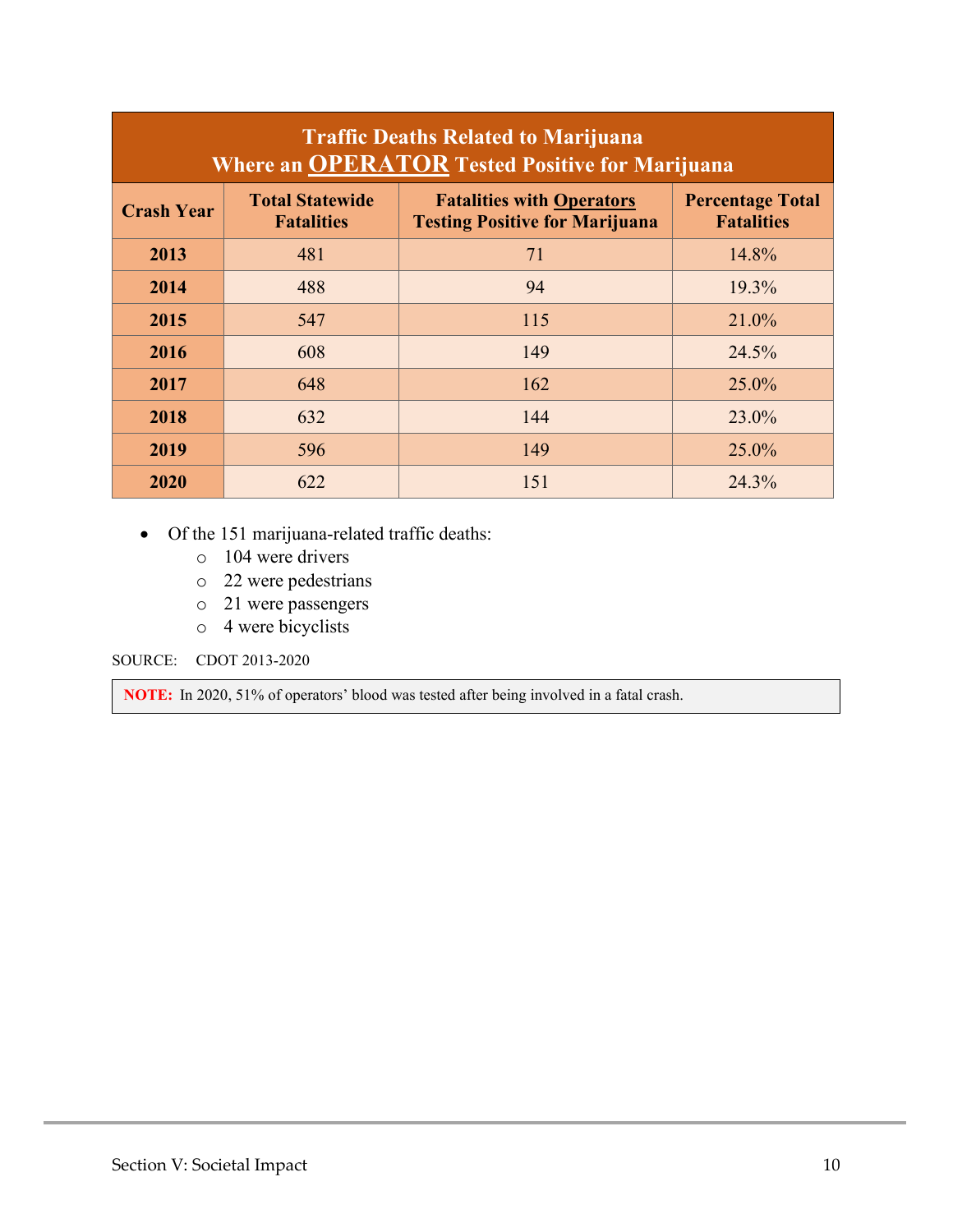



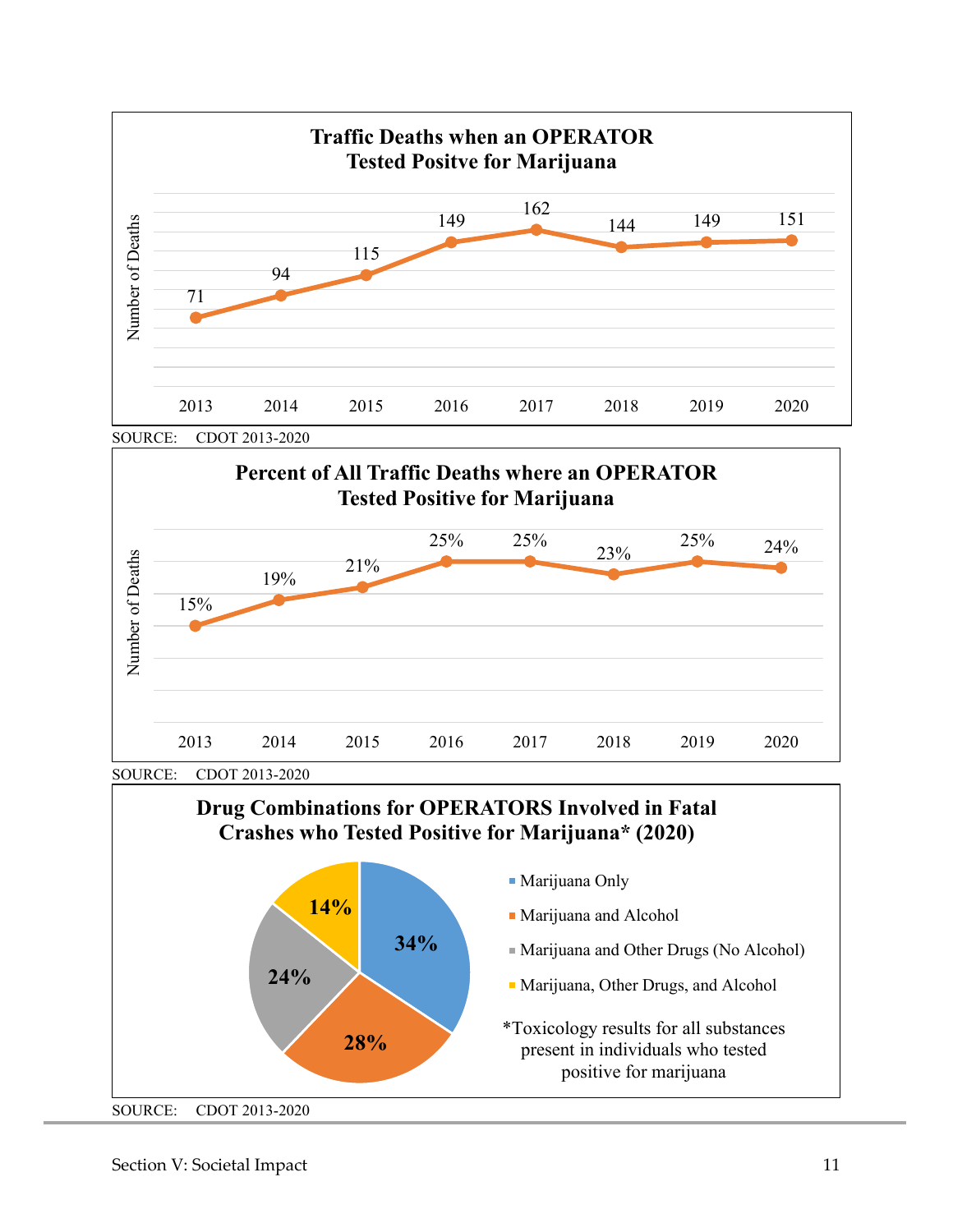## <span id="page-14-0"></span>**Impaired Driving**

When a driver is arrested for impaired driving related to alcohol (usually 0.08 or higher blood alcohol content), typically tests for other drugs (including marijuana) are not requested since there is no additional punishment if the test comes back positive.



SOURCE: Colorado Bureau of Investigation and ChemaTox

**\*NOTE:** ChemaTox discontinued testing July 2019.

**\*\*NOTE:** The Colorado Bureau of Investigation began toxicology operations July 1, 2015, and became the sole agency in the state to conduct toxicology reports July 1, 2019. The vast majority of the screens are DUID submissions from Colorado law enforcement.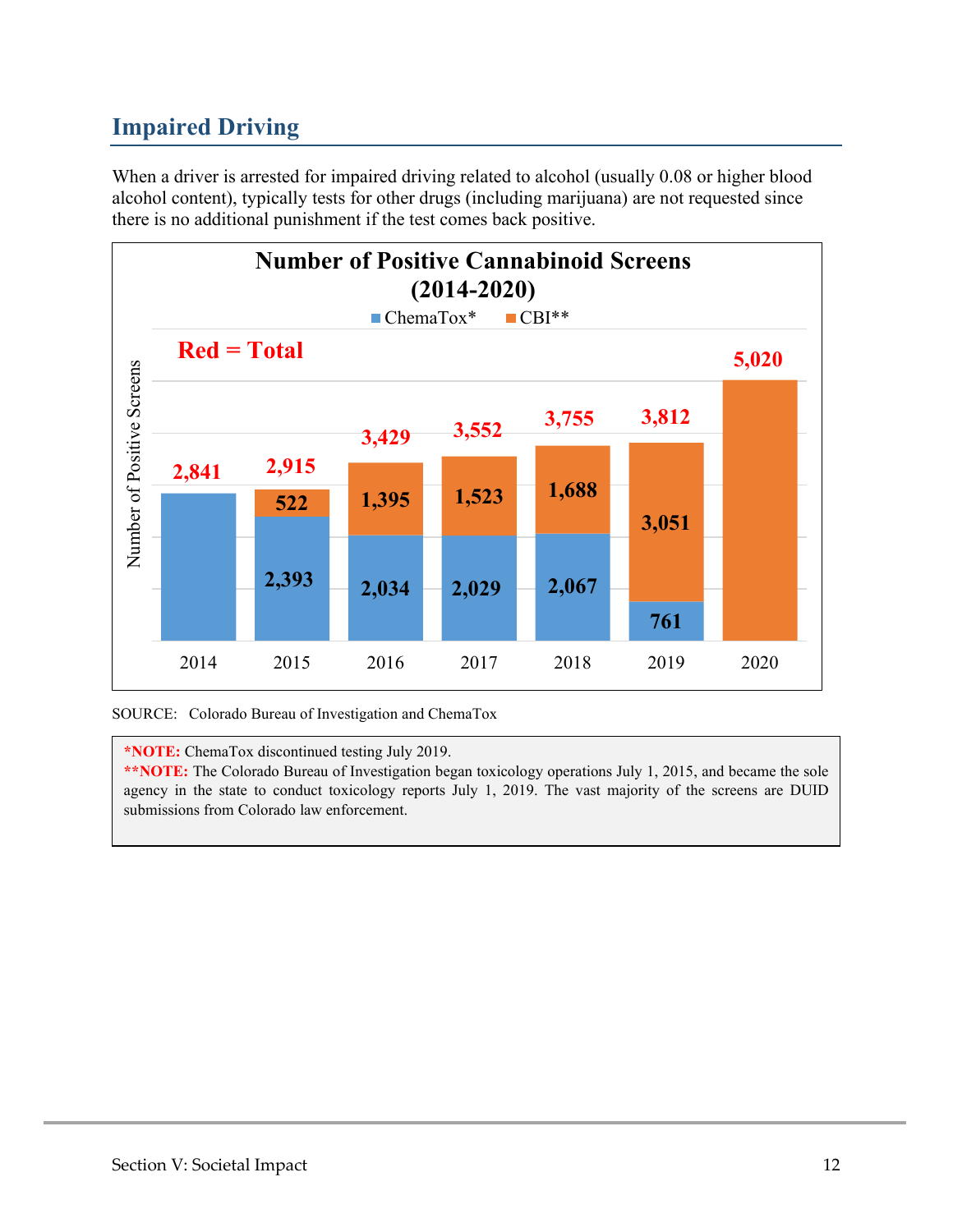

SOURCE: CSP RDW; only displaying data available as of 07/23/2021

| <b>DUI/D Citations by Drug Impairment Type</b>             |       |       |       |       |       |       |       |
|------------------------------------------------------------|-------|-------|-------|-------|-------|-------|-------|
|                                                            | 2014  | 2015  | 2016  | 2017  | 2018  | 2019  | 2020  |
| <b>Other Drugs</b>                                         | 199   | 204   | 246   | 256   | 536   | 477   | 630   |
| Marijuana and<br><b>Alcohol</b>                            | 210   | 206   | 238   | 213   | 469   | 455   | 869   |
| <b>Marijuana and Other</b><br><b>Controlled Substances</b> | 111   | 106   | 153   | 169   | 190   | 193   | 226   |
| <b>Marijuana Only</b>                                      | 355   | 335   | 389   | 334   | 426   | 391   | 418   |
| <b>Alcohol Only</b>                                        | 4,620 | 3,948 | 3,528 | 3,817 | 3,541 | 3,727 | 2,674 |
| <b>Total Marijuana</b><br><b>Involved Citations</b>        | 676   | 647   | 780   | 716   | 1,085 | 1,039 | 1,513 |
| <b>Total DUI/D Citations</b>                               | 5,495 | 4,799 | 4,554 | 4,789 | 5,162 | 5,245 | 4,817 |

SOURCE: CSP RDW; only displaying data available as of 07/23/2021

**NOTE:** "Citations in the Colorado State Patrol (CSP) Reporting Data Warehouse (RDW) are defined as one per involved person when the involved person has at least one charge as denoted in the RDW (excluding oral and written warnings), that occurred during a traffic stop unique on date, time, location road, mile point round, and driver's license number. Impaired (DUI/D) citations were identified in the CSP RDW by the following common codes: 753, 754, 755, 765, 785, 800, 801, 802, 805, 806, 807, 808, 809, 810, 812, 813, 814, 815, 820, 821, or MPC." **-Colorado State Patrol**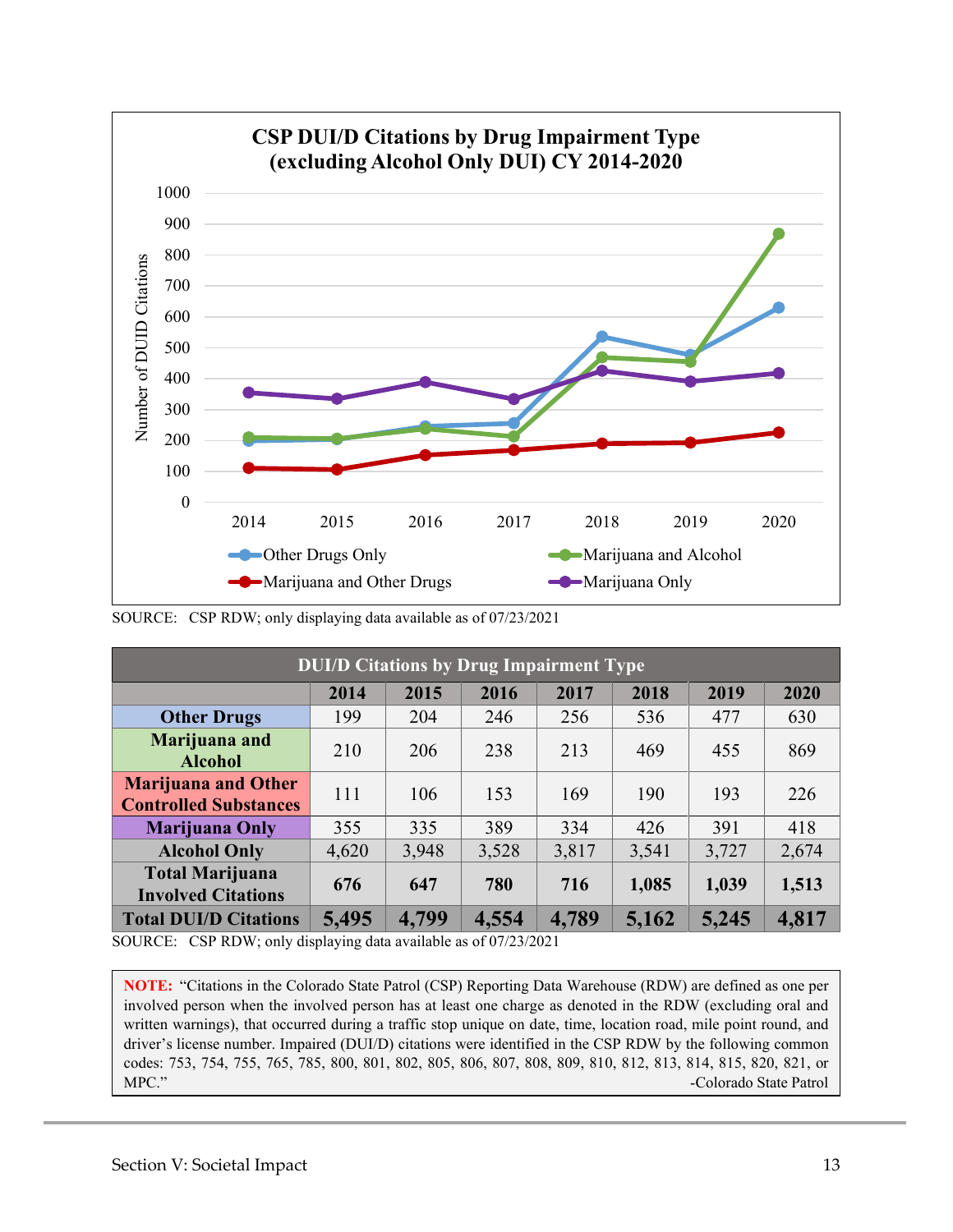

SOURCE: CSP RDW; only displaying data available as of 07/23/20210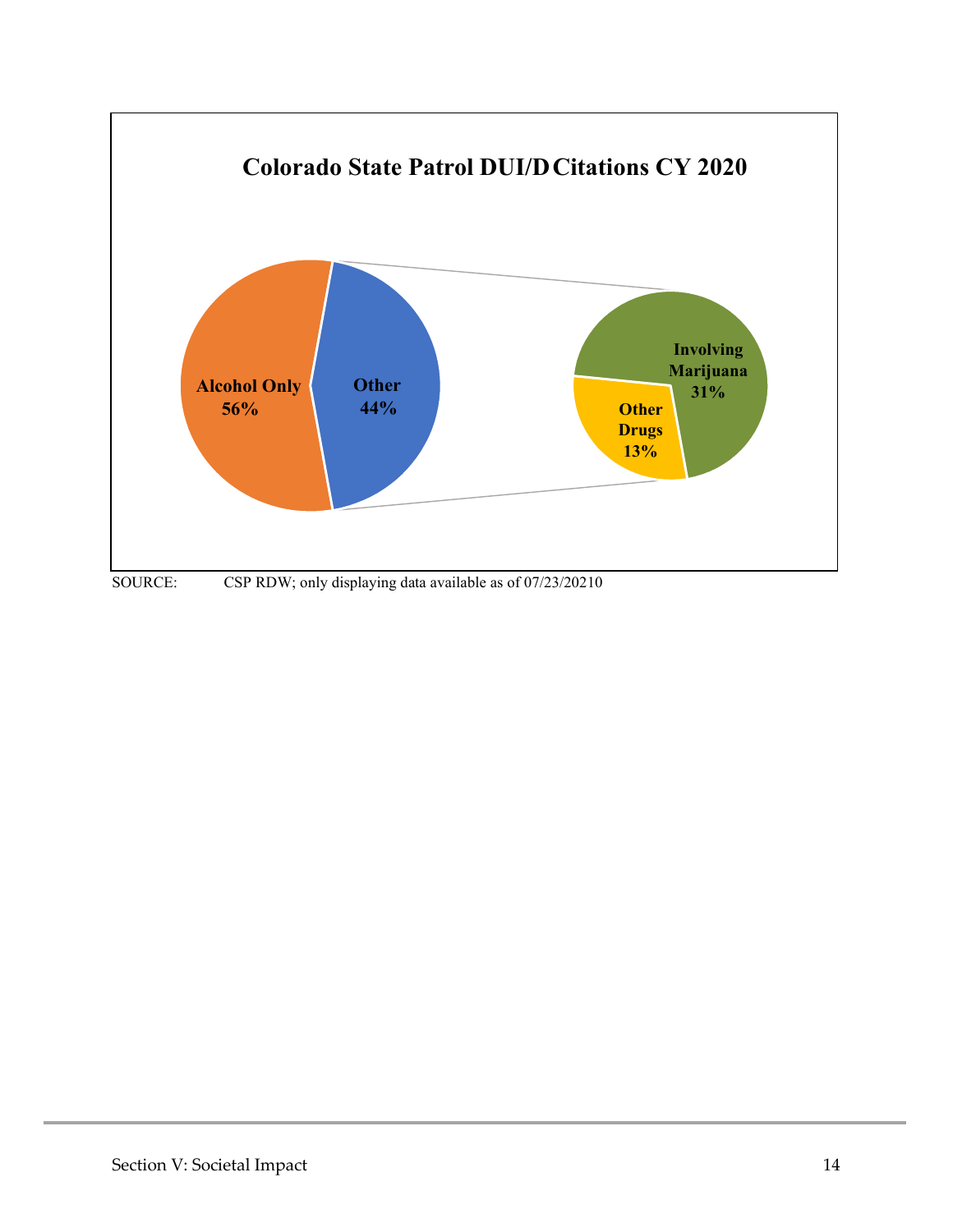## <span id="page-17-0"></span>**Impaired Driving Information**

#### THC Positive Drivers Involved in Fatal Crashes in Washington

In Washington, the AAA Foundation for Traffic Safety studied fatal crashes from 2008 to 2017 to determine the impact of the legalization of recreational marijuana. The percentage of drivers involved in a fatal crash was 88% from 2008 to 2017 compared to only 29% of drivers involved in non-fatal crashes. Of the fatal crashes, an average of 8.8% of drivers were THC-positive from 2008 to 2012. Then after recreational marijuana was legalized, the average increased to 18% of drivers testing positive for THC from 2013 to 2017. The highest level was reached in 2017 with 21% of drivers testing positive for THC that were involved in a fatal crash.

Source: Tefft, B.C. & Arnold, L.S. (2020)*. Cannabis Use Among Drivers in Fatal Crashes in Washington State Before and After Legalization* (Research Brief). Washington, D.C.: AAA Foundation for Traffic Safety.

#### Analysis of the Impact of Recreational Marijuana Legalization on Traffic Fatalities in Colorado and Washington

In 2019, researchers examined the impact of recreational marijuana legalization on traffic fatalities in Washington and Colorado. Fatality Analysis Reporting System (FARS) from 2000 to 2016 was analyzed to compare fatal crashes where at least the driver tested positive for marijuana with the alcohol related cases. The initial finding were that marijuana-related deaths increased in Washington and Colorado compared to the rest of the country after marijuana was legalized in these two states in 2012. The rate of increase was significantly faster than the other states as well. In their final analysis, the authors were unable to determine whether the legalization of recreational marijuana alone led to the large increase in traffic fatalities in the two states.

Their conclusion states that in Colorado, "the amount of marijuana sold in recreational stores [grew] dramatically, [...] from 36,031 pounds in 2014 to 102,871 pounds in 2016. However, it is difficult to discern how much of this growth in legal recreational weed came at the expense of sales in black market or medical marijuana. Indeed, recreational marijuana can be viewed as a close substitute to black market or medical marijuana, with differences in price, quality, and ease of access. The relatively small effects we estimate are consistent with crowding-out, and could explain why we do not observe spillover effects on alcohol-related traffic accidents as other studies have found (Anderson, Hansen, and Rees 2013). Furthermore, Colorado has recently allowed consumption of marijuana in public spaces. This might increase the potential for negative externalities of recreational marijuana relative to medical marijuana. Despite that concern, we find limited overall evidence the fatalities are significantly increasing in Colorado and Washington following the legalization of recreational marijuana" (Hansen et al, 2019).

Source: Hansen, B., Miller, K., and Weber, C. (2019). *Early evidence on recreational marijuana legalization and traffic fatalities.* Economic Inquiry, 58(2), 547-568.

#### Relationship between Recreational Marijuana and Alcohol-Related Behaviors in Colorado

Some theorized that legalizing recreational marijuana would decrease the levels of alcohol consumption, while others believed that there was a positive relationship between the two. These conflicting hypotheses have generated further interest on how the legalization of recreational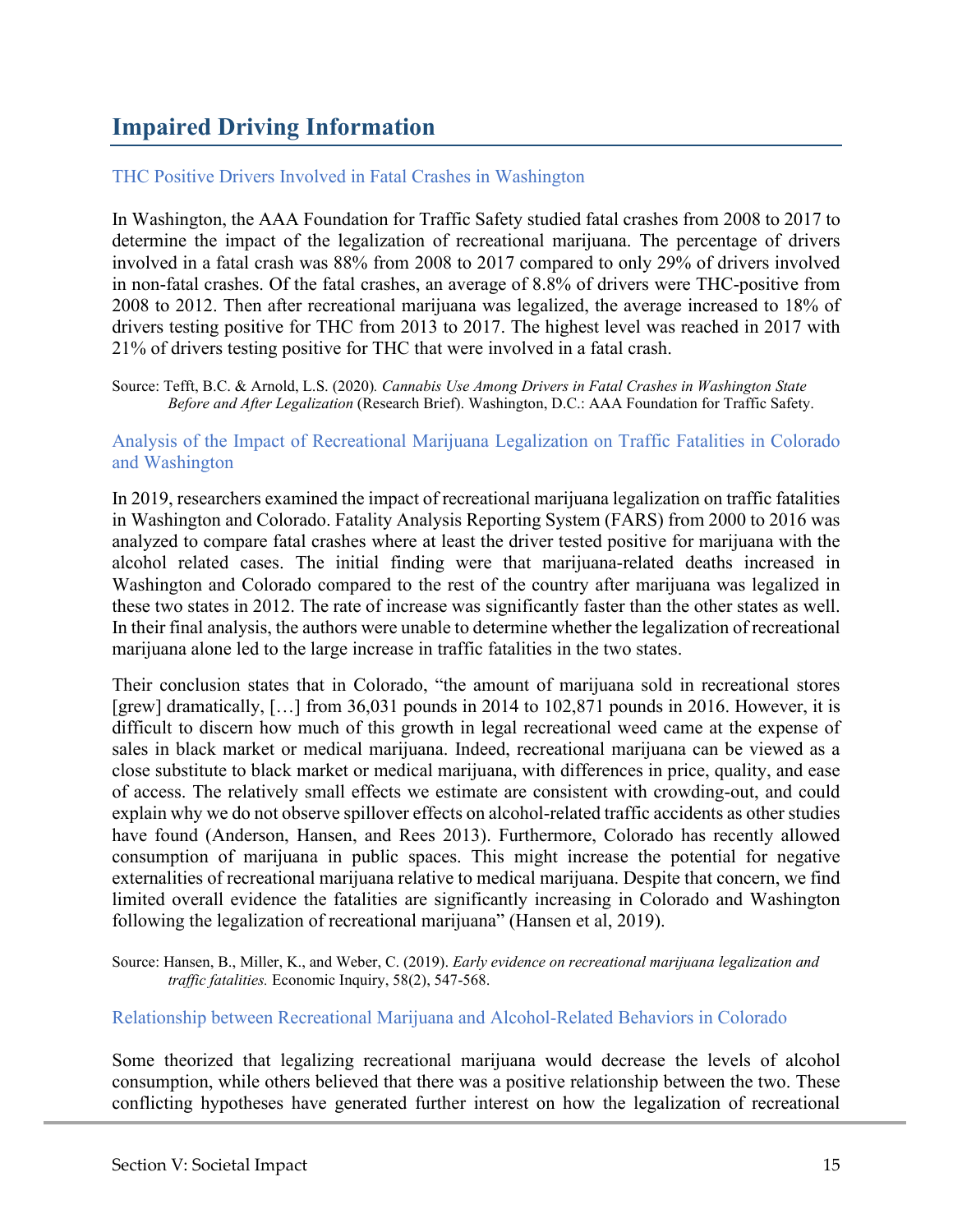marijuana impacted alcohol-related behavior in states like Colorado. Analysis of the tax revenue from alcohol sales in Colorado determined an increase in liquor tax revenue related to alcohol and alcohol-related motor vehicle crash fatalities after the legalization of recreational marijuana in Colorado. Alcohol-related crash fatalities increased by nearly two and a half fatalities per month within the state. The tax revenue increase of almost \$200,000 per month cannot definitively be linked to any changes of alcohol-related societal problems.

Source: Chamlin, M. (2021). *An examination of the unintended consequences of the legalization of recreational marijuana on alcohol-related behaviors.* Journal of Crime and Justice, 1-11

#### DUI Numbers Increase During Pandemic

During the height of the early stages of the pandemic from January to April 2020, DUI related deaths doubled compared to 2019 according to the Colorado State Patrol. In addition, alcohol and marijuana-related crashes increased by 32 percent during the same timeframe. The cause of this increase was unknown especially during the stay-at-home order that closed many bars. Some hypothesized that the drivers under the influence were able to drive at higher speeds with less cars on the road, leading to the increase in crashes.

Source: Grewe, L. (2020, May 26)*. Despite pandemic, DUI numbers up significantly in 2020*. KKTV.

#### Traffic Deaths Increase Even with Less Miles Travelled

During the first half of 2020, the number of total miles travelled decreased by 17 percent compared to the first half of 2019. Despite this, the traffic deaths increased by one percent from 256 to 259 deaths. Furthermore, this increase was significant as the fatality rate increased by 20 percent due to the large decrease in miles travelled. This trend was confirmed from analysis in 22 other states.

Source: Minor, N. (2020, September 2)*. Colorado's roads are emptier, but deadlier so far this year.* CPR News.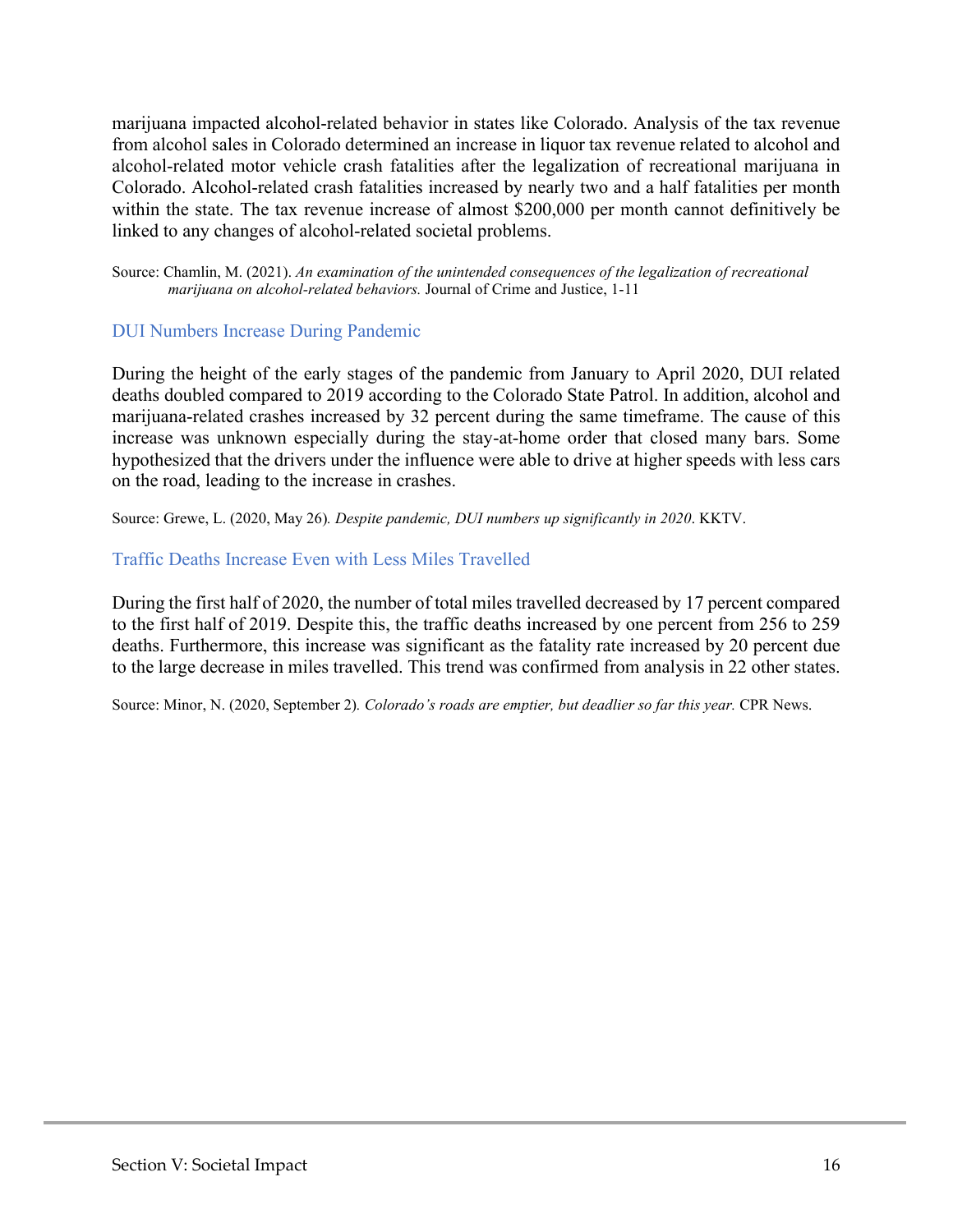## <span id="page-19-0"></span>**Section II: Marijuana Use**

### <span id="page-19-1"></span>**Some Findings**

Since recreational marijuana was legalized in 2013:

- Past month marijuana use for ages 12 and older **increased 26%** and is **61%** higher than the national average, currently ranked **3rd** in the nation.
- Past month adult marijuana use (ages 18 and older) **increased 20%** and is **62% higher** than the national average, currently ranked **3rd** in the nation.
- Past month college age marijuana (ages 18-25) use **increased 10%** and is **53% higher** than the national average, currently ranked **3rd** in the nation.
- Past month youth marijuana (ages 12-17) use **decreased 22%** and is **39% higher** than the national average, currently ranked **7th** in the nation.

## <span id="page-19-2"></span>**Data Consideration**

Healthy Kids Colorado Survey (HKCS) data is collected in the odd years and released in even years. For this reason, HKCS data is not included in this report. Please refer to Volume 7 for the most recent numbers.

Youth Risk Behavior Surveillance System (YRBSS) data is collected in the odd years and released in even years. For this reason, YRBSS data is not included in this report. Please refer to Volume 7 for the most recent numbers.

National Survey on Drug Use and Health (NSDUH) data is averaged between two years for a more accurate representation. The most recent data averaged 2018 and 2019.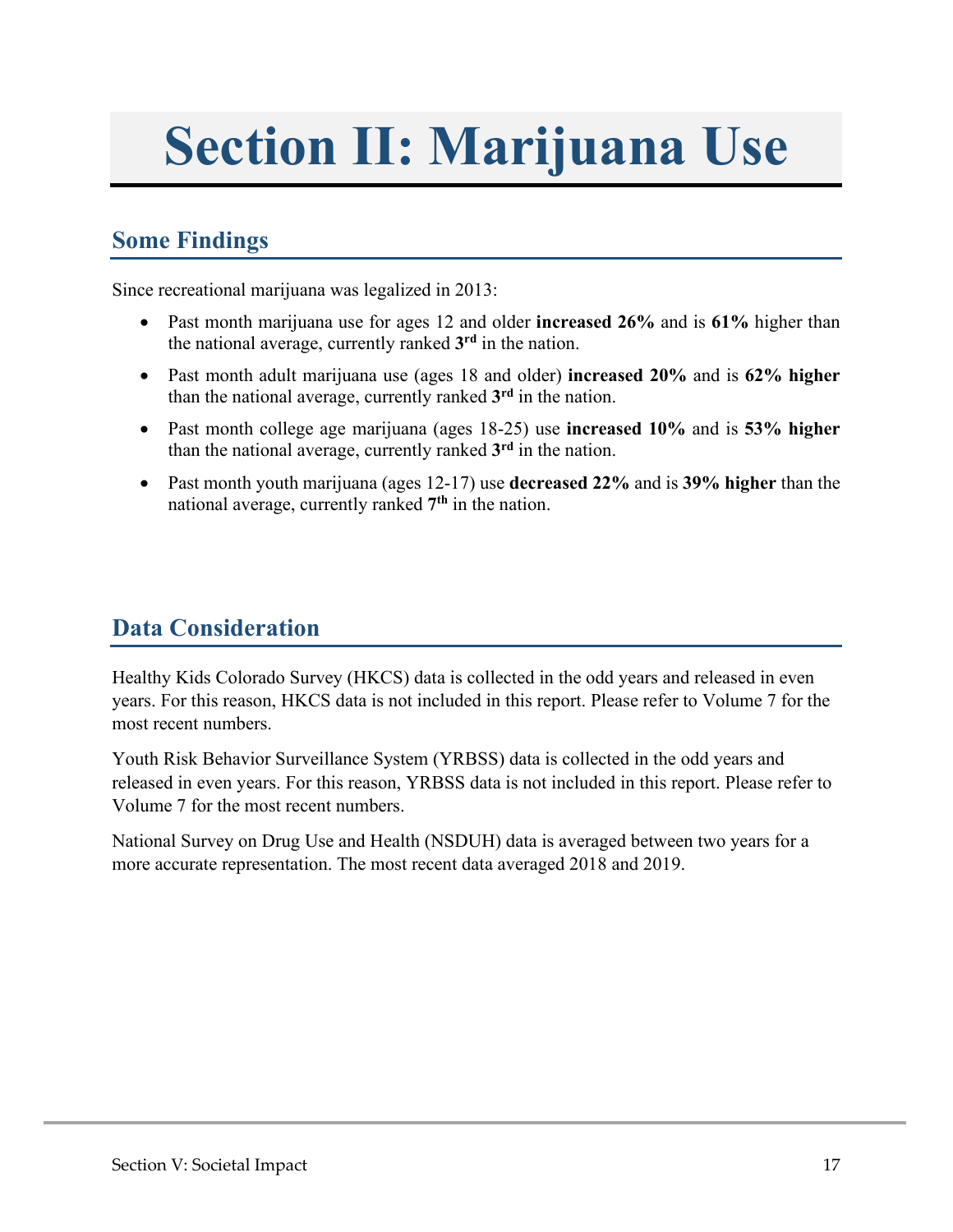## <span id="page-20-0"></span>**National Survey on Drug Use and Health (NSDUH) Data**

| <b>Colorado Averages Compared to National Averages</b>  |                 |          |  |  |  |
|---------------------------------------------------------|-----------------|----------|--|--|--|
| For Ages 12 and Older:                                  | <b>Colorado</b> | US       |  |  |  |
| <b>Marijuana Past Month Use</b>                         | $17.4\%$        | 10.8%    |  |  |  |
| <b>Perceptions of Risk for Smoking Marijuana</b>        | $17.7\%$        | 24.4%    |  |  |  |
| <b>Illicit Drug Use Other than Marijuana Past Month</b> | $4.7\%$         | $3.3\%$  |  |  |  |
| <b>Alcohol Past Month Use</b>                           | $60.0\%$        | 50.9%    |  |  |  |
| <b>Cigarette Past Month Use</b>                         | $16.3\%$        | $16.9\%$ |  |  |  |
| <b>Perceptions of Risk for Smoking Cigarettes</b>       | $72.5\%$        | 71.5%    |  |  |  |

SOURCE: Substance Abuse and Mental Health Services Administration (SAMHSA), Center for Behavioral Health Statistics and Quality, NSDUH, 2018 and 2019

| <b>Marijuana First Time Use</b> |            |                              |                   |  |  |
|---------------------------------|------------|------------------------------|-------------------|--|--|
| Age                             | Colorado % | <b>Colorado U.S. Ranking</b> | <b>National</b> % |  |  |
| 12 years $+$                    | $3.8\%$    | 3 <sup>rd</sup>              | 2.3%              |  |  |
| $12 - 17$                       | $8.0\%$    | 4 <sup>th</sup>              | 5.7%              |  |  |
| $18$ years +                    | 2.9%       | 5 <sup>th</sup>              | 1.7%              |  |  |
| $18 - 25$                       | 12.5%      | 6 <sup>th</sup>              | 8.4%              |  |  |
| $26+$                           | $1.2\%$    | 6 <sup>th</sup>              | $0.7\%$           |  |  |

SOURCE: SAMHSA, Center for Behavioral Health Statistics and Quality, NSDUH, 2018 and 2019

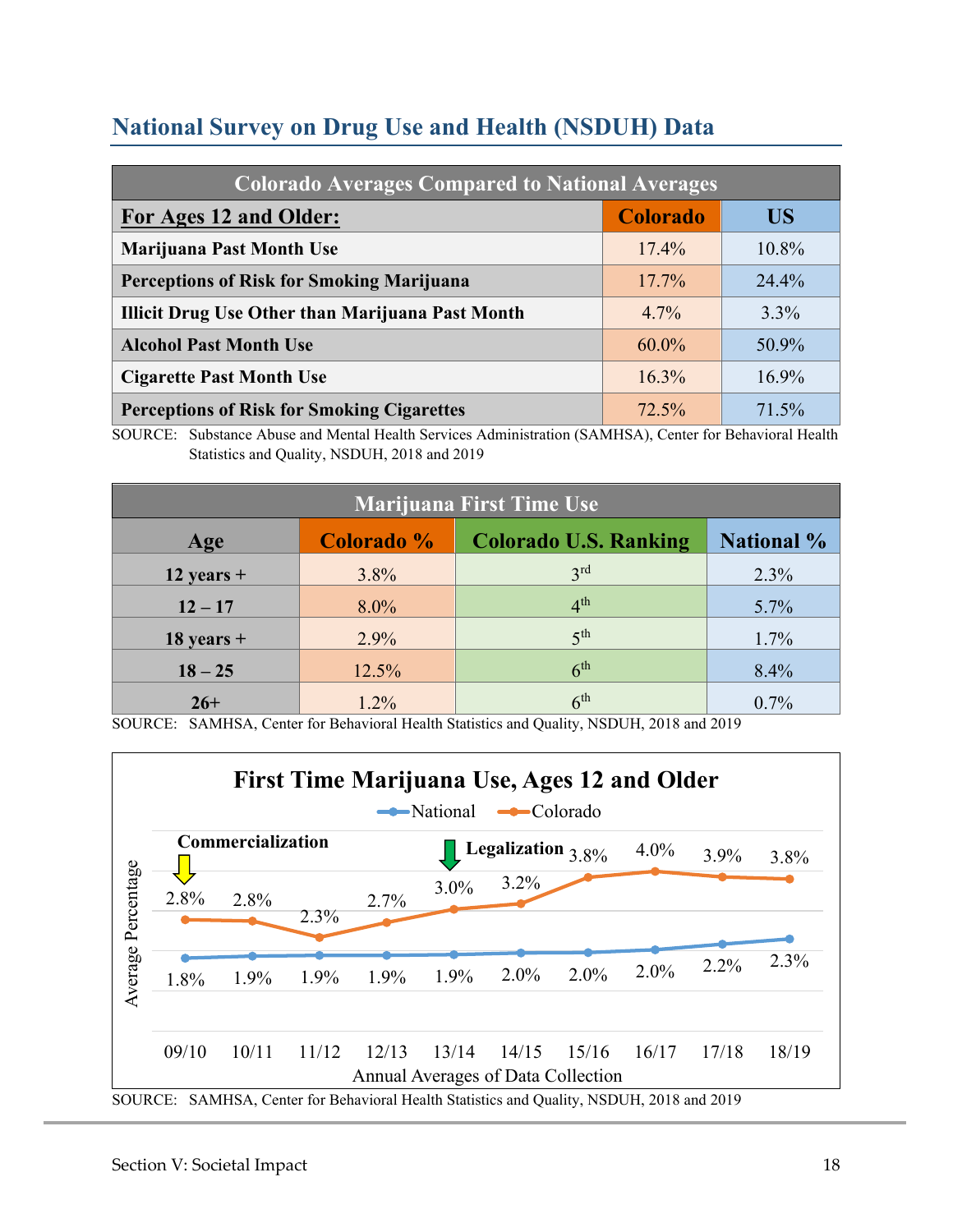

Source: SAMHSA, Center for Behavioral Health Statistics and Quality, NSDUH, 2018 and 2019



Source: SAMHSA, Center for Behavioral Health Statistics and Quality, NSDUH, 2018 and 2019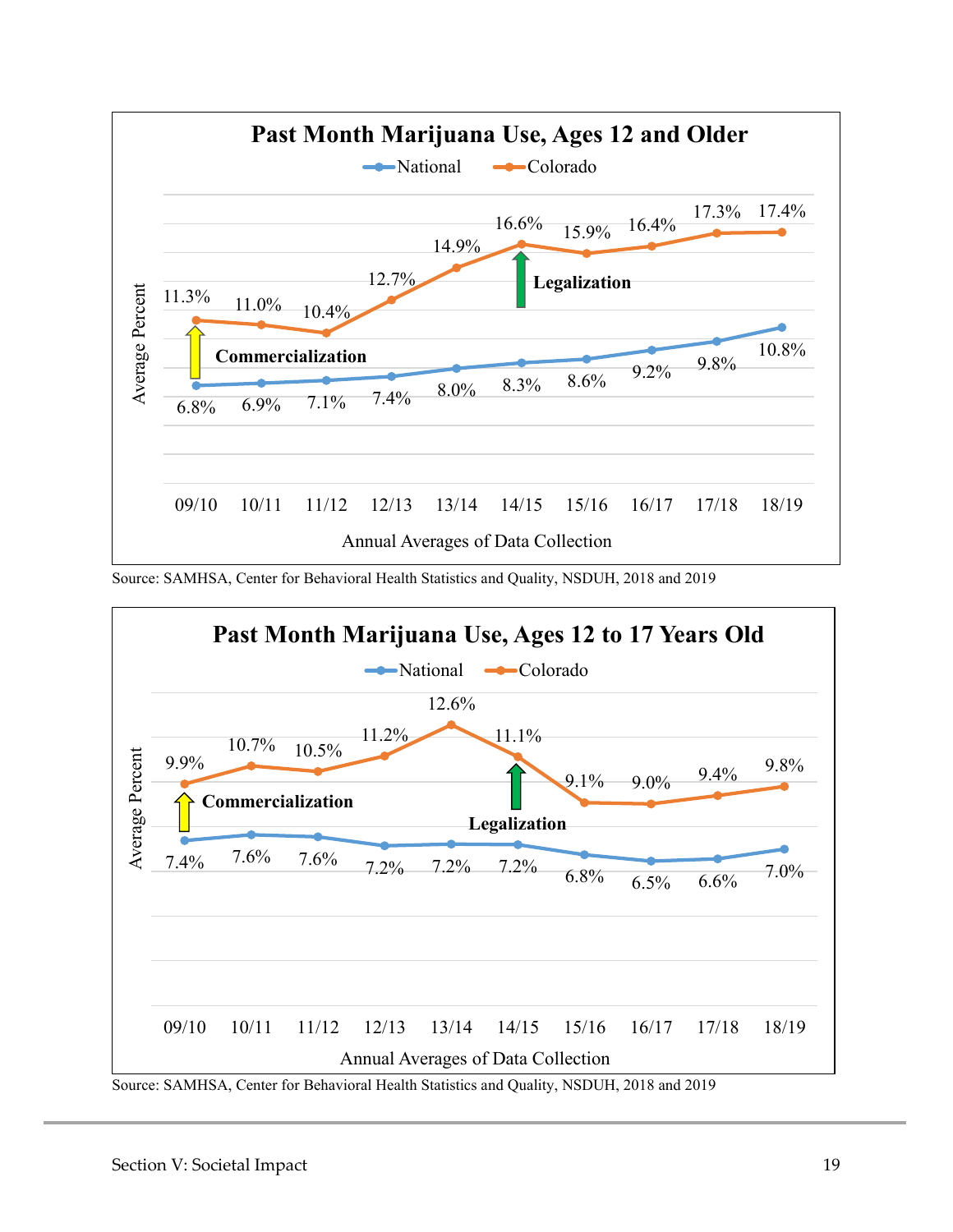

Source: SAMHSA, Center for Behavioral Health Statistics and Quality, NSDUH, 2018 and 2019

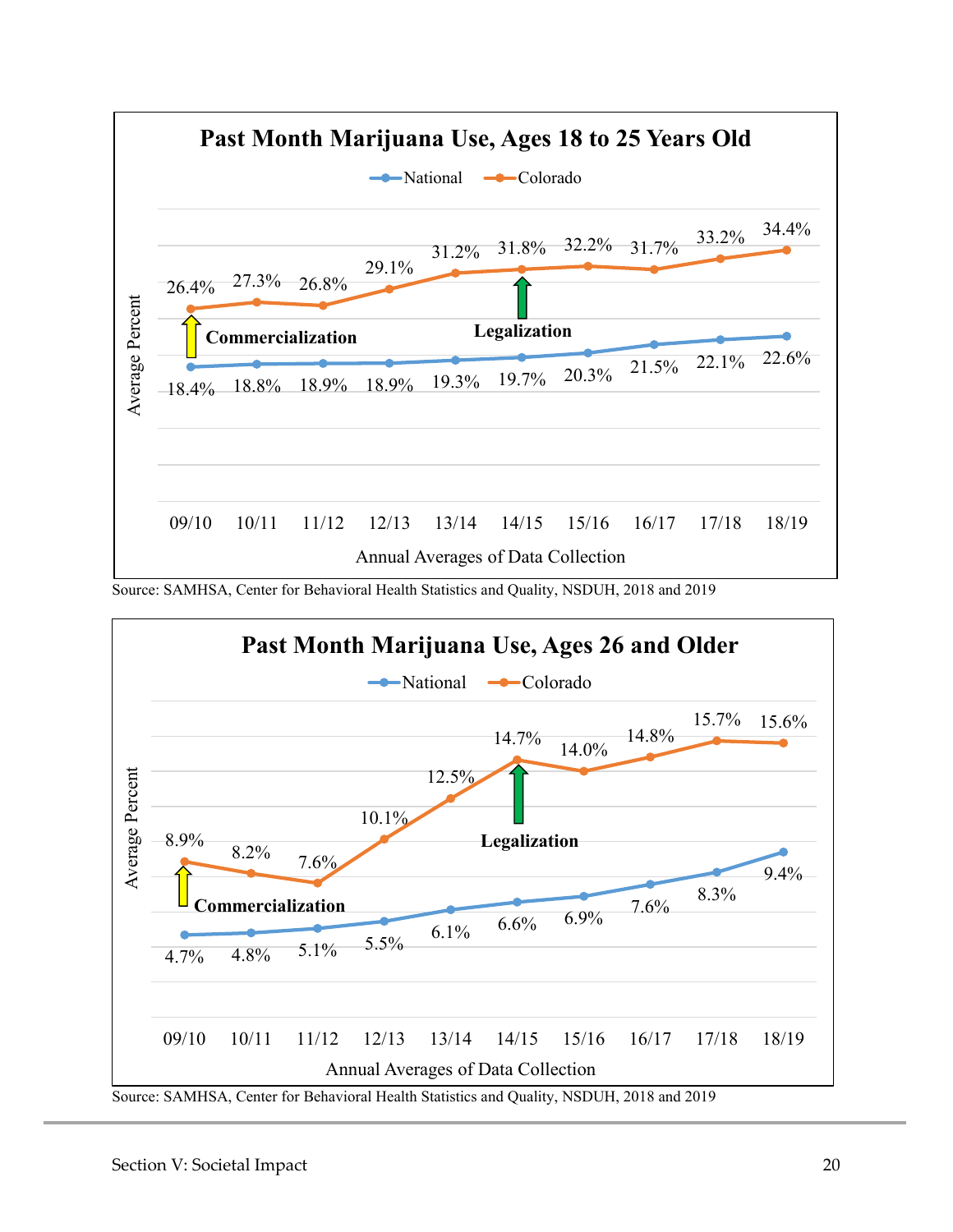## <span id="page-23-0"></span>**Marijuana in Schools**



SOURCE: Colorado Division of Criminal Justice

**NOTE:** The number of contacts from the 2019 to 2020 school year may not represent a complete school year due to the beginning of lockdowns associated with COVID-19 in March 2020.



**NOTE:** Law Enforcement Referrals may or may not have been in addition to another reported action taken (suspension, expulsion, or other).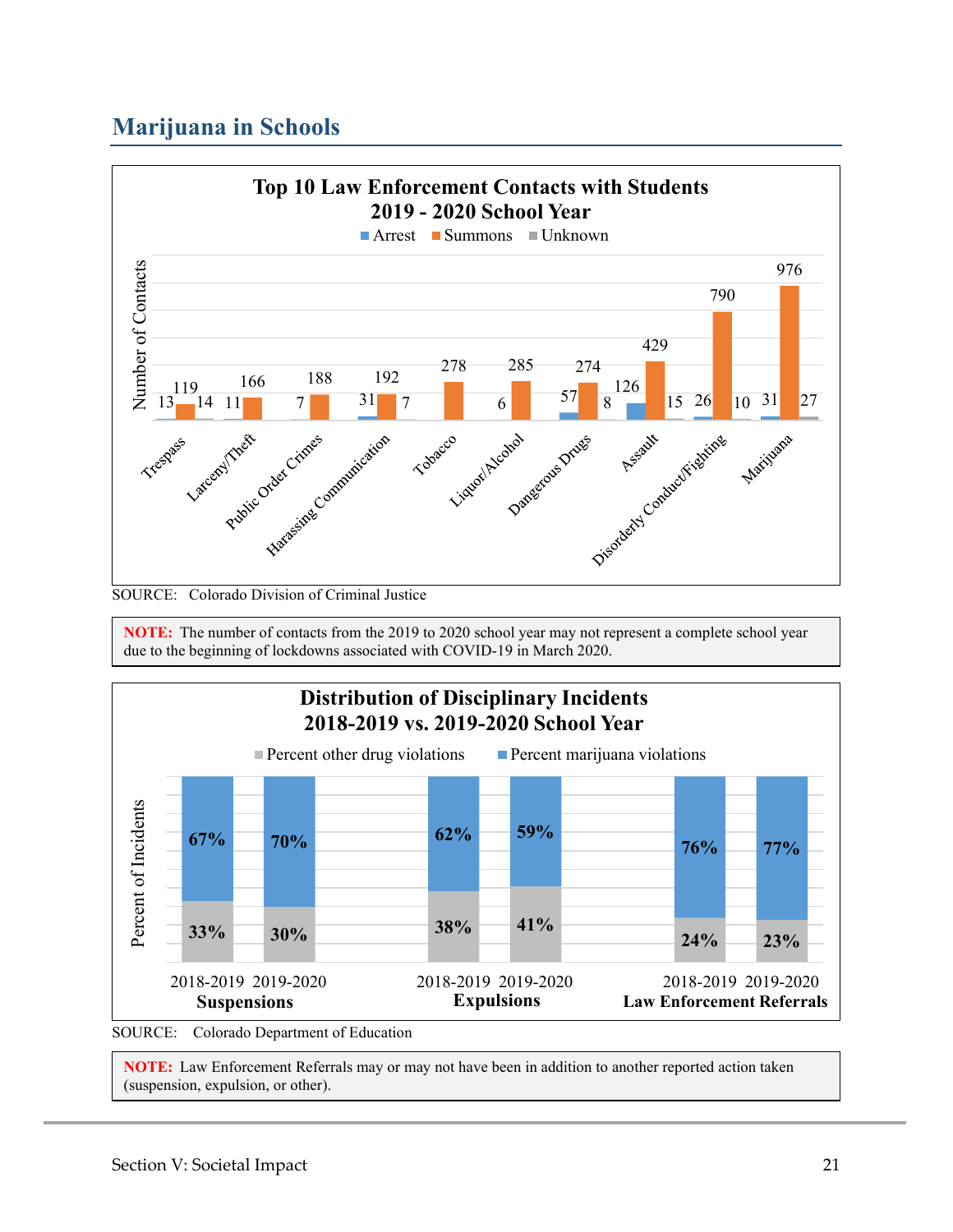## <span id="page-24-0"></span>**Probationer Marijuana Use**



SOURCE: Colorado State Judicial Branch, Division of Probation Services

**NOTE:** Data reflects drug test results for probationers required to undergo drug testing. This does not reflect all probationers in Colorado. Probationers who have a medical marijuana card are not prohibited from using marijuana while on probation. It is possible that some positive results may come from probationers using marijuana for medical reasons.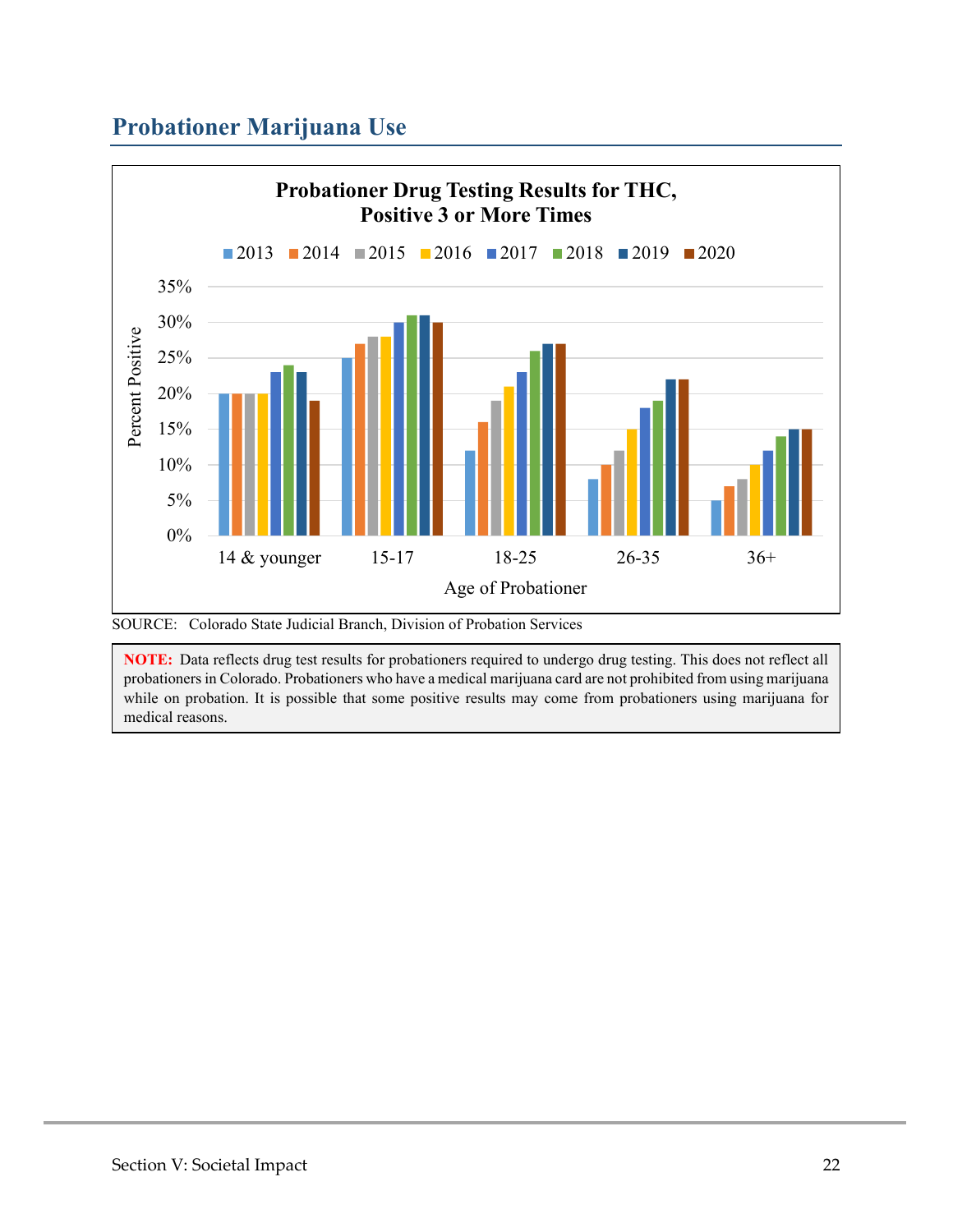## <span id="page-25-0"></span>**Marijuana Use Information**

#### Analysis of Marijuana Use by College Students from 2008 to 2018

One of the largest questions after legalizing recreational marijuana was the impact on young adults across the country. A long-term study was created to compare marijuana use in states that passed recreational marijuana legalization (RML) compared to non-RML states. Researchers chose several post-secondary institutions and students between 18 to 26 years old were surveyed across ten academic years in 48 states. This resulted in seven RML states with nearly 235,000 participants from 135 institutions compared to 41 non-RML states with almost 600,000 students from 454 institutions.

The results indicated that "the 30-day prevalence of marijuana use increased more among college students exposed to RML relative to students attending college in non-RML states and students in RML states prior to legalization. These findings are generally consistent with those from prior studies of Oregon and Washington college students, but are a considerable extension, given that they are based on 135 institutions in seven RML states instead of one to two institutions in a single RML state. The mounting evidence for increases in college students' marijuana use that has coincided with RML is all the more interesting in the context of the more mixed results regarding such changes among adolescents. For many young adults, the transition to college involves sudden declines in parental monitoring, exposure to older peer groups and a culture of heavy drinking and other substance use. Although heavy drinking by college students has declined nation-wide in recent years, the prevalence of marijuana use has increased" (Bae et al, 2021). Additionally, the increases in RML states were more pronounced in women, participants 21 years and older, and students living off-campus.

Source: Bae, H. and Kerr, D. (2021). *Marijuana use trends among college students in states with and without legalization of recreational use: initial and longer-term changes from 2008 to 2018*. Addiction, 115(6), 1115-1124.

#### Relationship between Neighborhood Disorder, Marijuana Use, and Life Expectancy for Young Men Involved in the Criminal Justice System

Researchers surveyed over 1,200 young males from the Crossroads study that are involved in the justice system to examine their perception of risk-taking relative to their expectations on life expectancy. In the study, the measurements were neighborhood disorder, life expectancy, substance use, offending, and risky sexual behavior. Specific to marijuana use, the results indicated that the young men living in more disordered neighborhoods used marijuana more frequently, different findings than binge drinking and cigarette use. No causal relationship was determined between life expectancy and marijuana use.

The authors stated in the conclusion, "a possible explanation for this finding is that adolescents do not perceive using marijuana as risky or harmful. Findings from the National Institute on Drug Abuse 2013 Monitoring the Future survey indicate that while cigarette use and alcohol use have steadily declined in recent years, rates of marijuana use have remained consistently high, in large part due to adolescents' attitudes toward marijuana risks. Only 20.6% of  $12<sup>th</sup>$  graders perceived occasional marijuana use as harmful and only 44.1% considered daily use to be detrimental (Johnston et al., 2014). If youth tend not to view marijuana as being harmful in the long run, then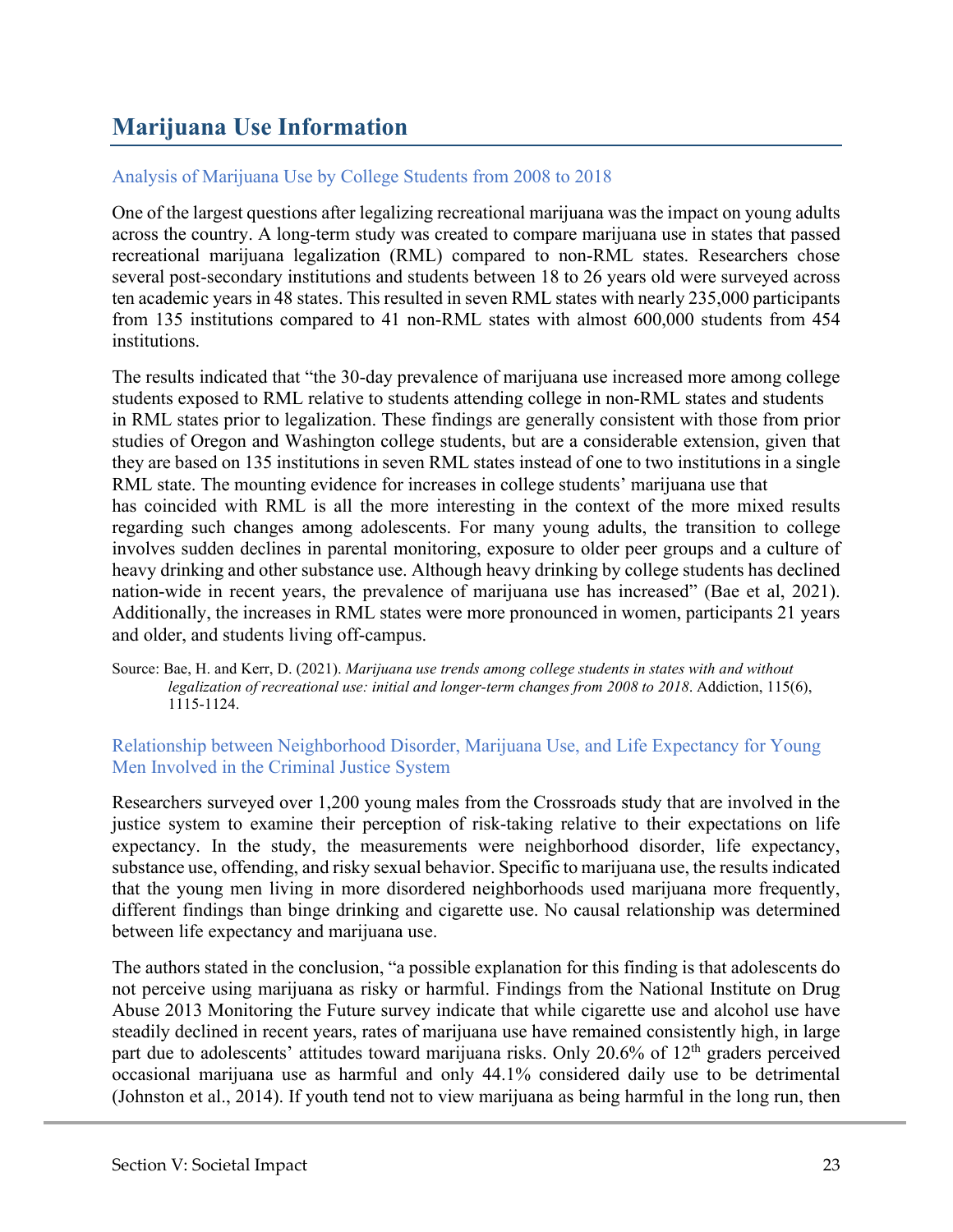it is likely that decisions to use marijuana are not informed by youths' expectations for their futures. That is, even among adolescents who expect long lives, they may be just as likely as those with short life expectancies to engage in marijuana use because they may not perceive it as a risky behavior" (Kan et al, 2020).

#### Examining the Validity of the Marijuana Gateway Hypothesis

Proposed during the 1970s, the marijuana gateway hypothesis was created to explain the escalation of risk from the use of tobacco and alcohol to marijuana, then to harder drugs. As a result of this hypothesis, marijuana use was harshly punished throughout the country even to today with many states legalizing recreational and medical marijuana. At this point, there has been a lack of research supporting the causal relationship between marijuana use and other drugs. The researchers in this study focused on further examining the relationship to determine the validity of the marijuana gateway hypothesis. While those who use marijuana before 21 were 157 times more likely to engage in subsequent hard drug use, most marijuana users never escalate to hard drug use. "Some studies have found moderate estimates wherein approximately 29% of marijuana users continue on to harder drug use" (Jorgensen and Wells, 2021). They state there must be a distinction between chronic users with more occasional users when examining the likelihood of escalating to harder drugs.

Data was gathered and analyzed from the National Longitudinal Study of Adolescent to Adult Health. The results showed a meaningful association between heavy marijuana use and light illicit drug use. "Considering the findings from all 18 tests together, it can be concluded that the hypothesis that marijuana is a gateway drug is unsupported. Summarily, if marijuana "really" is a gateway drug we would expect to see stronger and more consistent causal gateway effects" (Jorgensen and Wells, 2021). Additionally, the conclusion stated that if marijuana was to be considered a gateway drug that necessitates harsh punishments, the same would be needed for tobacco and alcohol.

Source: Jorgensen, C. and Wells, J. (2021). *Is marijuana really a gateway drug? A nationally representative test of the marijuana gateway hypothesis using a propensity score matching design*. Journal of Experimental Criminology, 17(3).

#### Changes in Marijuana Use from 2005 to 2018 across the United States

The study compares marijuana use by adults from 2005 to 2011 (pre-recreational marijuana legalization) to 2012 to 2018 (post-recreational marijuana legalization). Data was utilized from the US National Health and Nutrition Examination Survey (NHANES) from 2005 to 2018 across the country. While lifetime marijuana use and first use before the age of 18 was fairly consistent over the 14 years, there was a sizable increase in past-year marijuana use. This use was higher and more common for younger people, males, participants below the poverty line, non-Hispanic blacks. Despite this, the increase in past-year use increased across all demographics including education, race, gender, and income.

Source: Mitchell, W., Bhatia, R., and Zebardast, N. (2020). *Retrospective cross-sectional analysis of the changes in marijuana use in the USA, 2005–2018*. BMJ Open, 1-6.

Source: Kan, E., Peniche, M., Steinberg, L., Knowles, A., Frick, P., and Cauffman, E. (2020). *Neighborhood disorder and risk-taking among justice-involved youth—the mediating role of life expectancy*. Journal of Research on Adolescence, 31(2), 282-298.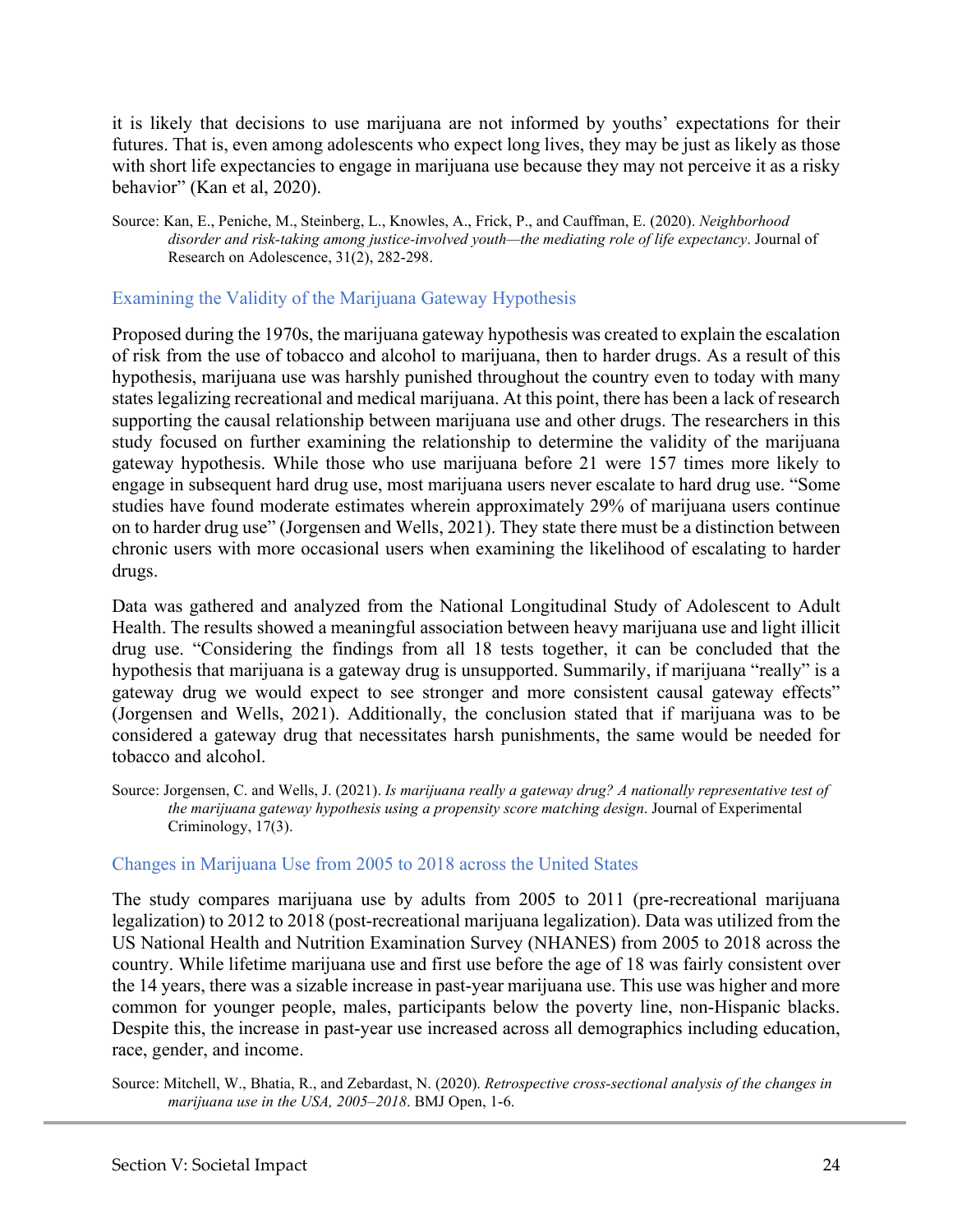## <span id="page-27-0"></span>**Section III: Public Health**

#### <span id="page-27-1"></span>**Some Findings**

- Marijuana *only* exposures **increased 185%** from 2013 when recreational marijuana was legalized compared to 2020.
- Treatment for marijuana use for all ages **decreased 34%** from 2013 to 2020.
- The percent of suicide incidents in which toxicology results were positive for marijuana has **increased** from **14%** in 2013 to **29%** in 2020.

### <span id="page-27-2"></span>**Definitions by Rocky Mountain HIDTA**

**Marijuana-Related:** Also referred to as "marijuana mentions." Data could be obtained from lab tests, patient self-admission or some other form of validation obtained by the provider. Being marijuana-related does not necessarily prove marijuana was the cause of the emergency department admission or hospitalization.

**International Classification of Disease (ICD):** A medical coding system used to classify diseases and related health problems.

\*\*In 2015, ICD-10 (the tenth modification) was implemented in place of ICD-9. Although ICD-10 will allow for better analysis of disease patterns and treatment outcomes for the advancement of medical care, comparison of trends before and after the conversion can be made difficult and/or impossible. The number of codes increased from approximately 13,600 codes to approximately 69,000 codes. For this reason, emergency department visits and hospitalizations related to marijuana use were restricted to 2016 to 2020 in this report.

For more information regarding public health research gaps and data quality issues, please visit [https://marijuanahealthinfo.colorado.gov/research-gaps.](https://marijuanahealthinfo.colorado.gov/research-gaps)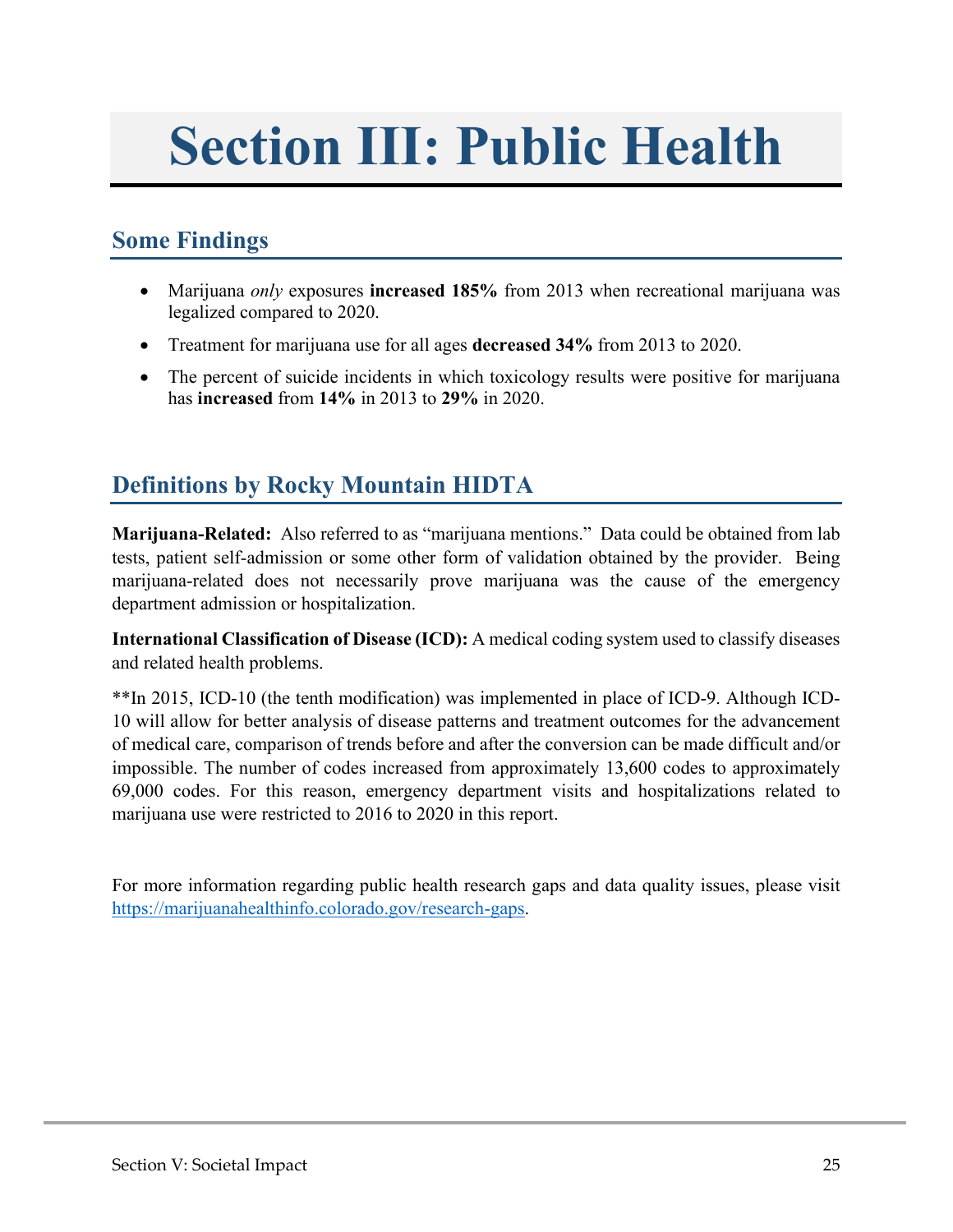## <span id="page-28-0"></span>**Emergency Department Data**



SOURCE: Emergency Department Discharge Dataset, as analyzed by the Colorado Department of Public Health and Environment; 2016-2020

**NOTE:** Due to changes in the way the hospitalizations and emergency department visits data were coded, data before 2015 was not included for trend analysis.



SOURCE: Emergency Department Discharge Dataset, as analyzed by the Colorado Department of Public Health and Environment; 2016-2020

**NOTE:** Due to changes in the way the hospitalizations and emergency department visits data were coded, data before 2015 was not included for trend analysis.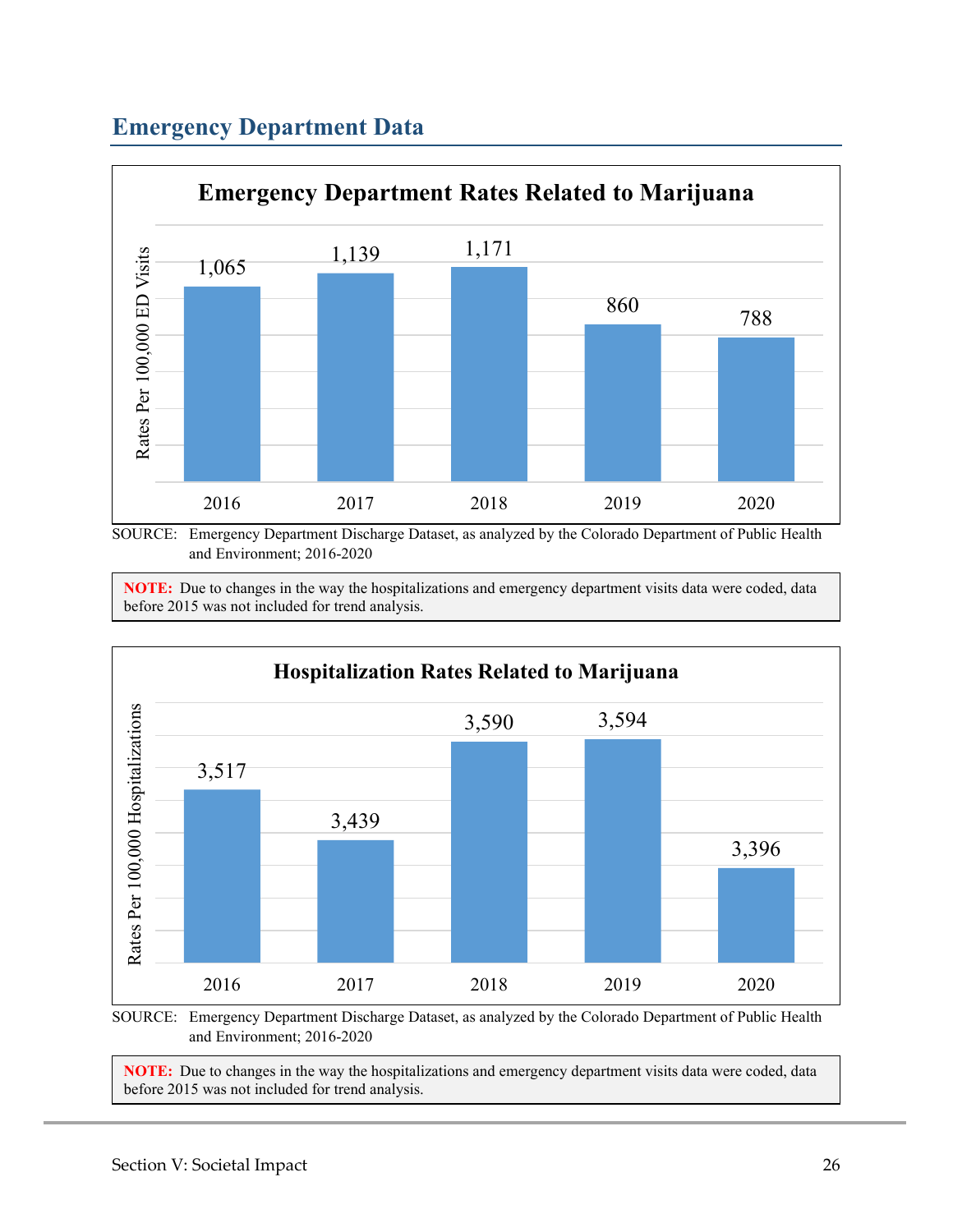

## <span id="page-29-0"></span>**Poison Control/Marijuana Exposure Data**

**NOTE:** Total marijuana-related exposure cases include unknown ages.



**\*NOTE:** Marijuana was the only substance referenced in the call to the poison and drug center.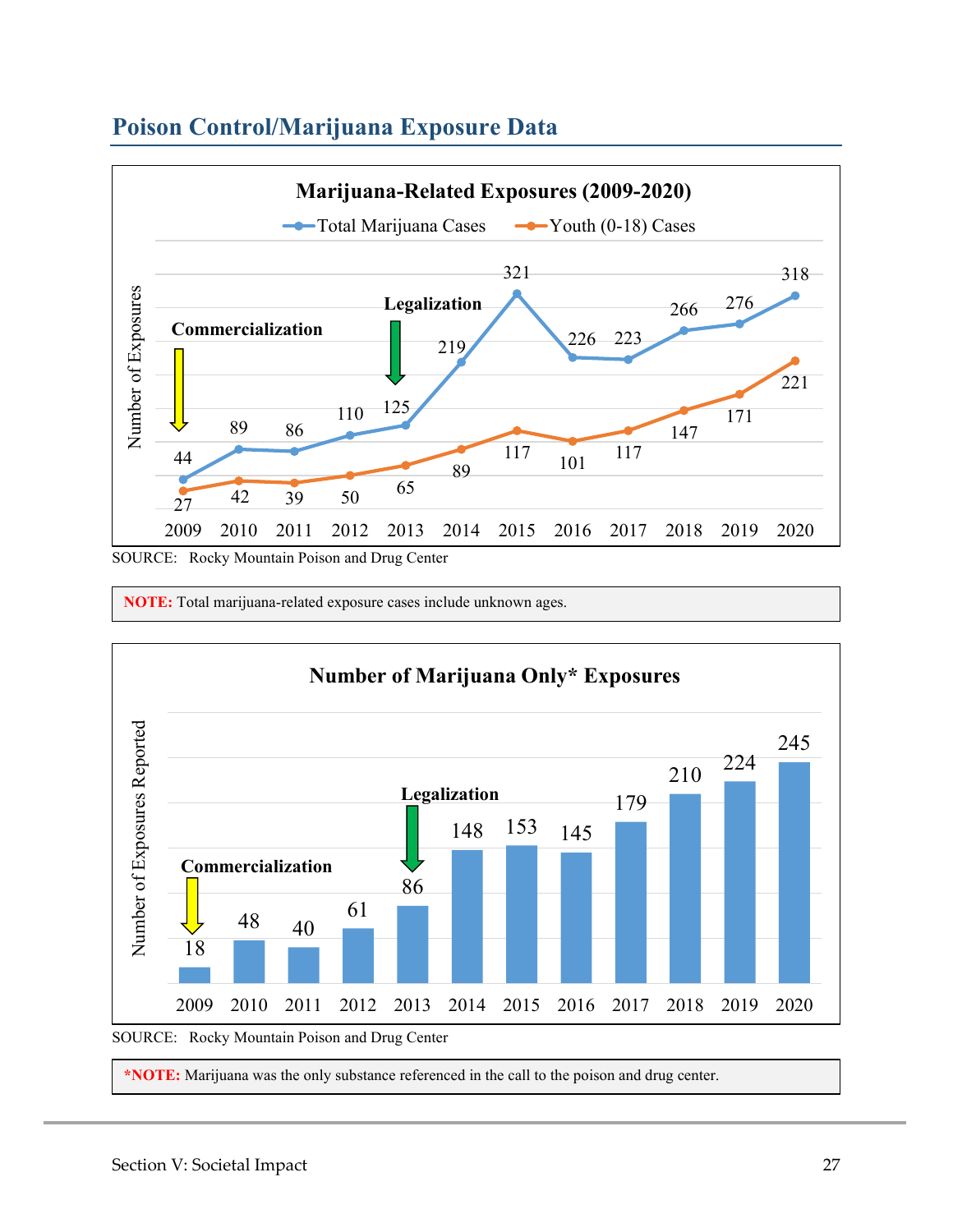

SOURCE: Rocky Mountain Poison and Drug Center

**NOTE:** The code for marijuana edibles did not go into effect until 2016. Therefore, any cases of edible marijuana exposure which occurred prior to 2016 were coded under "dry plant." Other marijuana includes oral pills/capsules, concentrated extracts (to include oils and tinctures), topical preparations, marijuana devices, and unknown/other forms of marijuana.



SOURCE: Rocky Mountain Poison and Drug Center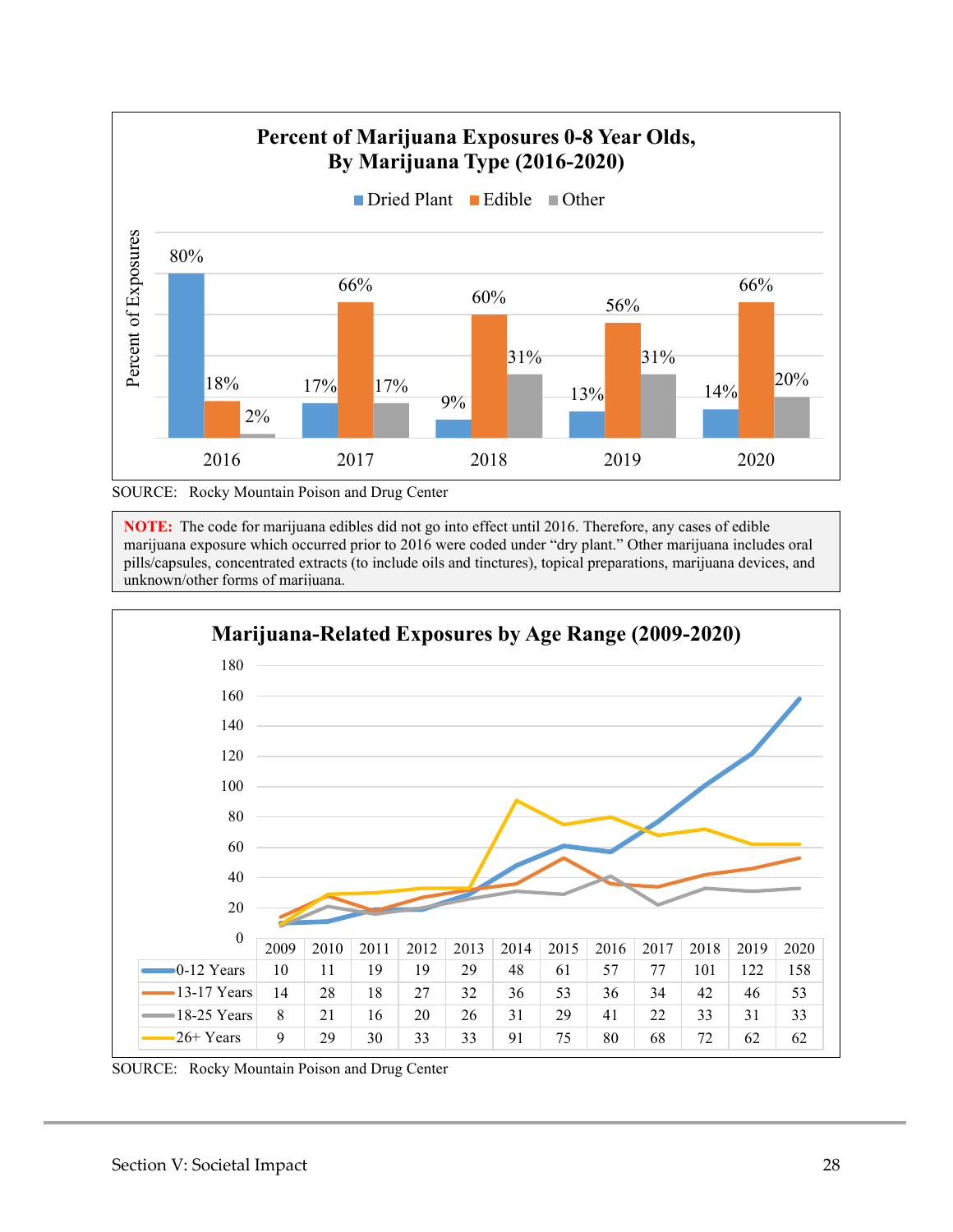## <span id="page-31-0"></span>**Treatment Data**



SOURCE: Colorado Department of Health Services, Office of Behavioral Health

**\*NOTE:** Treatment admissions for cocaine and heroin in 2020 do not include the 12-17 age group as there were less than 30 admissions and were therefore omitted.



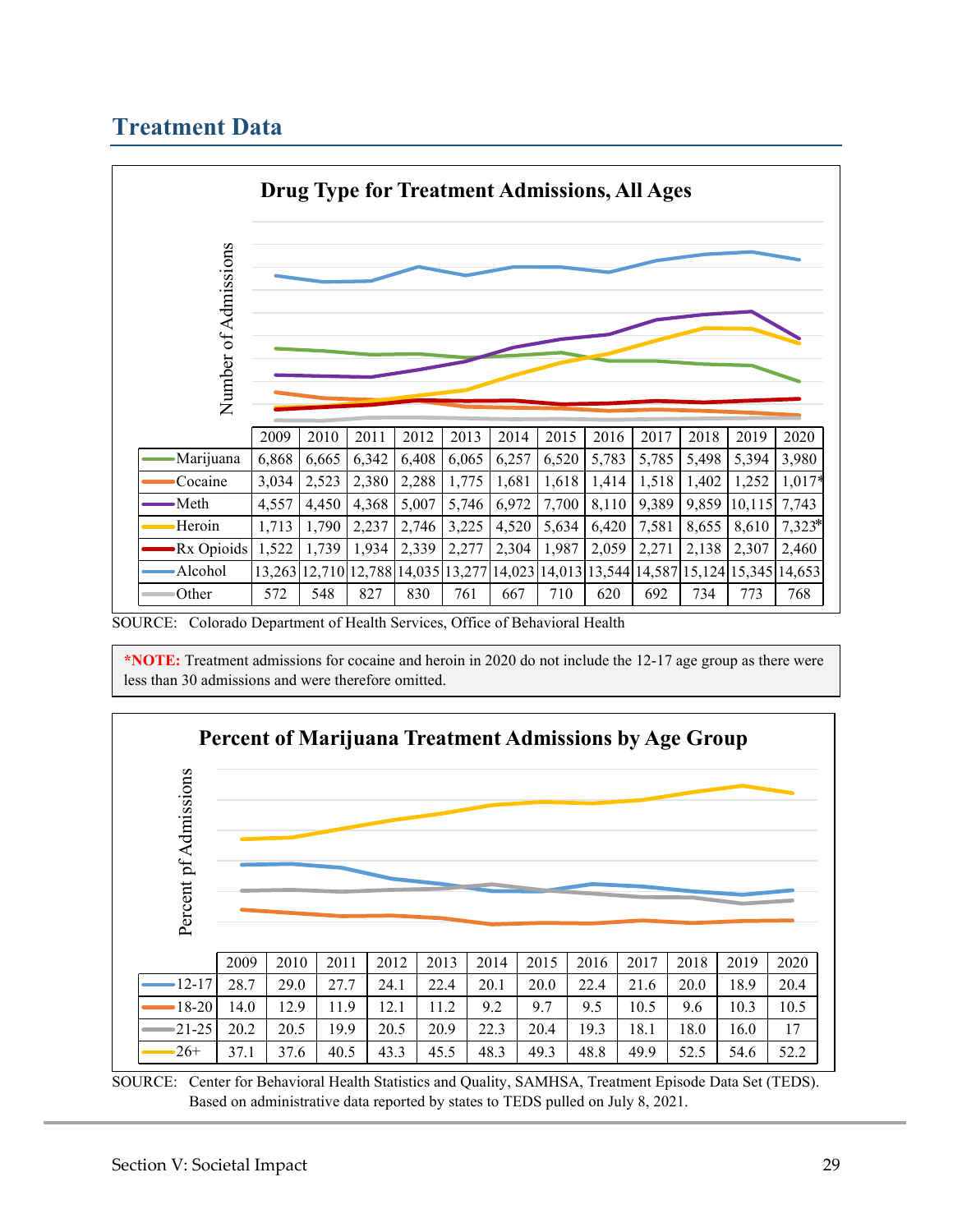#### <span id="page-32-0"></span>**Suicide Data**



SOURCE: CDPHE, Colorado Violent Death Reporting System



SOURCE: CDPHE, Colorado Violent Death Reporting System

**NOTE:** Toxicology is not available for every suicide. Only those suicides with toxicology available are represented above. Due to an 18-month lap in detailed suicide circumstances and toxicology information from coroner and law enforcement records, 2019 is the most recent year available.

**NOTE:** Toxicology results were available for 62% of suicides from 2019. As a result, there may be underrepresentation in the numbers and percentages presented.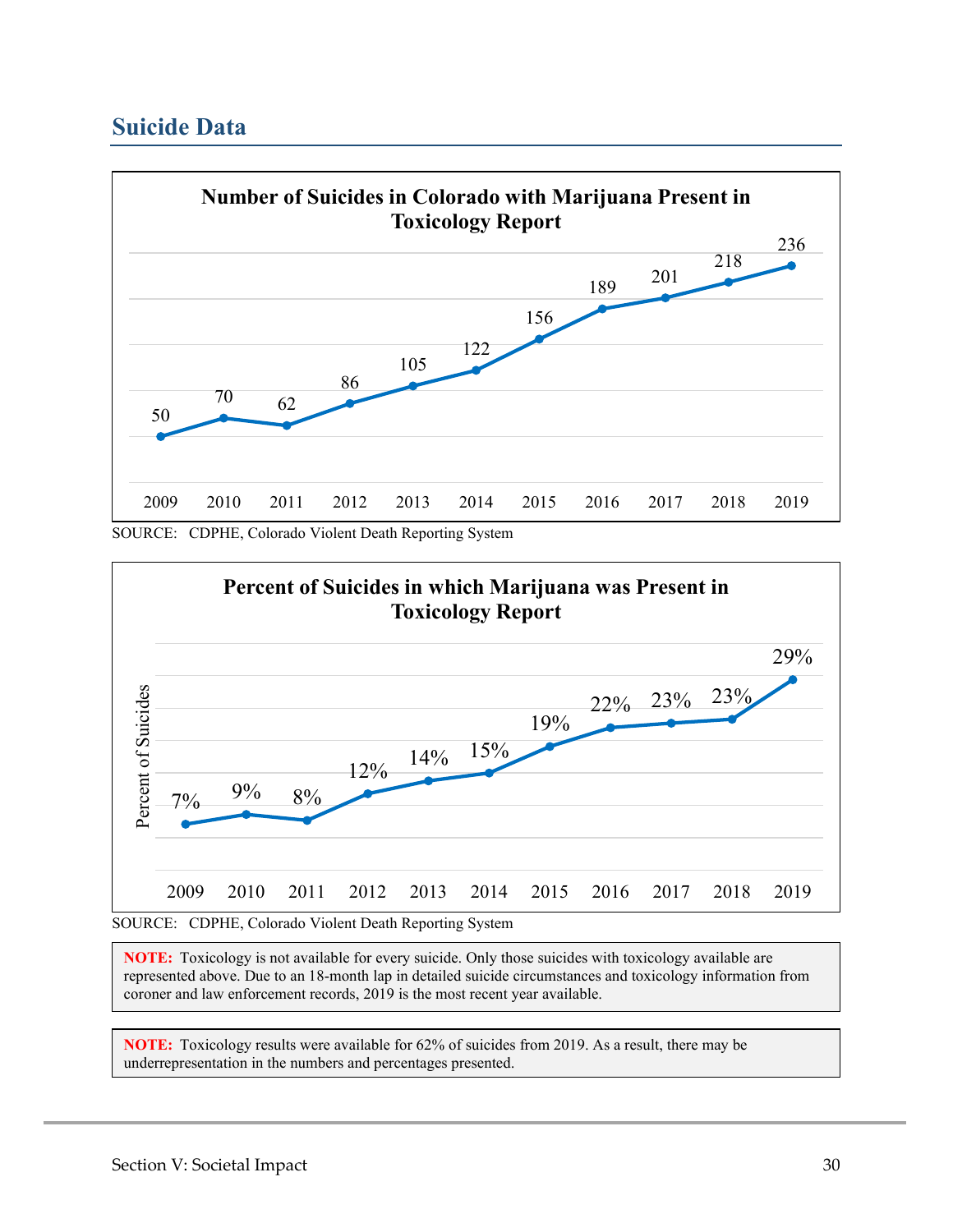

underrepresentation in the numbers and percentages presented.



**NOTE:** Toxicology results were available for 62% of suicides from 2019. As a result, there may be underrepresentation in the numbers and percentages presented.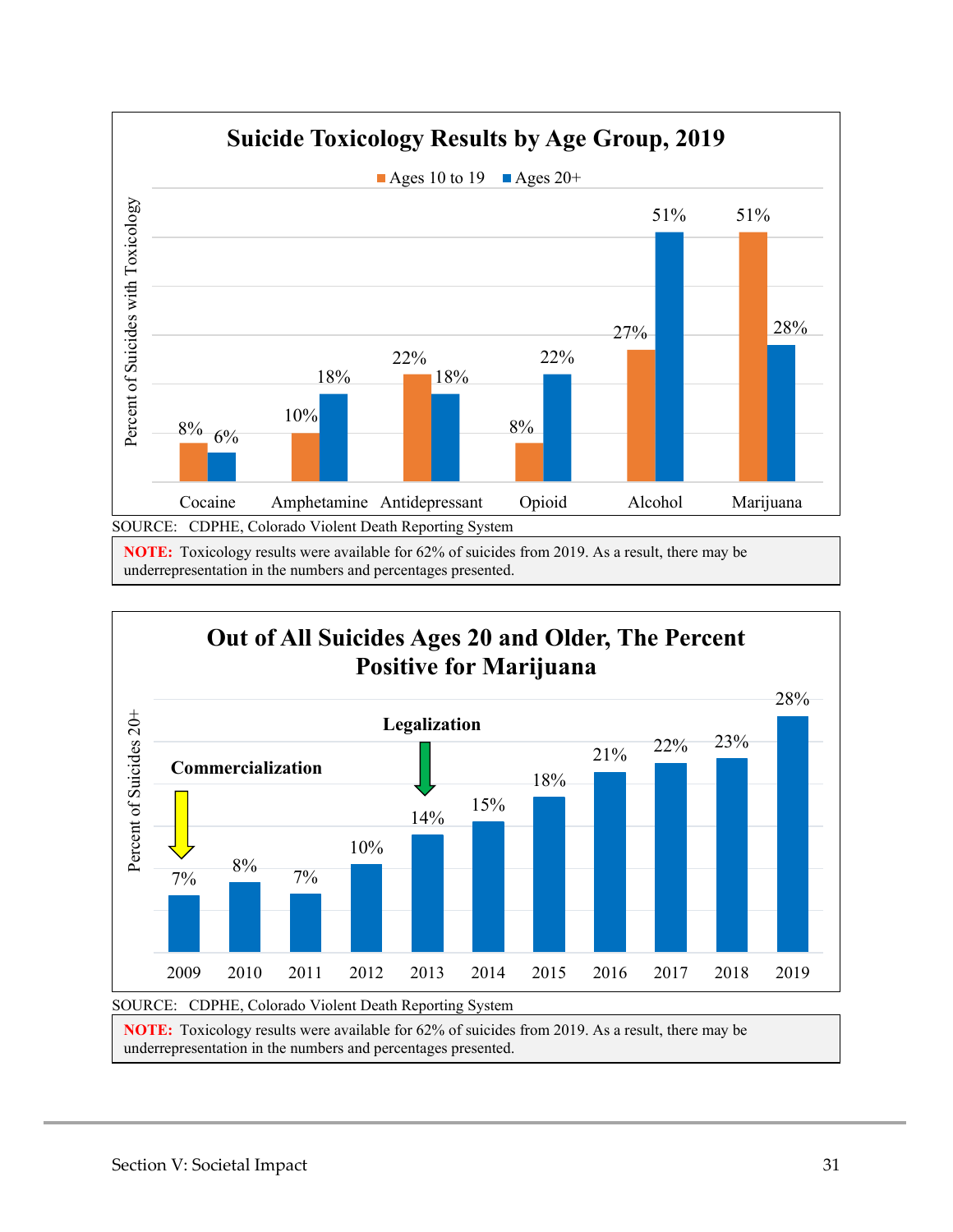## <span id="page-34-0"></span>**Colorado Opioid Overdose Deaths**



Source: CDPHE, Vital Statistics Program

This data is included in response to reports of declining opioid overdose deaths post-marijuana legalization.

**NOTE:** Heroin cause of death codes include T40.1. Any Opioid Analgesic (prescription or heroin) cause of death codes include T40.1-T40.4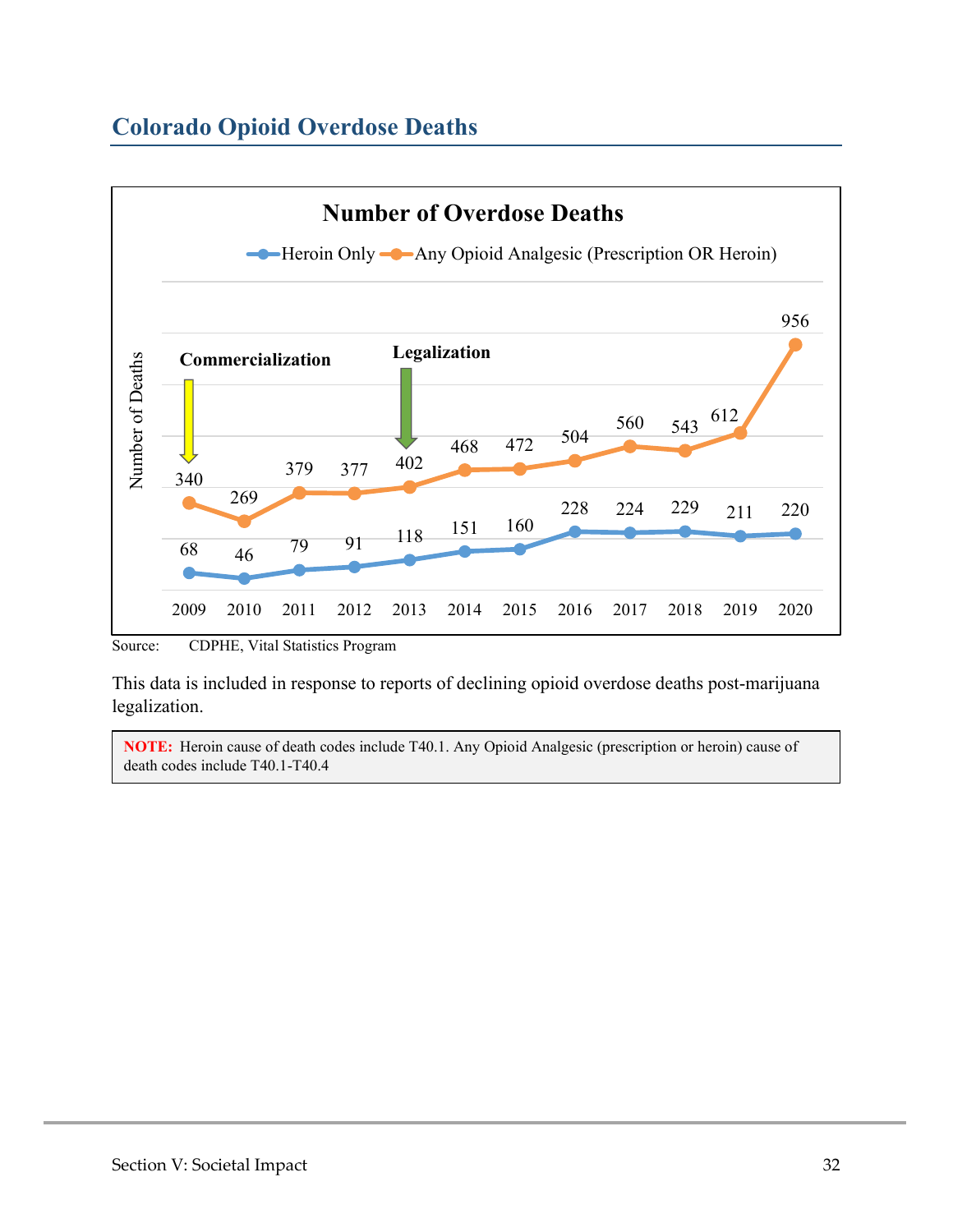### <span id="page-35-0"></span>**Public Health Information**

#### Impact of Licensed and Unlicensed Cannabis Retailers in California

California legalized recreational marijuana in 2016, which resulted in the establishment of unlicensed retailers until the issuance of cannabis retail licenses at the end of 2017. For example, in Los Angeles County, there are 37 licensed retailers compared to 92 unlicensed retailers. This can create problems for regulation as unlicensed locations "have been reported to engage in illegal business practices that can compromise public health and encourage underage use, including selling products that exceed the legal THC limit, selling counterfeit products that contain pesticides, allowing consumption of cannabis in retail stores, not imposing daily limits on purchases, staying open late at night, and selling products that are attractive to youth and lack child-resistant packaging" (Unger et al, 2020).

The results indicated that "neighborhoods with only licensed retailers represented 8% of the California population, neighborhoods with only unlicensed retailers represented 17% of the California population, and neighborhoods with both licensed/unlicensed retailers represented 18% of the California population. Of all neighborhood types, neighborhoods with only unlicensed retailers had the lowest proportion of non-Hispanic whites (25%) and the highest proportion of Hispanics (52%). However, the highest proportions of African Americans (9%), Asian Americans (15%), and individuals living in poverty (19%) were in neighborhoods with both licensed/unlicensed retailers" (Unger et al, 2020). Residents living near unlicensed retailers face greater public health risks due to the lack of regulation of the products and the authors recommend greater enforcement of these dangerous practices.

Source: Unger, J., Vos, R., Wu, J., Hardaway, K., Li Sarain, A., Soto, D., Rogers, C., and Steinberg, J. (2020). *Locations of licensed and unlicensed cannabis retailers in California: A threat to health equity*. Preventive Medicine Reports, 19, 101165-101173.

#### Mixed Findings for the Public Health Effects of Medical Marijuana Treatment

Researchers sought to examine the public health effects from the use of medical marijuana on various conditions- amyotrophic lateral sclerosis, autism, cancer, chronic noncancer pain, Crohn's disease, epilepsy, glaucoma, human immunodeficiency virus/AIDS, multiple sclerosis (MS), Parkinson's disease, and posttraumatic stress disorder. Across the 33 states in which medical marijuana is legal, there are over 50 medical conditions that have qualified to be treated through the use of medical marijuana. Nationwide, 6.2% of people use medical marijuana and 3.6% use both medical and recreational marijuana. A systematic review was conducted for studies that took place from May 2016 to October 2019.

The results indicated that "there is conclusive or substantial evidence for cannabis in treating chronic noncancer pain, chemotherapy-induced nausea and vomiting (oral cannabinoids), and MS spasticity symptoms (via oral cannabinoids). In addition, limited evidence was reported for the efficacy of cannabis and cannabinoids for the purposes of increasing appetite and decreasing weight loss in patients with HIV/AIDS, improving clinician measures of MS spasticity symptoms (specifically, via oral cannabinoids), and improving symptoms of PTSD (specifically, with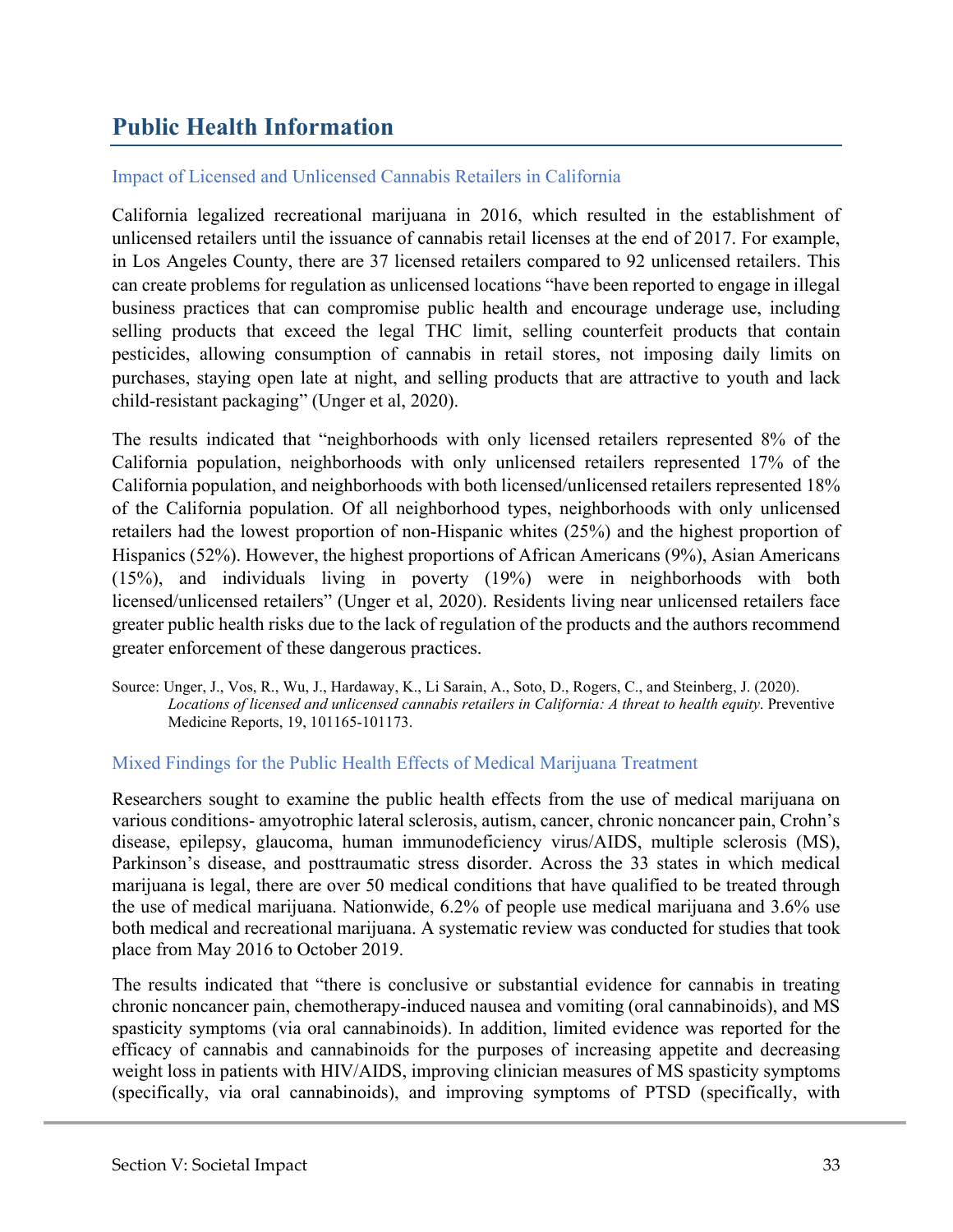nabilone)" (Jugl et al, 2021). However, there was insufficient evidence to support evidence of medical marijuana improving glaucoma symptoms. In addition, studies showed neither support or opposition for indications such as "cancer (cannabinoids), cancer-associated anorexia-cachexia syndrome and anorexia nervosa (cannabinoids), symptoms of irritable bowel syndrome (dronabinol), epilepsy (cannabinoids), symptoms associated with ALS, or Parkinson's diseaserelated symptoms or levodopa-induced dyskinesia (cannabinoids)" (Jugl et al, 2021).

Source: Jugl, S., Okpeku, A., Costales, B., Morris, E., Alipour-Haris, G., Hincapie-Castillo, J., Stetten, N., Sajdeya, R., Keshwani, S., Joseph, V., Zhang, Y., Shen, Y., Adkins, L., Winterstein, A., and Goodin, A. (2021). *A mapping literature review of medical cannabis clinical outcomes and quality of evidence in approved conditions in the USA from 2016 to 2019.* Medical Cannabis and Cannabinoids, 4(1), 21-42.

#### Analysis of Pre-Existing Factors and Experiences to Marijuana Use During Pregnancy

Similar to cigarette use during pregnancy, marijuana can have physical effects on the fetus such as anemia, low birth weight, and more time spent in the neonatal intensive care unit after birth. Although women have used marijuana to assist with nausea in the first trimester, some medical professionals have expressed concerns of this practice. A study was conducted and found 29.6% of women used marijuana prior to their first prenatal visit. Additionally, the participants in the study who used marijuana while pregnant were more likely to be unemployed, have low educational attainment, use tobacco and alcohol, and experience depression. The rate of women using marijuana decreased across pregnancy terms.

The authors of this study recruited 101 pregnant participants in Indiana who used the WIC Food and Nutrition Service. The main measures were childhood adversity, interpersonal violence, cigarette use, and marijuana use. Of the participants, 71% experienced childhood adversity like physical abuse, 28% used at least one cigarette a day, and 7% used marijuana during pregnancy. Results indicated a strong association between marijuana use during pregnancy and sexual interpersonal violence.

The researchers concluded "this study suggests that a comprehensive assessment of women's history of exposure to violence provides insight into which women may have the most difficulty with unassisted substance cessation in the prenatal period—above and beyond already known risk factors, including sociodemographic characteristics and pre-pregnancy smoking behaviors. It could be that women who have experienced recent IPV and past childhood adversity may experience a higher general stress burden, making cessation more difficult. Providing better intervention and support around smoking and marijuana cessation for women exposed to violence is therefore a critical need, even among groups that are at a generally high sociodemographic risk" (Miller-Graff et al, 2021).

Source: Miller-Graff, L., Howell, K., Grein, K., and Keough, K. (2021). *Women's cigarette and marijuana use in pregnancy: identifying the role of past versus recent violence exposure*. Journal of Interpersonal Violence, 36(7-8), NP3983-NP3998.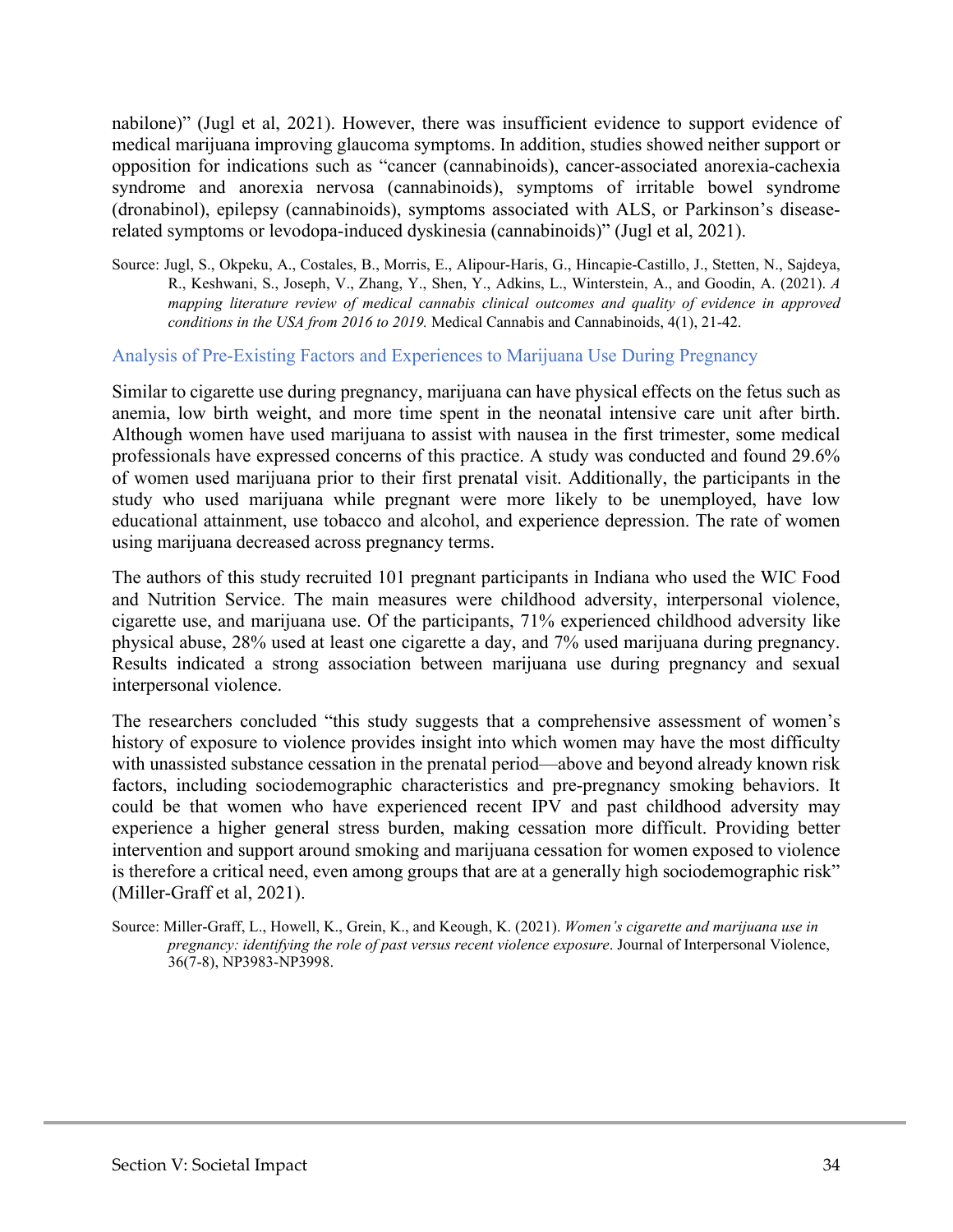## <span id="page-37-0"></span>**Section IV: Black-Market**

#### <span id="page-37-1"></span>**Some Findings**

- RMHIDTA Colorado Drug Task Forces (10) conducted **294 investigations** of blackmarket marijuana in Colorado resulting in:
	- o **168** felony arrests
	- o **5.54** tons of marijuana seized
	- o **86,502** marijuana plants seized
	- o **21** different states the marijuana was destined
- Seizures of marijuana reported to the El Paso Intelligence Center (EPIC) in Colorado **increased 48%** from an average of 174 parcels (2009-2012) when marijuana was commercialized to an average of 257 parcels (2013-2020) during the time recreational marijuana become legalized.

#### <span id="page-37-2"></span>**Definitions by Rocky Mountain HIDTA**

**Colorado Marijuana Investigations:** RMHIDTA Colorado drug task forces investigating individuals or organizations involved in illegally selling Colorado marijuana, both within and outside of the state. These investigations only include those reported by the ten RMHIDTA drug task forces.

**Colorado Marijuana Interdictions:** Interdictions include incidents where drugs are being transported, generally by vehicle or parcel, and the shipment is randomly seized by law enforcement. Interdictions are made by Colorado State Patrol.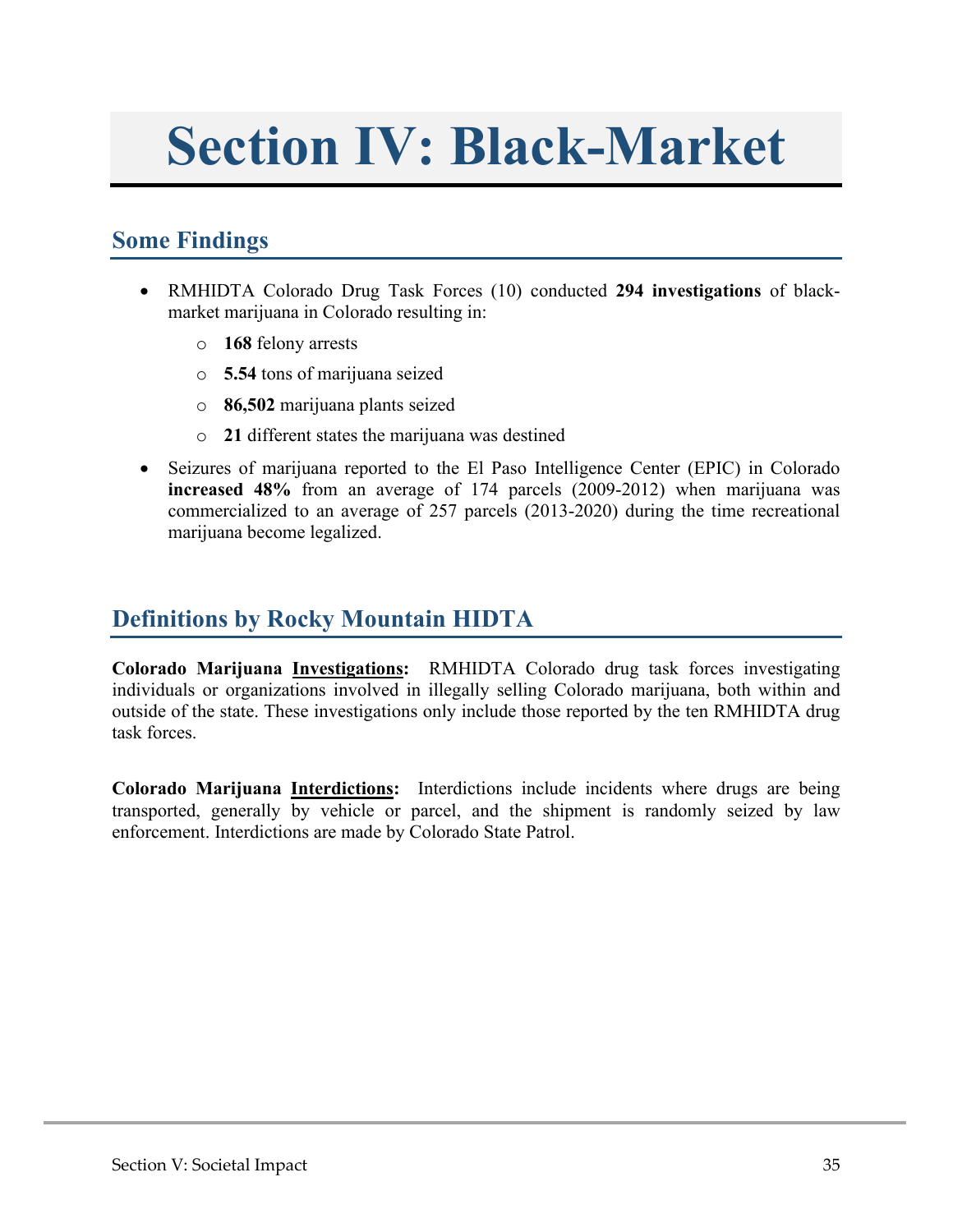### <span id="page-38-0"></span>**Task Force Investigations**

| <b>Rocky Mountain HIDTA Colorado Task Forces</b>                  |                                |                                |                                |  |  |
|-------------------------------------------------------------------|--------------------------------|--------------------------------|--------------------------------|--|--|
|                                                                   | 2018                           | 2019                           | 2020                           |  |  |
| <b>Number of Completed Investigations</b>                         | 257                            | 278                            | 294                            |  |  |
| <b>Number of Felony Arrests</b>                                   | 192                            | 237                            | 168                            |  |  |
| <b>Pounds of Bulk Marijuana Seized</b>                            | 12,150<br>$(6.1 \text{ tons})$ | 14,978<br>$(7.5 \text{ tons})$ | 11,085<br>$(5.5 \text{ tons})$ |  |  |
| <b>Number of Plants Seized</b>                                    | 60,026                         | 68,600                         | 86,502                         |  |  |
| <b>Number of Edibles Seized</b>                                   | 2,894                          | 15,025                         | 4,202                          |  |  |
| <b>Pounds of Hash/THC Concentrate Seized</b>                      | 319                            | 86                             | 626                            |  |  |
| <b>Different States to Which Marijuana was</b><br><b>Destined</b> | 25                             | 29                             | 21                             |  |  |

Task force data only includes completed investigations reported by the RMHIDTA Colorado Investigative Drug Task Forces. It is unknown how many of these types of investigations were completed by non-RMHIDTA Colorado drug units or task forces.



SOURCE: Rocky Mountain HIDTA Performance Management Process (PMP) Data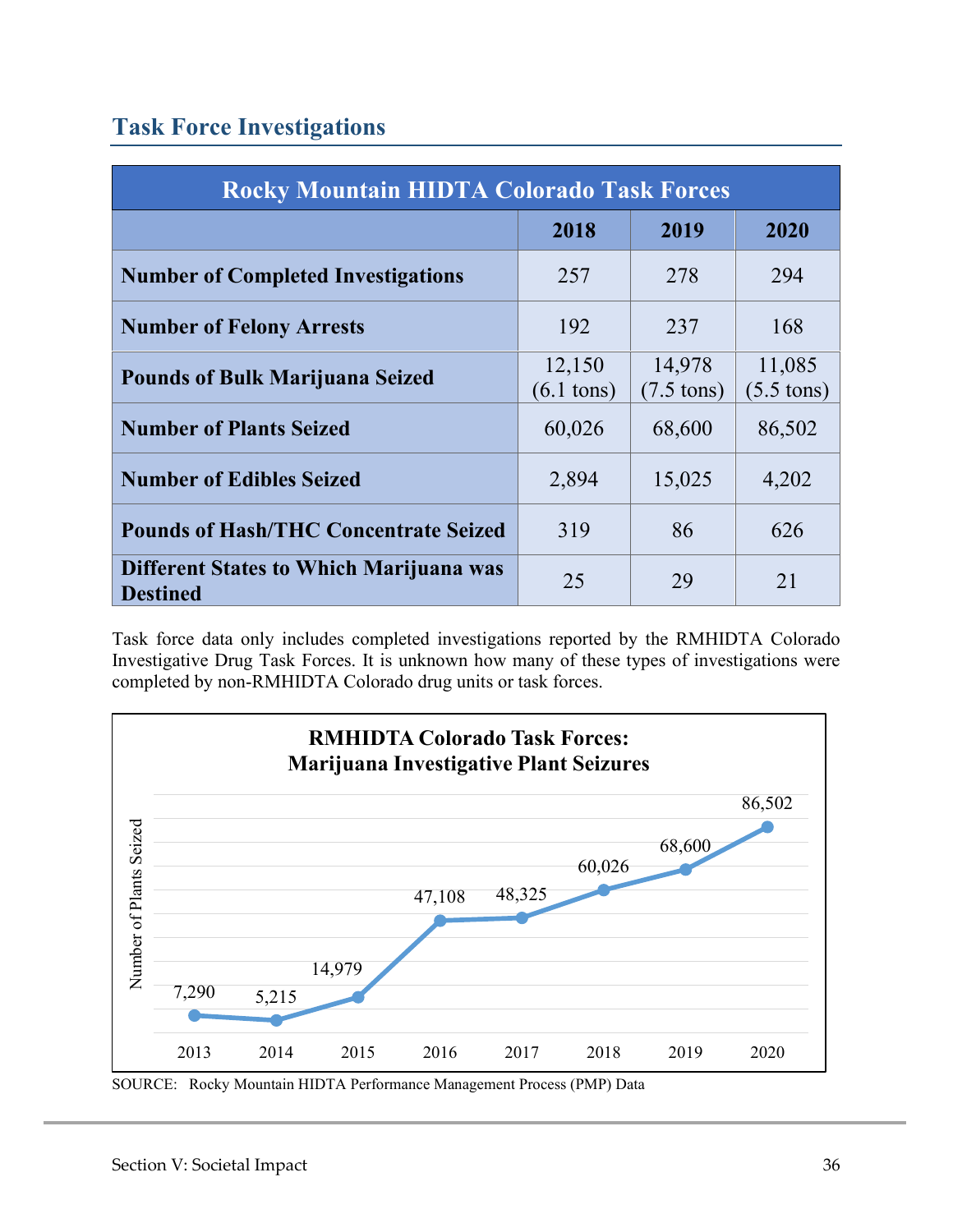

SOURCE: Rocky Mountain HIDTA Performance Management Process (PMP) Data



**\* NOTE:** In 2020, arrest numbers were impacted by the COVID-19 pandemic's impact of the local, state, and federal judicial systems.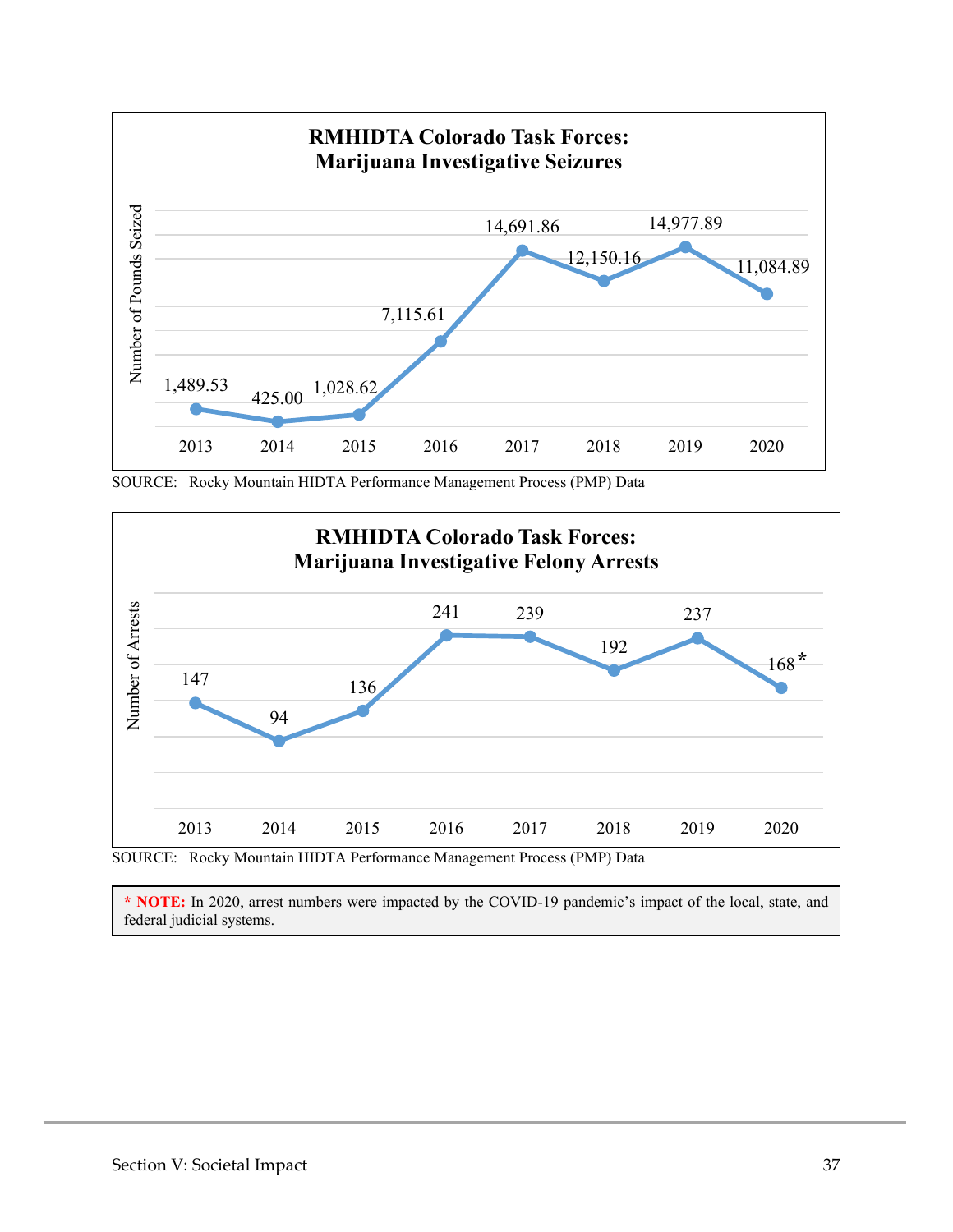

#### <span id="page-40-0"></span>**Colorado Organized Crime Control Act Filings**



Colorado Organized Crime Control Act (COCCA) filings are conspiracy cases in which there is potential for a larger sentence than other types of drug filings.



SOURCE: Colorado Department of Public Safety, Division of Criminal Justice, Office of Research and Statistics

**NOTE:** The breakdown is more than the 379 total COCCA cases as there can be multiple charges associated with each case.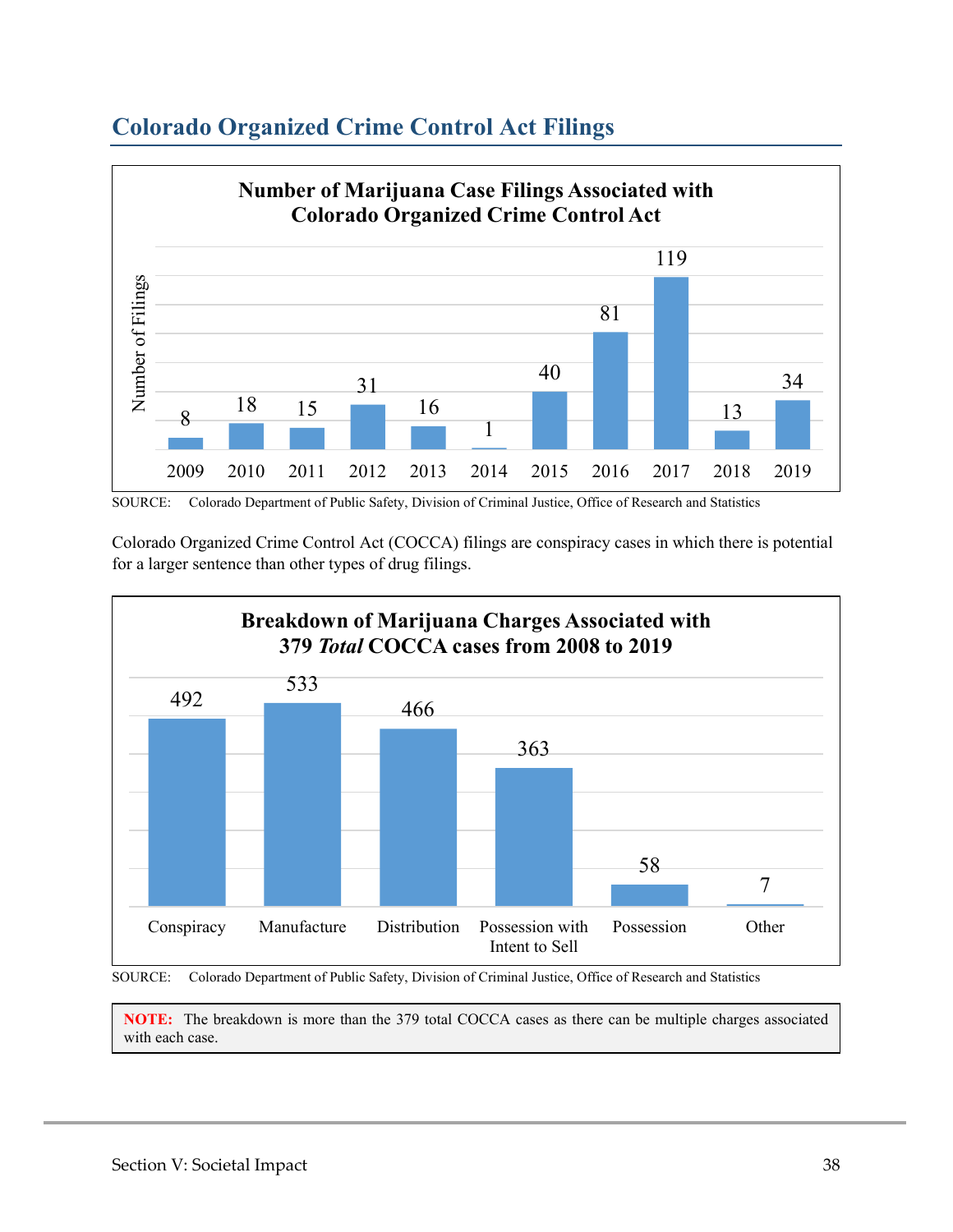### <span id="page-41-0"></span>**Highway Interdiction Data**

**NOTE:** The charts below only include cases where Colorado marijuana was actually seized and reported. It is unknown how many Colorado marijuana loads were not detected or, if seized, were not reported. These are roadside interdictions voluntarily reported by state highway patrol to EPIC.



SOURCE: EPIC, National Seizure System, as of July 2021



SOURCE: EPIC, National Seizure System, as of July 2021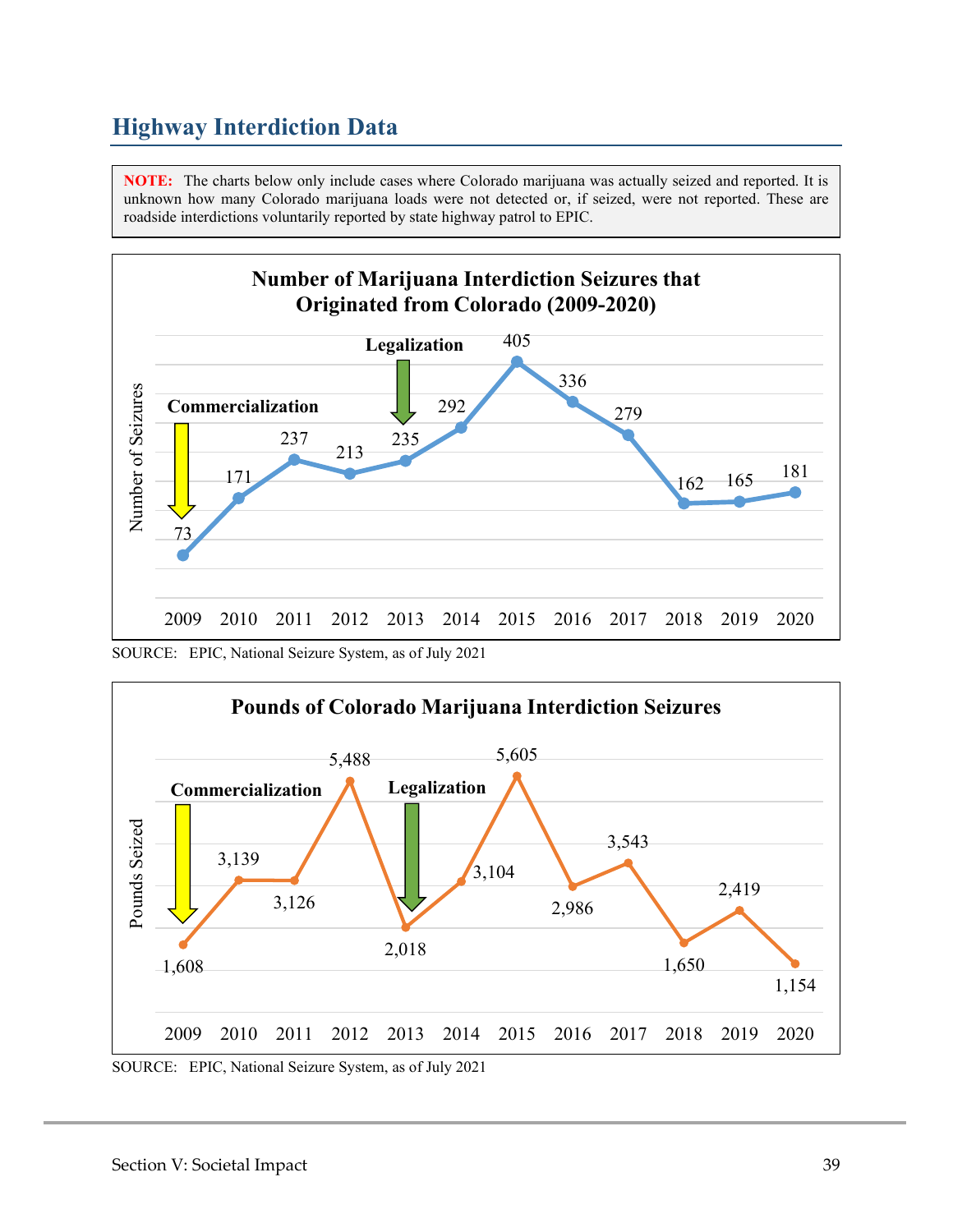#### <span id="page-42-0"></span>**Black Market Information**

#### Black-Market Marijuana Continues After Legalization

Despite the legalization of recreational marijuana in Colorado, the black-market marijuana continues to thrive. In 2019, federal and local law enforcement conducted the largest marijuana bust in the history of Colorado- raids across 250 homes and businesses, dozens of arrests, over 80,000 marijuana plants, and nearly \$2.2 million in assets. The base of this operation was buying suburban homes in the Denver Metro area with large, unfinished basements for the cultivation of thousands of plants, operating under the radar in plain sight. Then, the money was laundered through family restaurants by multiple Chinese drug trafficking organizations.

There is difficulty, however, in fully assessing the size of the black market as all the efforts are "underground" and not well known. It has been established by the Drug Enforcement Administration that well-established drug trafficking organizations are able to generate millions of dollars through the sale of up 1,800 pounds of marijuana a year based on 100 plants grown. This problem has resulted in the creation of the Illicit Market Marijuana Team within the Colorado Bureau of Investigations. The solution to combating the black market is split between those who believe law enforcement needs more resources with those who feel greater legalization and lower prices in the legal market could have the most impact.

<span id="page-42-1"></span>Source: Tabachnik, S. (2021, June 20). *Black market marijuana grows are popping up faster than law enforcement can take them down. But is legalization the cause?* Denver Post. Retrieved from <https://www.denverpost.com/2021/06/20/black-market-marijuana-colorado-chinese-crime-rings/>

#### Perceptions from Marijuana Users of "Legal" and "Illegal" Markets

While legalization of recreational marijuana is expected to decrease the black market in these states, this is not always the case. After legalization, the retail price of marijuana decreased by 62% in Colorado from 2014 to 2017. While the prices also dropped in Washington and Oregon, it was a lower decline than Colorado. Some studies have indicated that buyers may be willing to pay a higher price for a legal purchase as well as high quality products. For some buyers though, the pre-existing relationship with their supplier may continue to connect them to the illegal market.

The results of the online survey demonstrated a positive perception of the legal marijuana market in these states by participants. Additionally, researchers found "respondents, including frequent cannabis consumers, perceived legal cannabis to be of equal or greater quality and convenience, and as safer to buy and use than cannabis from illegal sources. The one notable exception was price: legal cannabis products were perceived as more expensive than illegal products, particularly among frequent cannabis users. The prevalence of this belief suggests that price may in fact be a barrier to transitioning to the legal market; however, it is also possible that higher prices may be tolerated given that legal cannabis products may be perceived as higher quality, safer and more convenient to access. However, frequent users may be able to obtain what they perceive as highquality products at lower prices through established relationships with unauthorized dealers. Price perceptions were generally more favorable in states with a longer time with retail sales: Colorado, Washington, and Oregon" (Fataar et al, 2021).

Source: Fataar, F., Goodman, S., Wadsworth, E., and Hammond, D. (2021). *Consumer perceptions of "legal" and "illegal" cannabis in US states with legal cannabis sales.* Addictive Behaviors, 112, 106563-106569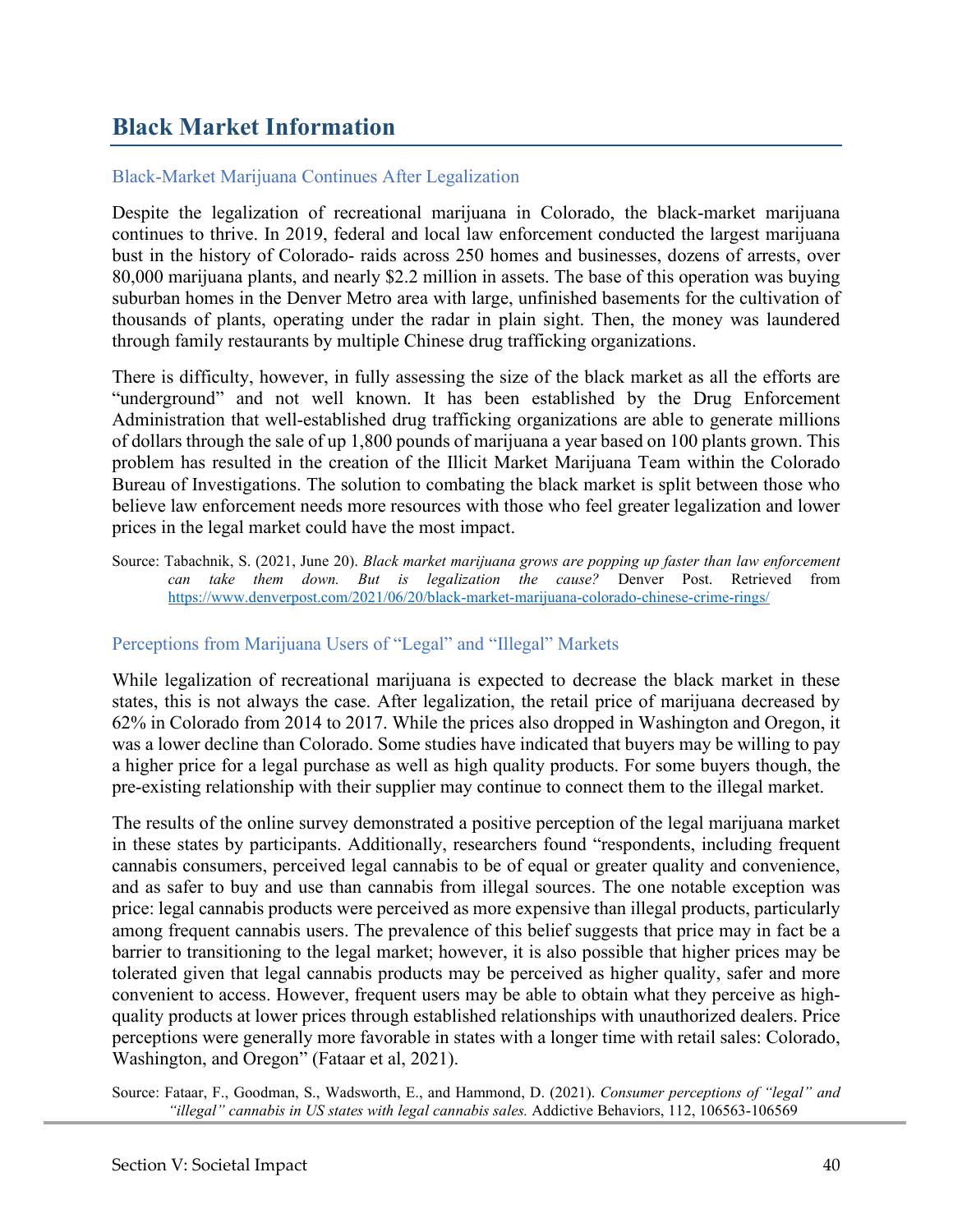## **Section V: Societal Impact**

#### <span id="page-43-0"></span>**Some Findings**

- Marijuana tax revenue represent approximately **0.98%** of Colorado's FY 2020 budget.
- **66%** of local jurisdictions in Colorado have banned medical and recreational marijuana businesses.

For more detailed marijuana-related crime information, please visit [https://cdpsdocs.state.co.us/ors/docs/reports/2021-SB13-283\\_Rpt.pdf.](https://cdpsdocs.state.co.us/ors/docs/reports/2021-SB13-283_Rpt.pdf)

## <span id="page-43-1"></span>**Tax Revenue**

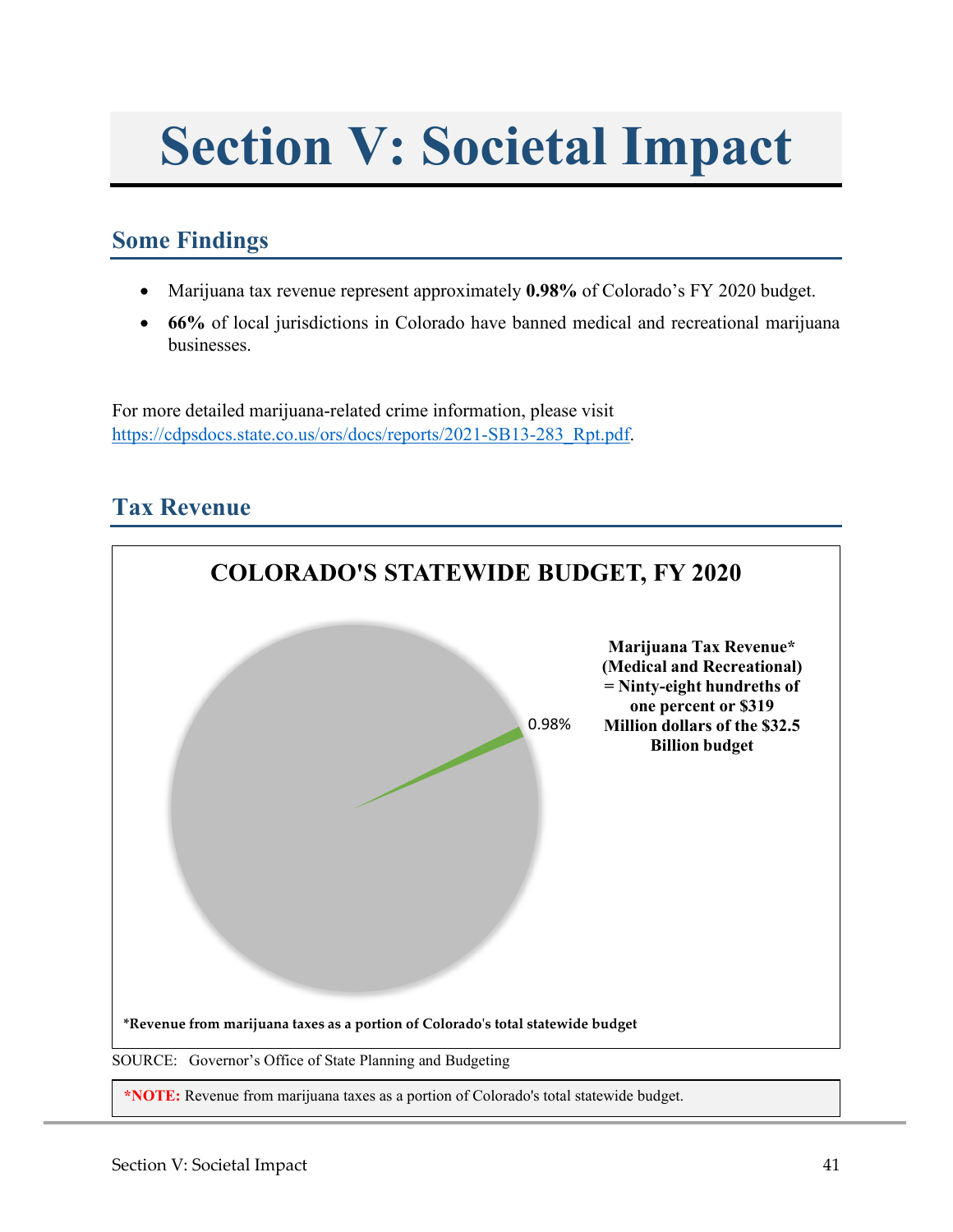

#### SOURCE: Colorado Department of Revenue

**NOTE:** Figures do not include any city taxes; the state does not assess or collect those taxes. Per §39-26-729, C.R.S., retail marijuana, retail marijuana products, and retail marijuana concentrates are exempt from the 2.9% regular sales tax; however, products that do not contain marijuana (i.e., accessories) are still subject to the 2.9% regular sales tax. Licenses and fees include the following categories: retail marijuana, individual, others, and collections not yet allocated.



SOURCE: Joint Budget Committee Appropriations Report Fiscal Year 2019-2020

\*BEST- Building Excellent Schools Today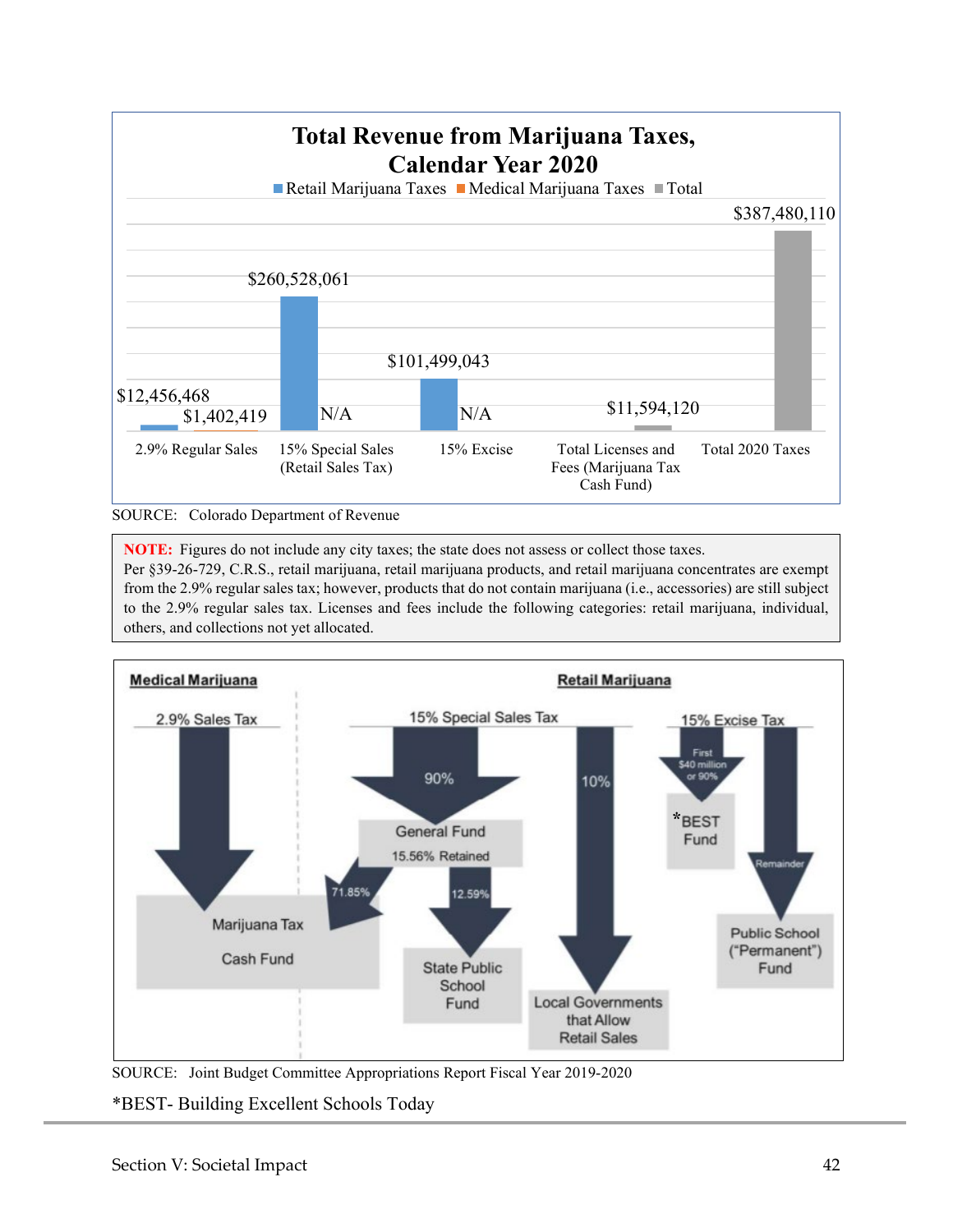## <span id="page-45-0"></span>**Crime**

|      | <b>Marijuana-Related Arrests in Colorado</b> |                                          |                                         |  |  |  |  |  |
|------|----------------------------------------------|------------------------------------------|-----------------------------------------|--|--|--|--|--|
|      | <b>Crimes Against</b><br>Person              | <b>Crimes Against</b><br><b>Property</b> | <b>Crimes Against</b><br><b>Society</b> |  |  |  |  |  |
| 2009 | 187                                          | 426                                      | 10,388                                  |  |  |  |  |  |
| 2010 | 172                                          | 416                                      | 10,026                                  |  |  |  |  |  |
| 2011 | 167                                          | 450                                      | 10,576                                  |  |  |  |  |  |
| 2012 | 192                                          | 441                                      | 11,365                                  |  |  |  |  |  |
| 2013 | 45                                           | 216                                      | 5,358                                   |  |  |  |  |  |
| 2014 | 60                                           | 273                                      | 5,689                                   |  |  |  |  |  |
| 2015 | 55                                           | 253                                      | 5,560                                   |  |  |  |  |  |
| 2016 | 69                                           | 327                                      | 5,126                                   |  |  |  |  |  |
| 2017 | 83                                           | 297                                      | 4,983                                   |  |  |  |  |  |
| 2018 | 74                                           | 310                                      | 4,641                                   |  |  |  |  |  |
| 2019 | 70                                           | 268                                      | 3,704                                   |  |  |  |  |  |
| 2020 | 65                                           | 188                                      | 2,140                                   |  |  |  |  |  |

SOURCE: Colorado Bureau of Investigations Crime Statistics

**NOTE:** In 2020, arrest numbers were impacted by the COVID-19 pandemic's impact of the local, state, and federal judicial systems.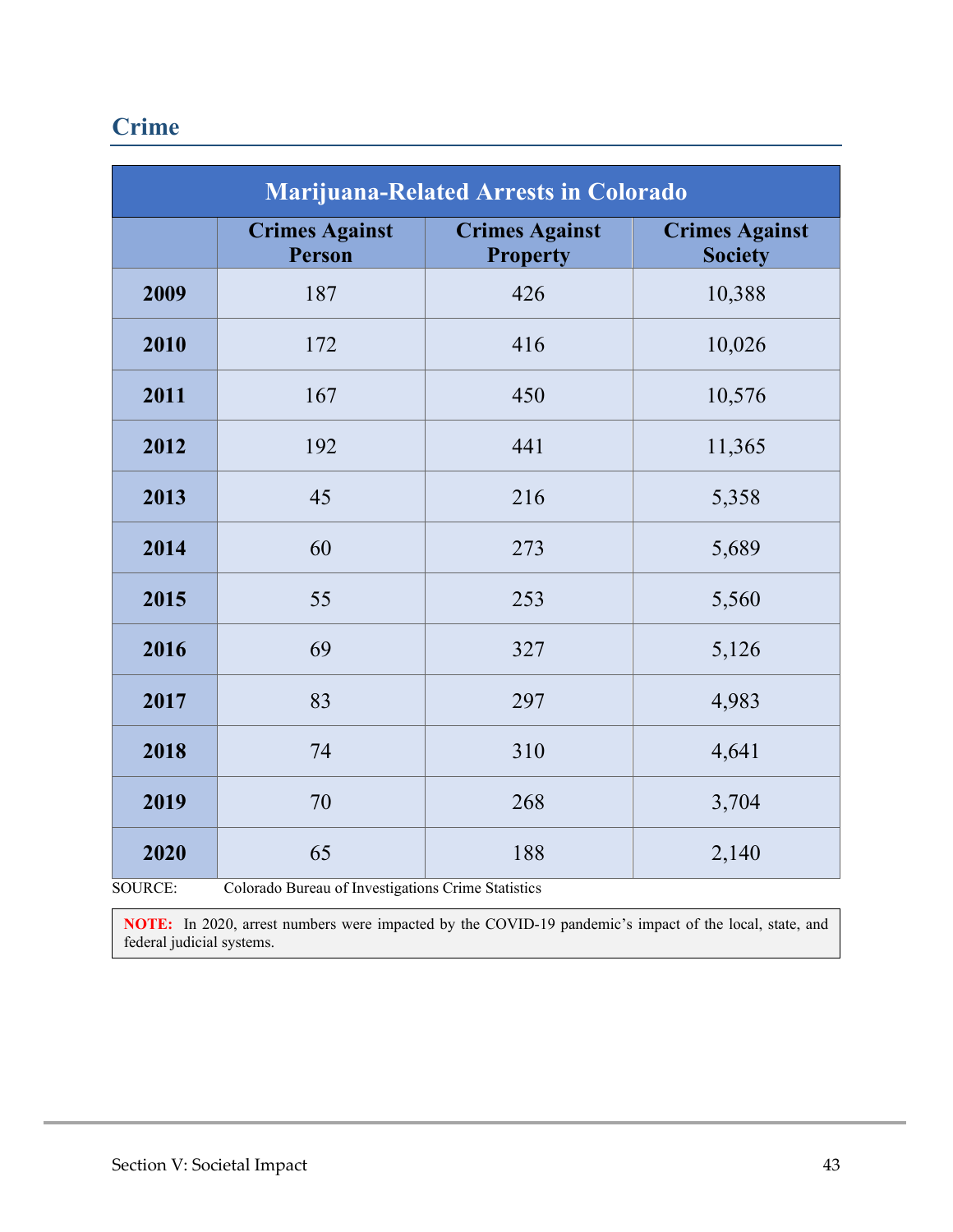### **Local Response**

| <b>Status of Local Jurisdictions Reporting Marijuana Licensing</b><br>as of July 12, 2021 |                                |  |  |
|-------------------------------------------------------------------------------------------|--------------------------------|--|--|
|                                                                                           | <b>Number of Jurisdictions</b> |  |  |
| <b>Medical and Retail Marijuana Banned</b>                                                | 221                            |  |  |
| <b>Medical Marijuana Licenses Only</b>                                                    | 12                             |  |  |
| <b>Retail Marijuana Licenses Only</b><br>12                                               |                                |  |  |
| <b>Medical and Retail Marijuana Licenses</b>                                              | 88                             |  |  |
| <b>Total</b>                                                                              | 333                            |  |  |

SOURCE: Colorado Marijuana Enforcement Division

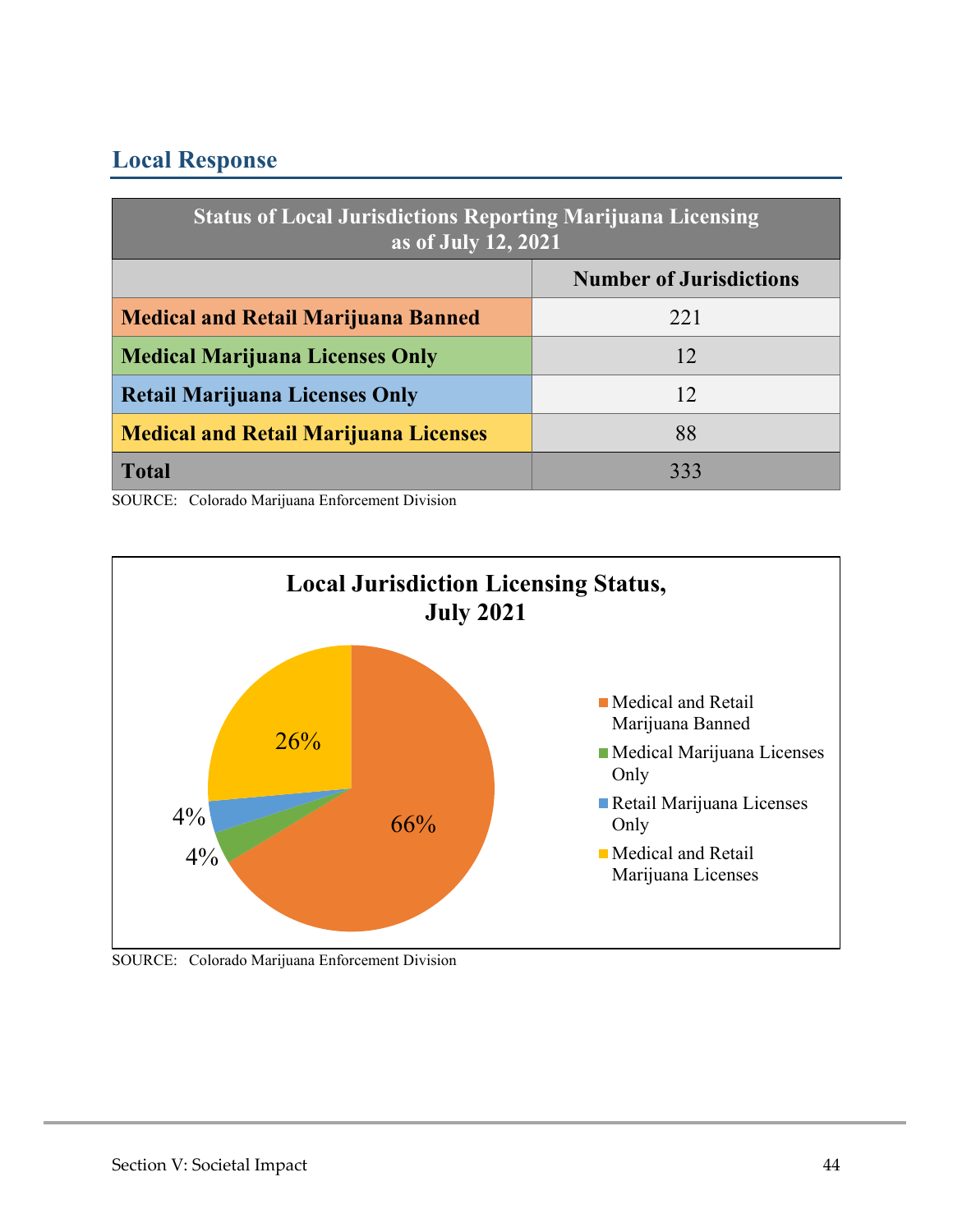## <span id="page-47-0"></span>**Medical Marijuana Statistics**



#### **Profile of Colorado Medical Marijuana Cardholders:**

- Demographics of cardholder:
	- o 61% male with an average age of 41 years
	- o 39% female with an average age of 44 years
	- o 0.32% between the ages of 0 and 17
	- $\circ$  4.57% between the ages of 18 and 40 and 22.81% between the ages of 21 and 30
- Top five counties in Colorado- 63.1% of total patients:
	- o El Paso County- 28.6%
	- o Denver County 13.0%
	- o Jefferson County- 9.5%
- o Arapahoe County-7.7%
- o Adams County- 6.3%



**NOTE:** Percentages do not add to 100% as some patients report more than one debilitating or disabling medical condition.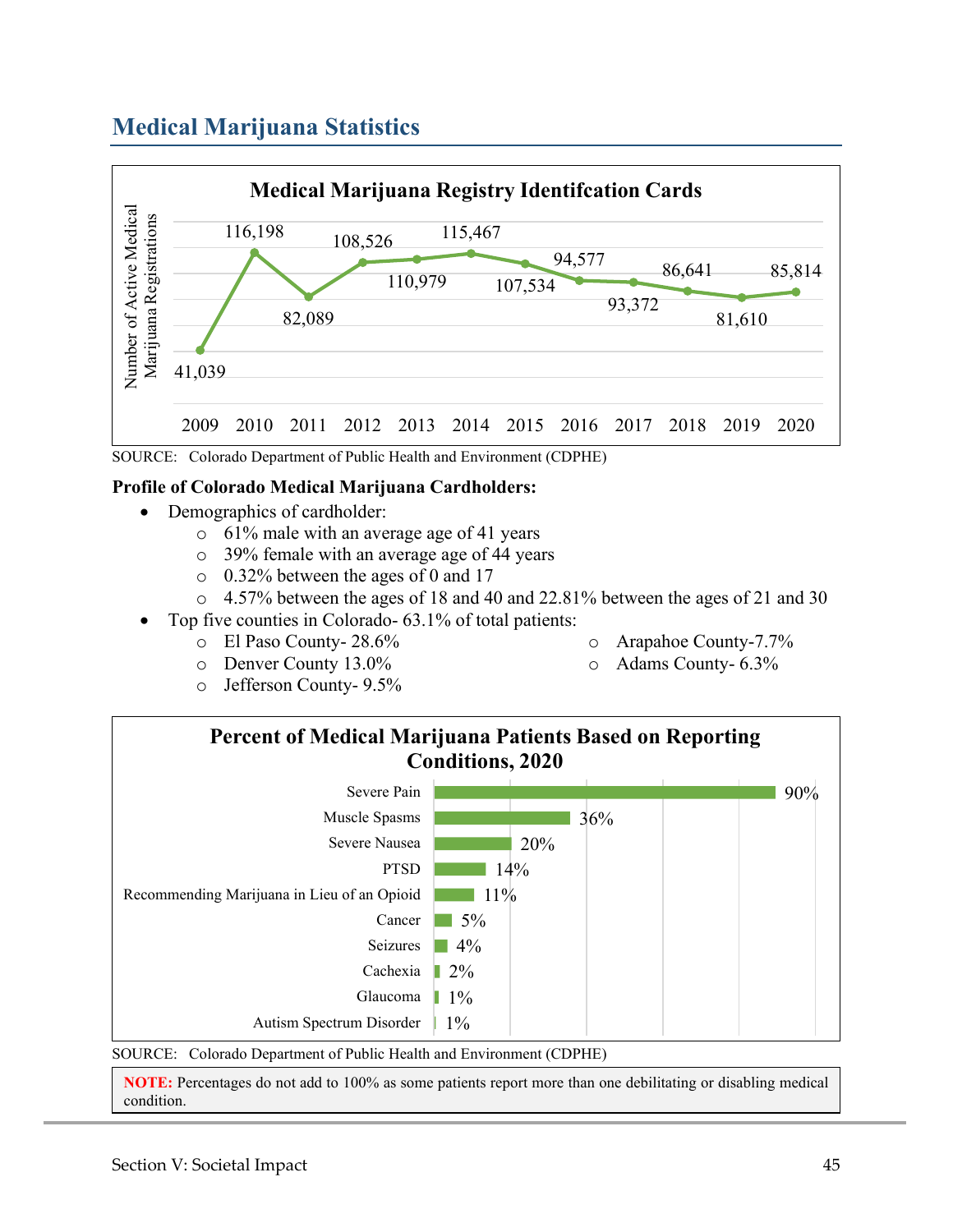## <span id="page-48-0"></span>**Alcohol Consumption**

• It has been suggested that legalizing marijuana would reduce alcohol consumption. Thus far that theory is not supported by the data.



SOURCE: Colorado Department of Revenue, Colorado Liquor Excise Tax



SOURCE: Colorado Department of Revenue, Colorado Liquor Excise Tax

**\*NOTE:** Data from 2009 was not available at this time**.** Calculations of total gallons consumed and the rate of consumption slightly differed from 2010-2015 compared to 2016-2020.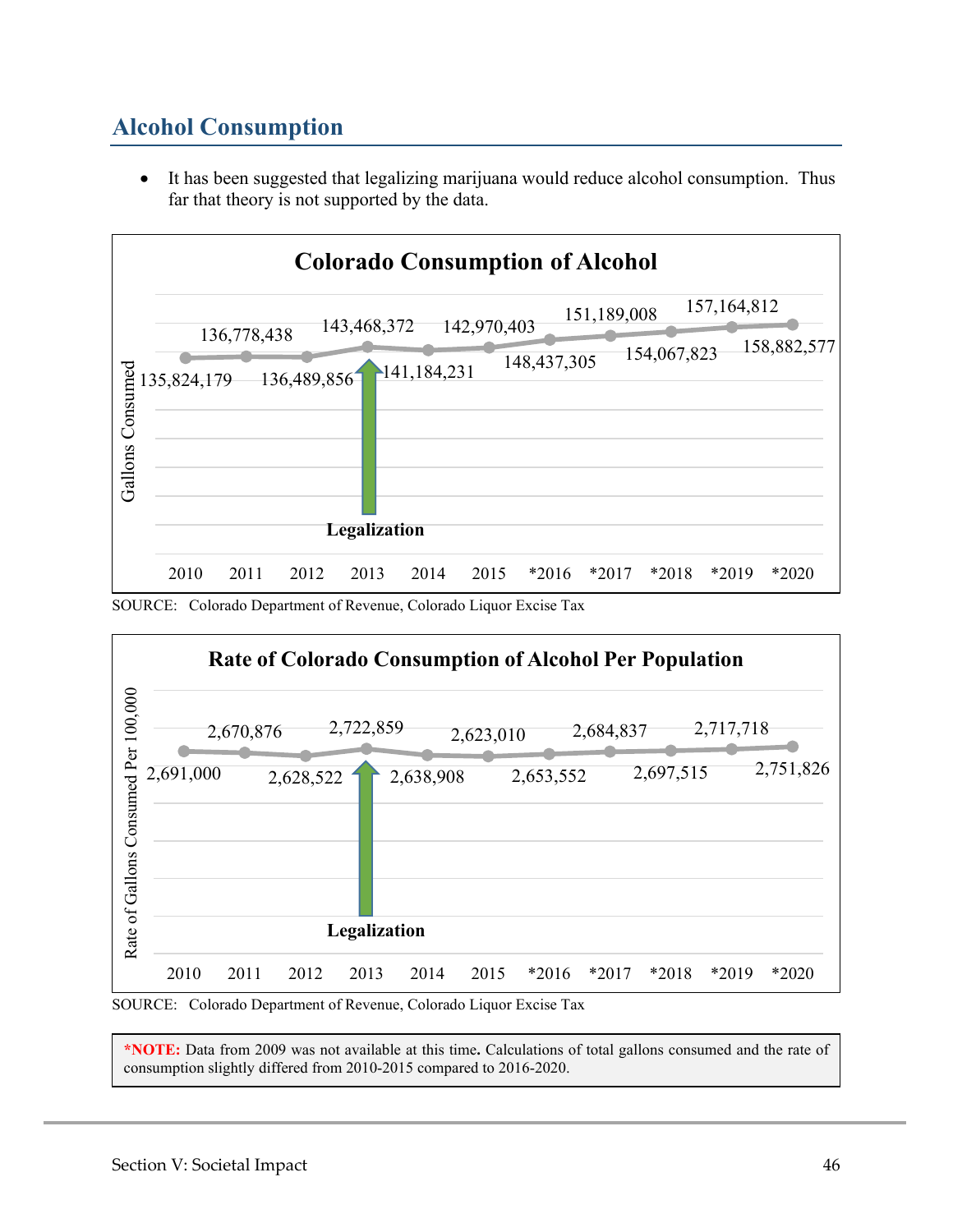### <span id="page-49-0"></span>**Societal Impact Information**

#### Recreational Marijuana Dispensaries Impact on Property Values in Washington

A study in Washington was completed to assess the impact of marijuana legalization on property values throughout the state. The authors sought to better understand the local level impacts of the expansion of marijuana businesses in neighborhoods throughout Washington. This study utilized data from property sales and retailers statewide to compare the prices in neighborhoods before and after the opening of a recreational marijuana business. One factor that the authors hypothesize may be the source of the decrease in prices is the perception that dispensaries result in more crime in the area. However, existing evidence is unclear of this relationship.

The study resulted in an estimation that while there was not a statistically significant impact on overall crime reports, nuisance crimes around dispensaries increased but drug-related crimes decreased. "Increased nuisance related crime, therefore, may be one contributing factor to depressed home prices in areas near dispensaries" (Thomas and Tian, 2021). When examining the final results, "a marijuana dispensary decreases property values by 3%–4% for homes within 0.36 miles of the retailer, a decline of about \$10,000-\$15,000 based on the average home values in Washington. These results imply a high willingness to pay to avoid the local negative externalities. [...] While we find limited evidence of a general decrease in overall crime and statistically significant evidence of a decrease in drug-related reports, we estimate that nuisance-related crime reports increase by about 4.2 per 10,000 census tract residents. Moreover, we find evidence that violent crime slightly increases in census tracts adjoining those where dispensaries locate. Our findings suggest that crime risk could be a contributing factor to the negative price impacts of dispensaries, but that is likely only a partial explanation" (Thomas and Tian, 2021).

Source: Thomas, D. and Tian, L. (2021). *Hits from the bong: The impact of recreational marijuana dispensaries on property values.* Regional Science and Urban Economics, 87, 103655-103675.

#### Crime in Colorado and Washington State Post-Legalization

While some believed that crimes, particularly marijuana-related crimes, would decrease after the legalization of recreational marijuana, the preliminary data suggested a significant increase in crime rates. The authors created a study examining the UCR data from 1999 to 2016 in Colorado and Washington at a monthly crime rate compared to control states in which recreational marijuana was not legal. In the results, there was little effect on overall crime rates in Colorado and Washington post-legalization, particularly on violent crimes. However, there was a statistically significant increase in larceny in Colorado immediately after legalization as well as an increase in aggravated assaults, burglary, and overall property crime in Washington. This trend dissipated in recent years and appeared to have been short-lived. Overall, the authors concluded there was "virtually no statistically significant long-term effects of recreational marijuana legalization or retail sales on violent or property crime rates, except for a significant decline of burglary rates in Washington. There were some immediate increases in crime at the point of legalization, but these did not result in long-term effects" (Lu et al, 2021).

Source: Lu, R., Willits, D., Stohr, M., Makin, D., Snyder, J., Lovrich, N., Meize, M., Stanton, D., Wu, G., and Hemmens, C. (2021) *The cannabis effect on crime: time-series analysis of crime in Colorado and Washington state.* Justice Quarterly, 38(4), 565-595.